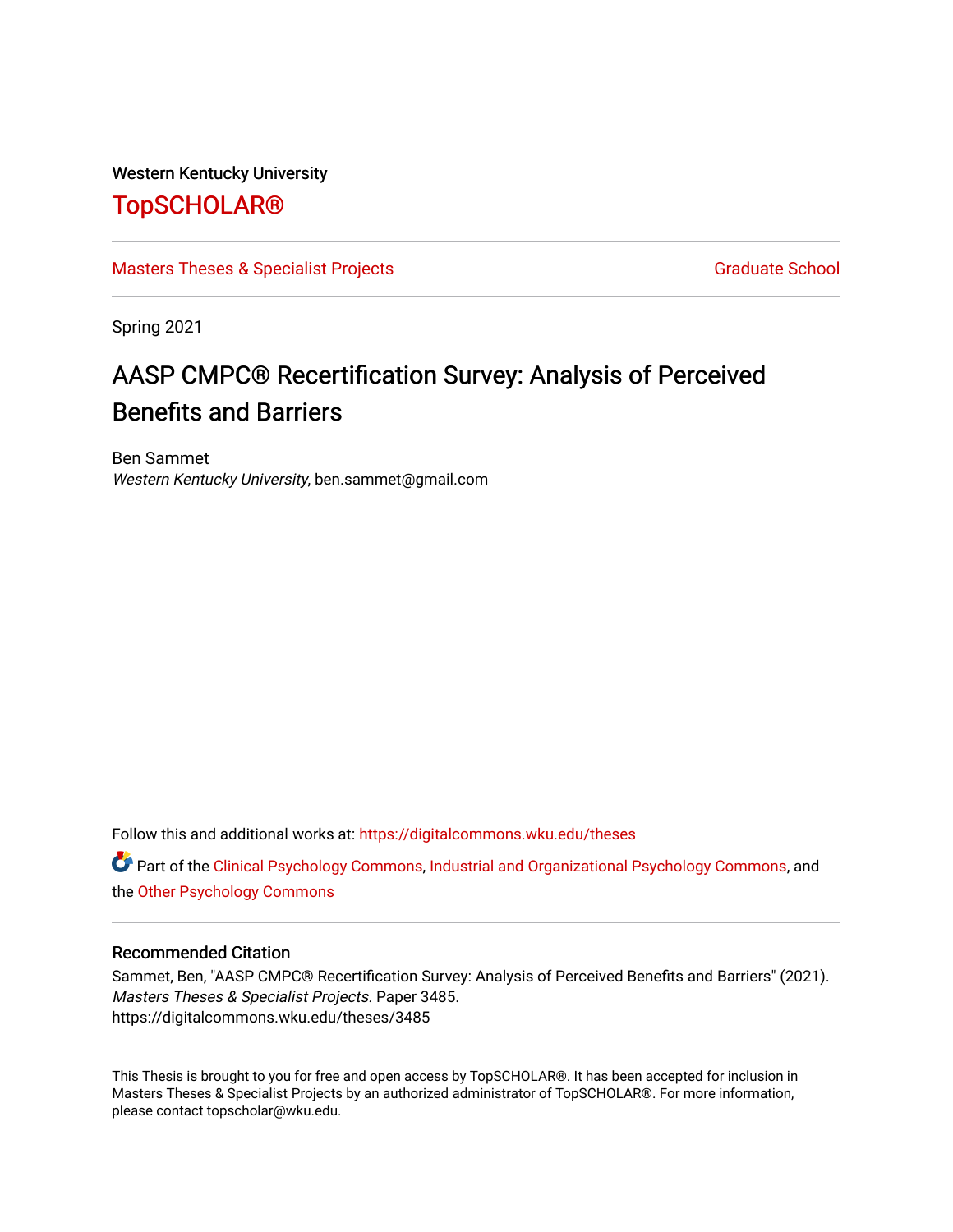## AASP CMPC® RECERTIFICATION SURVEY: ANALYSIS OF PERCEIVED BENEFITS AND BARRIERS

A Thesis Presented to The Faculty of the Department of Psychological Sciences Western Kentucky University Bowling Green, Kentucky

> In Partial Fulfillment Of the Requirements for the Degree Master of Science

> > By Benjamin V. Sammet

> > > May 2021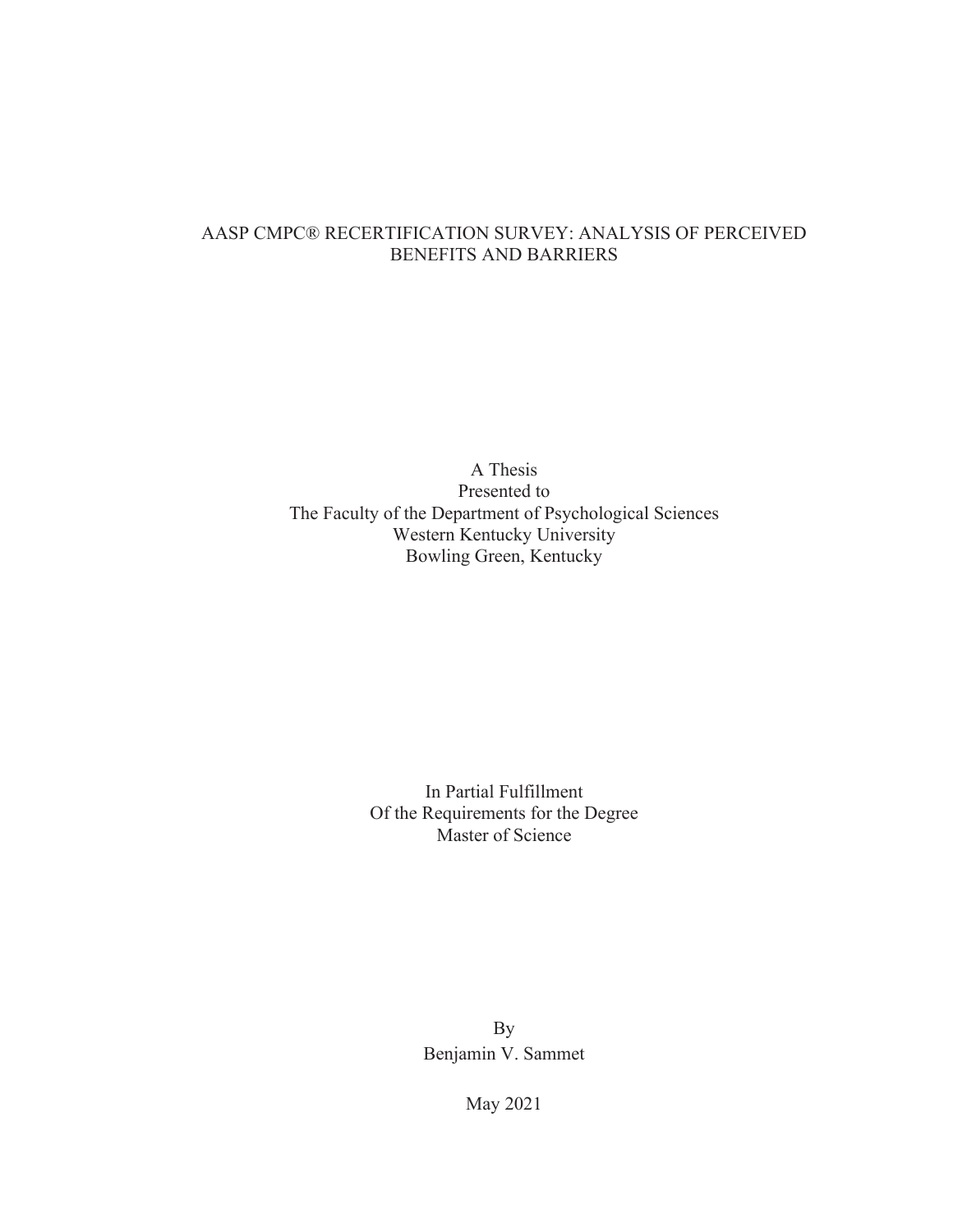### AASP CMPC® RECERTIFICATION SURVEY: ANALYSIS OF PERCEIVED BENEFITS AND BARRIERS

Date recommended April 7, 2021

Elizabeth Shoenfelt Digitally signed by Elizabeth Shoenfelt

Dr. Elizabeth L. Shoenfelt , Director of Thesis

Katrina A. Burch Digitally signed by Katrina A. Burch Dr. Katrina A. Burch

 $\mathsf{Reagan}$  D. Brown Digitally signed by Reagan D. Brown

Dr. Reagan D. Brown

KAPT

Associate Provost for Research and Graduate Education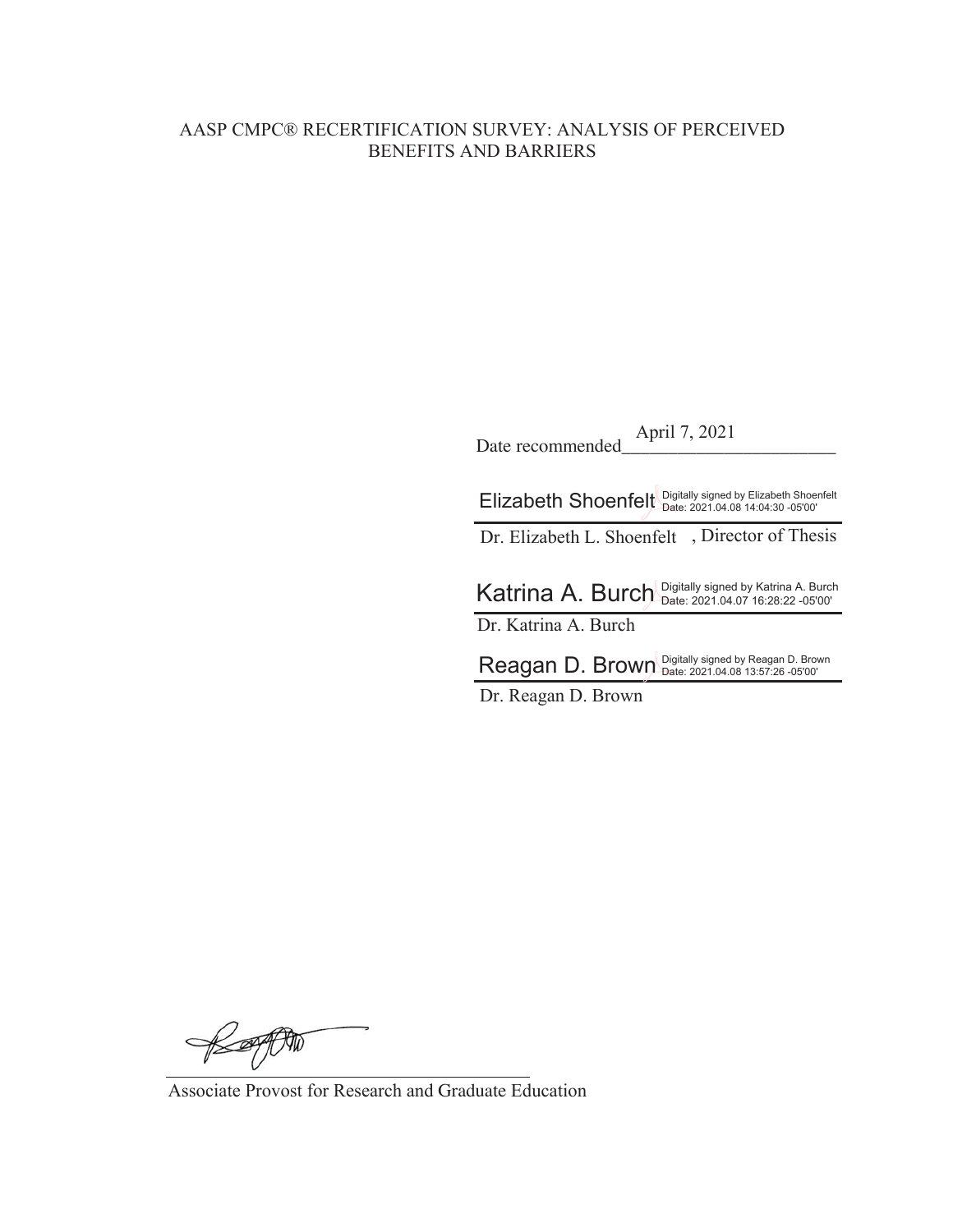## TABLE OF CONTENTS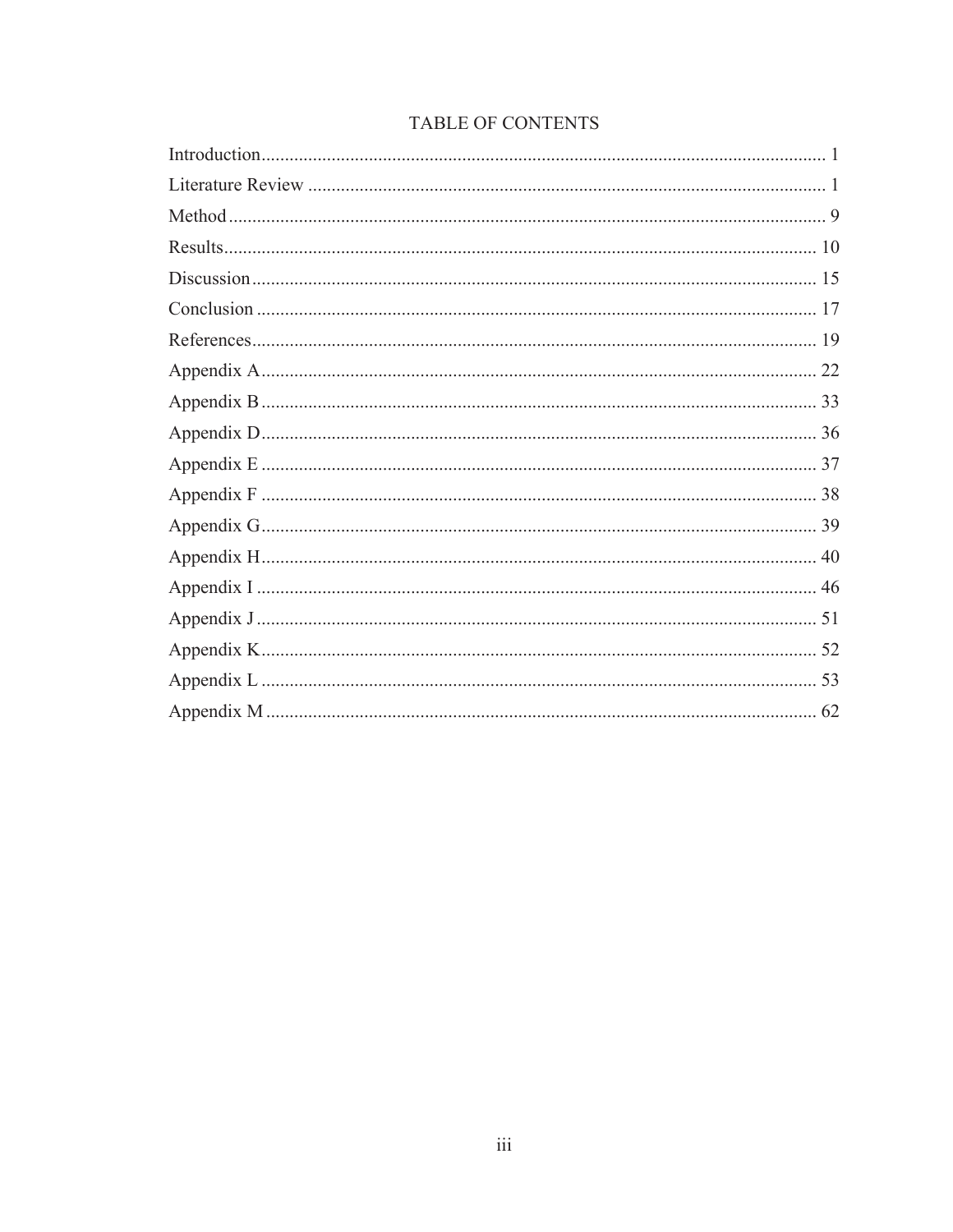#### AASP CMPC® RECERTIFICATION SURVEY: ANALYSIS OF PERCEIVED BENEFITS AND BARRIERS

Directed by: Dr. Elizabeth Shoenfelt, Dr. Reagan Brown, and Dr. Katrina Burch Department of Psychological Sciences Western Kentucky University Benjamin V. Sammet May 2021 69 Pages

A survey of 212 individuals who recertified or certified as a Certified Mental Performance Consultant® (CMPC) provided information on the perceived benefits of and barriers to the credential. Primary reasons for recertification and certification were the perceived credibility and expertise implied by the credential, with some indicating the certification to be central to their practice. Similarly, the primary value of the CMPC® certification cited by respondents was an indication of meeting professional standards; being listed on the CMPC® registry also was valued. In addition to perceived credibility, being perceived as ethical was highly ranked as a benefit of certification. Supporting and developing the field of sport psychology were cited as important reasons for recertifying. That is, the CMPC® certification was pursued by sport psychology professionals to help further legitimize and promote the field in the eyes of others and to help strengthen the identity of sport psychology. A promising finding was the sizeable number of respondents who indicated the need for this certification as a job requirement, perhaps implying that the aspiration of the CMPC® credential becoming a widely held standard is being achieved. New certificants rated the benefits of certification higher than did recertificants, suggesting potential optimism of newer certificants as to the value of the CMPC® certification.

Respondents identified the biggest barriers to certification as certification requirements (CEUs, mentoring, required coursework) and the certification exam. The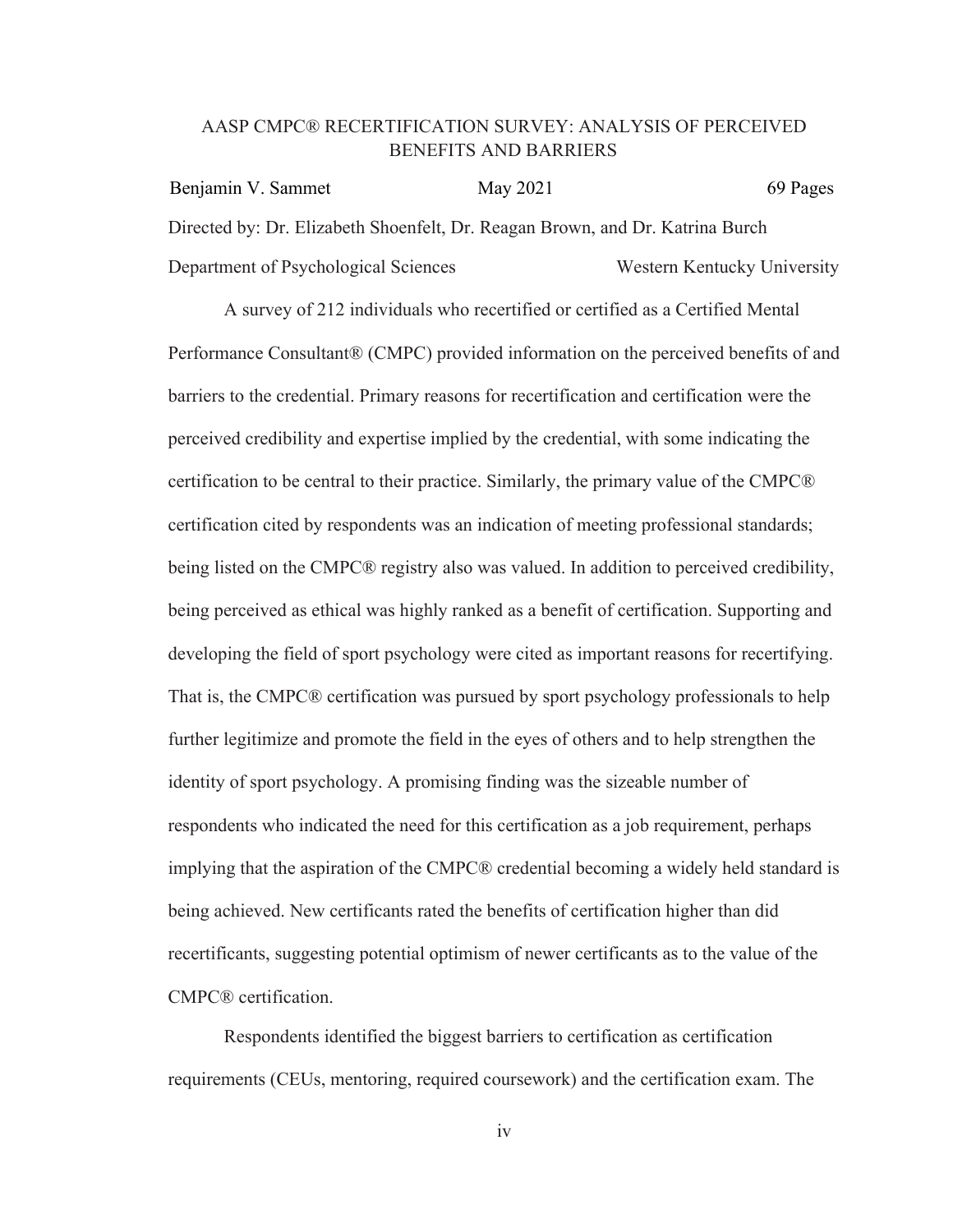financial cost of becoming certified was the third most frequently cited barrier, followed by the lack of exam preparation materials and time commitment. COVID-19 posed some unique barriers such as access to exam testing sites and opportunities to earn CEUs. Perceptions of the benefits and barriers to certification for the recertificants and certificants assessed in the current study were similar to the perceptions of those who chose not to recertify (Shoenfelt & Bramschreiber, 2020). In sum, the CMPC® credential is largely regarded by respondents as denoting a standard of competence, expertise, and furthering the discipline of sport psychology toward an overarching professional identity.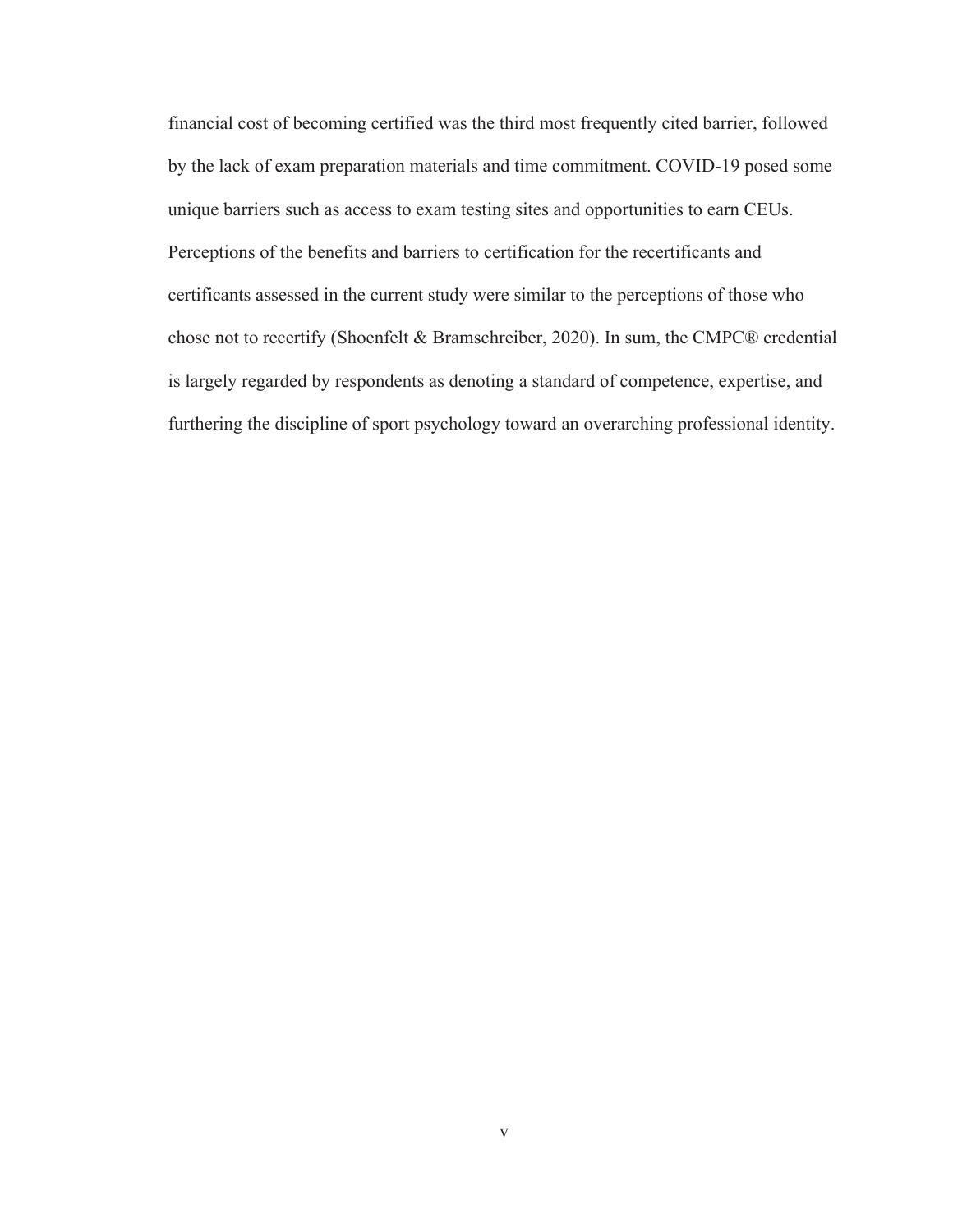#### **Introduction**

 In the summer of 2020, the Association of Applied Sport Psychology (AASP) conducted a survey (Shoenfelt & Bramschreiber, 2020) of those who chose not to certify or recertify under their new certification, Certified Mental Performance Consultant® (CMPC). This survey provided information from participants who viewed the certification as too costly for the perceived benefits. To provide information on those who did choose to certify, AASP has commissioned a second survey to be developed and administered to those who chose to certify or recertify as CMPC®. In this paper I first discuss professional identity and voluntary certification before examining the literature on sport psychology and certification. I then detail the methodology that will be used in this study.

#### **Literature Review**

Throughout life, people develop various identities, self-images and definitions of how they appear and behave. These self-concepts can be in multiple contexts, most relevant here on a professional level. People define themselves by their expertise, the work that they do, and their work outcomes. Their knowledge of the subject matter and the organization within which they work are other avenues of this definition. This form of identity is an important mechanism for how people react and interpret interactions in the workplace. These perceptions affect not only their own individual perceptions, but also the collective identity of the profession (Ryan & Ford, 2010, Silva, 1989).

As such, the formation of a professional identity is vital for communicating the values and properties of a given profession, particularly in a regulatory manner. In recent years, the applied psychology fields have received increased attention from state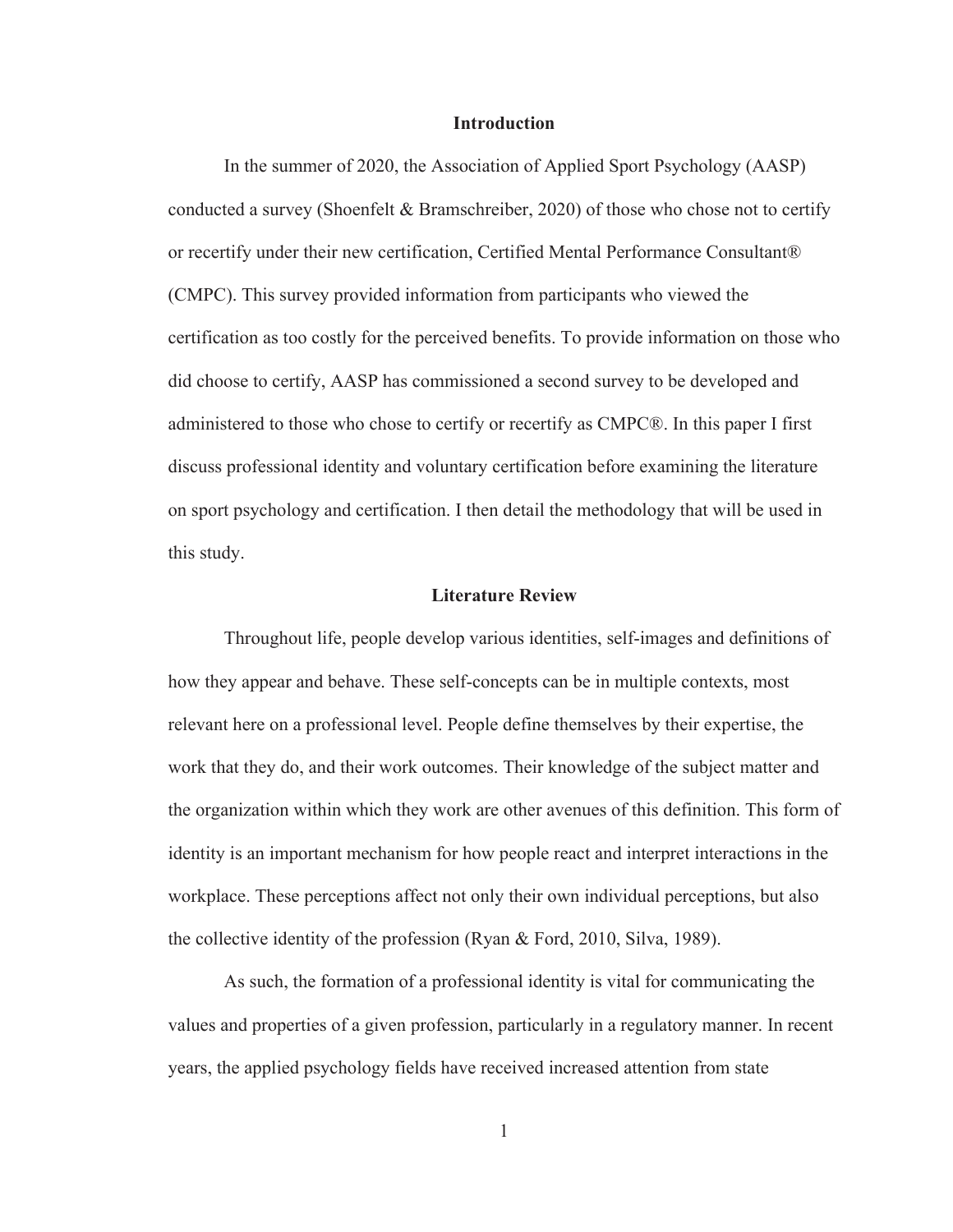jurisdictions, illustrating the importance of a well-understood professional identity (LCIOP, 2017).

Professional identity is broadly defined by Ryan and Ford (2010) as those characteristics which are most persistent and emblematic of the nature of the field. Professional identity in this context is how a person defines themselves regarding an organization. Or, as Ryan and Ford described, what attributes of the collective field or organization are assimilated at an individual level. It is both a top down and a bottom-up process, whereby psychologists absorb the specific attributes of their profession, or define themselves within the confines established by the profession itself (Ryan & Ford, 2010).

Further, Ryan and Ford (2010) denoted two primary forms of professional identity. These were Situated Identity and Deep-Structure Identification. A Situated Identity is a placeholder identity, brought on primarily by certain situations and cues. These cues help people shape their identities in the moment, but are temporary by nature. They shift and change as new cues arise.

On the other hand, Deep-Structure Identification is how people often appraise the content of their work compared to their professional identity. When these things fail to align properly, people adjust their identities to match by either deepening their own established identity, or by moving away from it. In essence, a deep structure identification is one that is more ingrained and enduring for the given person.

Overall, professional identity can be considered an understanding of one's work content, and its relation or comparison with similar colleagues and coworkers. Professional identity is in addition to outward perceptions of the profession by the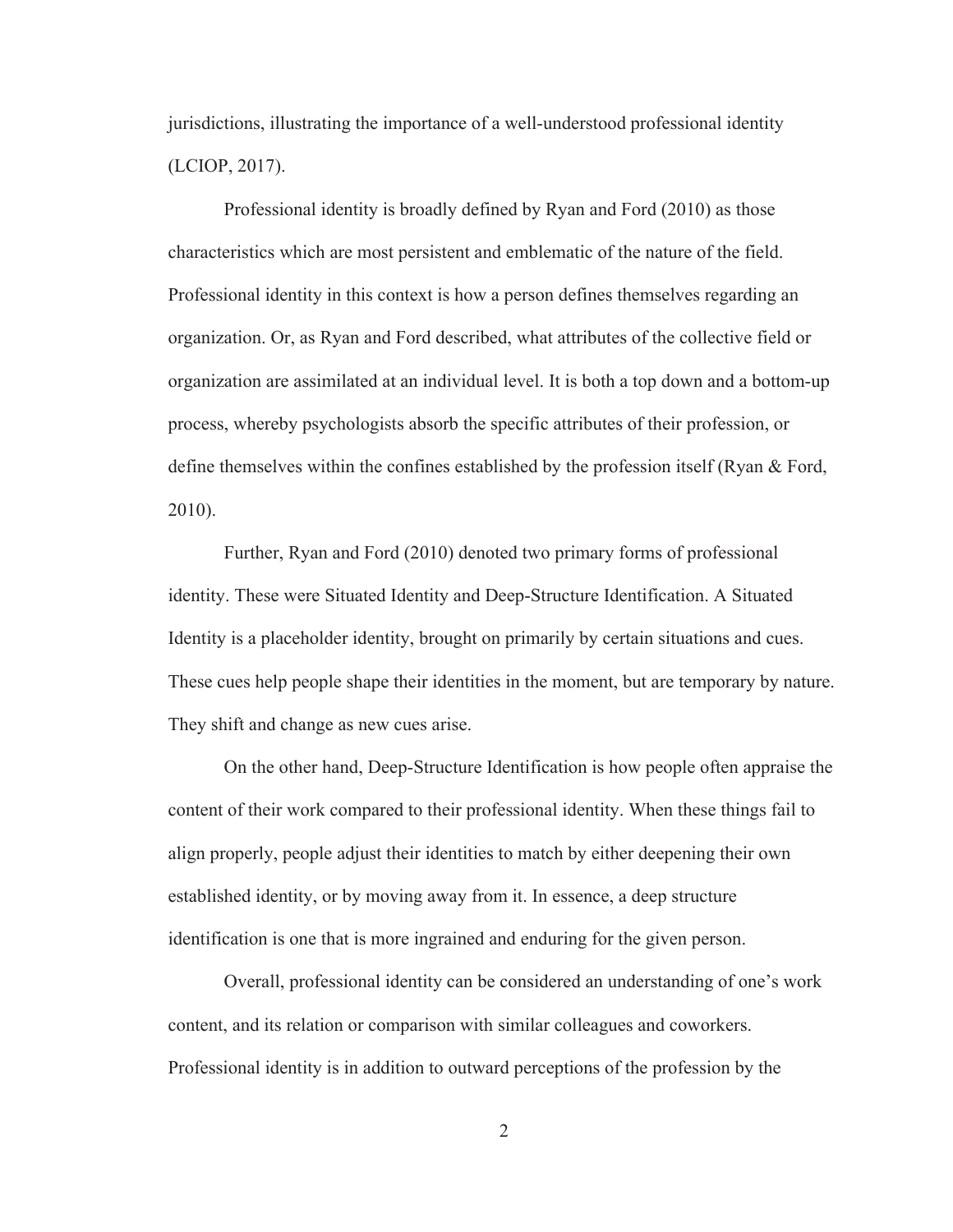collective society (Ryan & Ford, 2010). A prime example of this is a firefighter where it is easy to envision the uniform, the truck, or the axe, and it is incredibly easy to recognize what a firefighter's work entails: fighting fires, using skills taught in training to provide a valuable public service. To protect the public, certain fields require forms of legislation to denote expertise or quality of the practitioner. Two forms of this regulation are known as licensure, and voluntary certification.

Voluntary certifications and licensure are two different forms of certification, both of which can help to signal a universal level of expertise in the field, and thereby protect customers from those lacking necessary knowledge, skills, or abilities in the field. Licensure has the advantage of legal backing, but voluntary certification has its own benefits from being regulated directly by experts of the field. Each of these contribute equally to building an individual's deep-structure professional identity. Being certified or licensed to practice is a strong identifying feature and can help define the field for both client and practitioner (Harrison, 1979).

#### **Licensure**

 In recent developments over licensure, it has become increasingly recognized that the requirements and work content of clinical and applied fields are fundamentally different. In the APA's 2010 Model Act, this distinction was noted in the form of two separate paths to licensure. One for Health Service Providers (HSPs), and another for General Applied Psychologist (GAPs) (LCIOP, 2017). The provisions and clearance for HSP specifically denotes their licensure to diagnose and treat individuals, either through therapy or prescription. GAP is more broadly focused to include sport, human factors, correctional, and I-O fields within. The parameters of what a GAP does are thus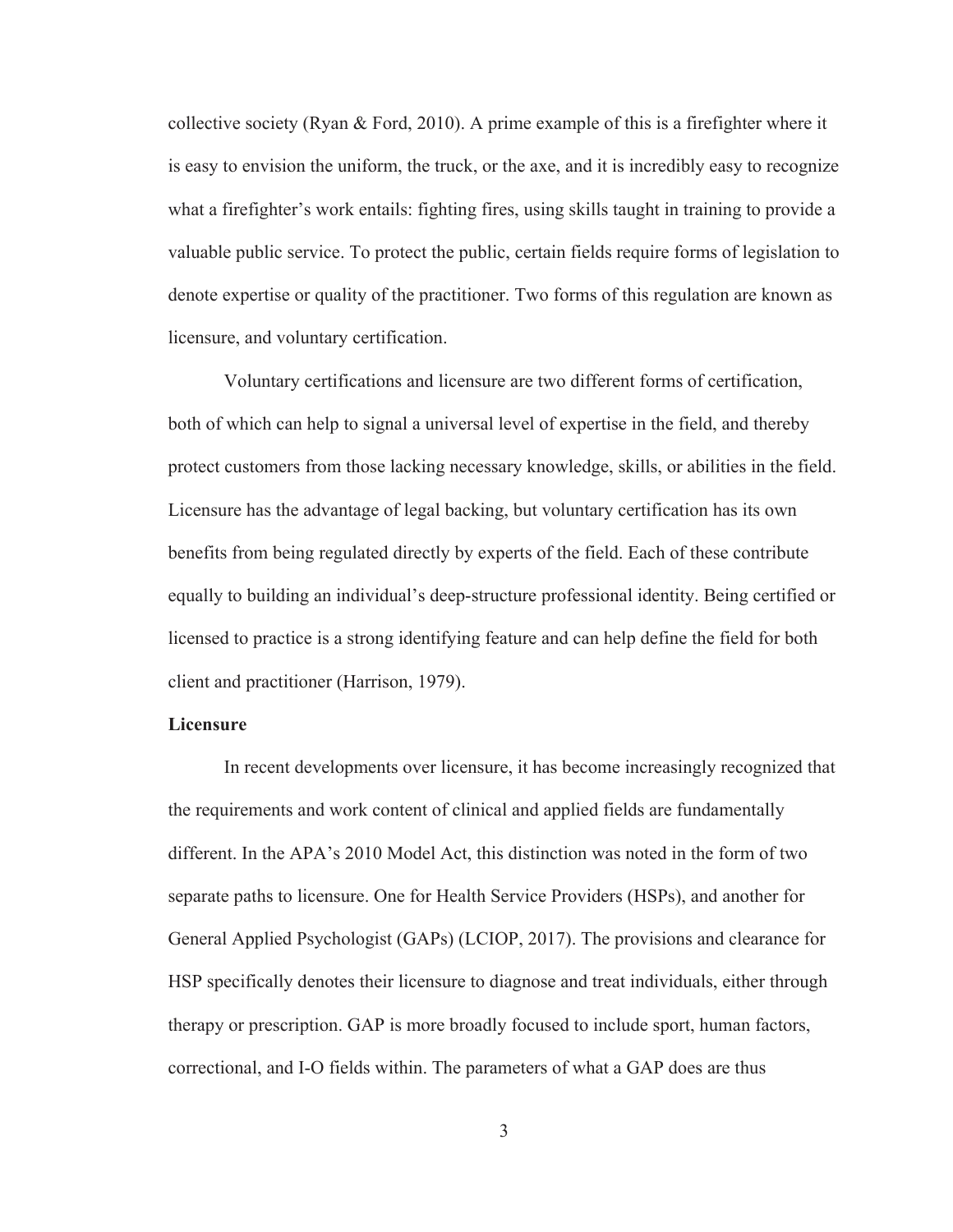significantly broader than the HSP license. GAPs are permitted by their licensure to provide service to individuals, groups, and organizations as their competence and expertise allow (LCIOP, 2017). Sadly, the ASPPB Model Act lacks this HSP and GAP distinction.

It is also important to note here that there are two primary forms of licensure derived from government regulations. The first, known as title acts, refer to the title which one identifies their practice by, but not the content of their work. In this form, individuals must qualify for the use of the title, but so long as the title is not used, anyone can conduct the practice (LCIOP, 2017). This form of certification does little to protect the public and does more to protect the interests of those who qualify as psychologists. Fortunately, LCIOP points out that recent legislature has found title acts to go against the freedom of speech. The other form of licensure is the opposite of title acts and is known as a practice act. Practice acts restrict only those who qualify for licensure as being permitted to conduct the specific areas of competence.

#### **Benefits and Consequences of Licensure**

 Licensure in applied psychology, despite being regulated by state licensure boards, has the potential to bring both great harm and benefit to applied psychology, depending on how such legislature is handled. Having a firmly established pathway to achieving licensure accurate to the competencies of applied psychology would provide a boon of sorts to the practice at various levels. According to the LCIOP Task Force (2017), licensure in applied psychology can lend itself to bolstering credibility, which relates directly to improving the distinctiveness of the practice in name and in business. Without such an avenue of credentialing, LCIOP (2017) pointed out that applied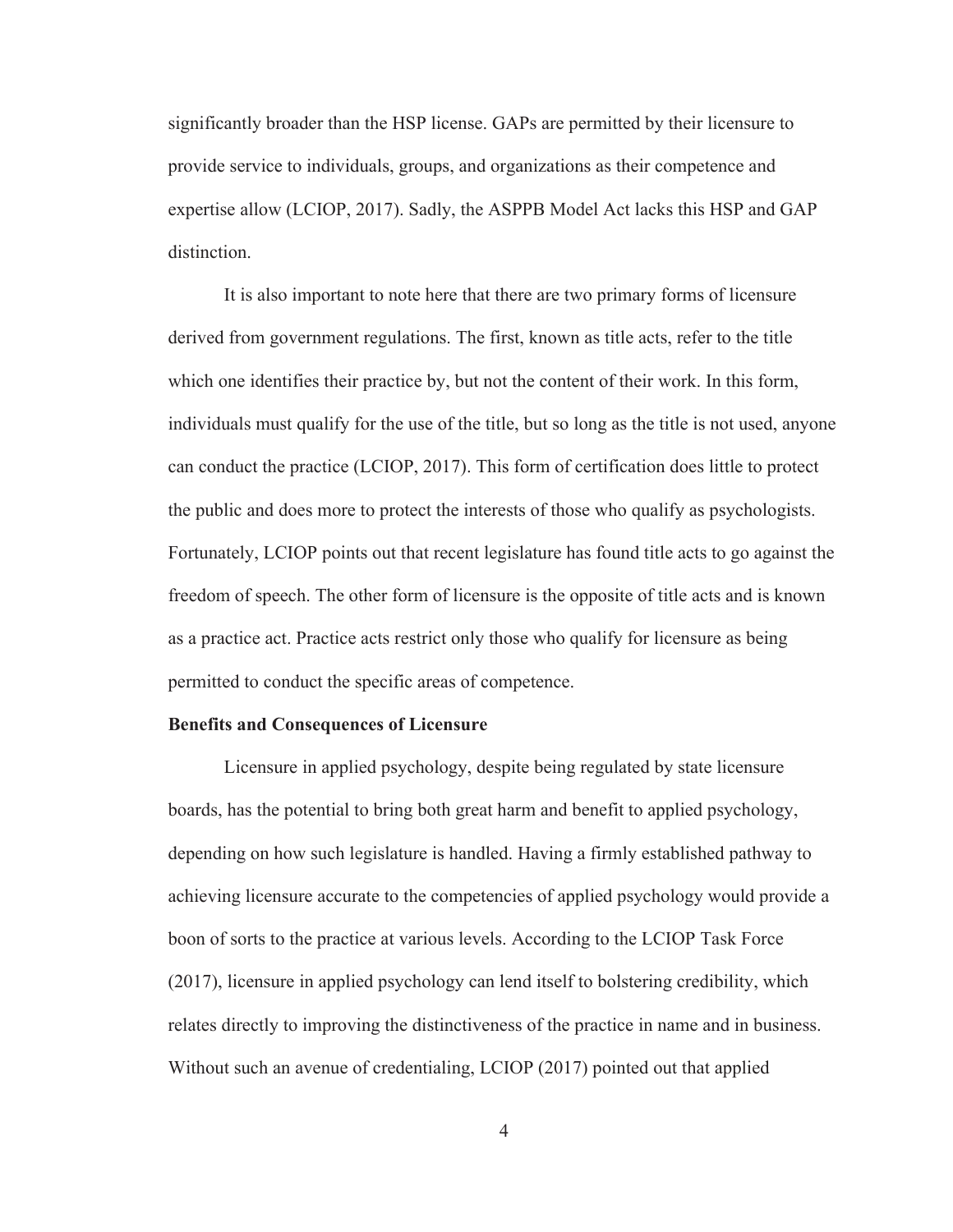psychologists would instead opt for more viable and useful credentials like SHRM certification.

 Indeed, Scontrino, Gormanous, and Blanton (2019) also noted other benefits relating to licensure. Although licensure is chiefly for the protection and safety of the public, licensure can also serve to protect the licensed applied psychologist too. Licensure opens up the accessibility of both liability insurance and aids in defining one's expert level knowledge in their given field, which can hold up in a court of law. Finally, another benefit of licensure is the ability to claim patient-client privilege, which while unlicensed psychologists may falsely claim; without a license there is no legal basis or real obligation to follow through on maintaining this level of confidentiality.

 All these benefits are not without their consequences as well. Latham (2017) pointed out four possible issues in defining and requiring licensure of the applied field of Industrial-Organizational psychology (I-O). The first of Latham's claim is the diversity of I-O and its resulting overlap with business schools reflects poorly, as without proper consideration licensure could place these other practices in a similar position to what I-O now faces in regards to licensure.

 Latham (2017) then called into question how such a law could be reasonably enforced but cites largely title acts. These acts have already been found to be contradictory to the freedom of speech. Latham (2017) then called into question whether I-O psychology truly needs licensure. Given that licensure is to protect the public from unqualified individuals conducting a practice improperly, it is hard to distinguish what harm would specifically come from I-O psychology. While recent surveys indicate that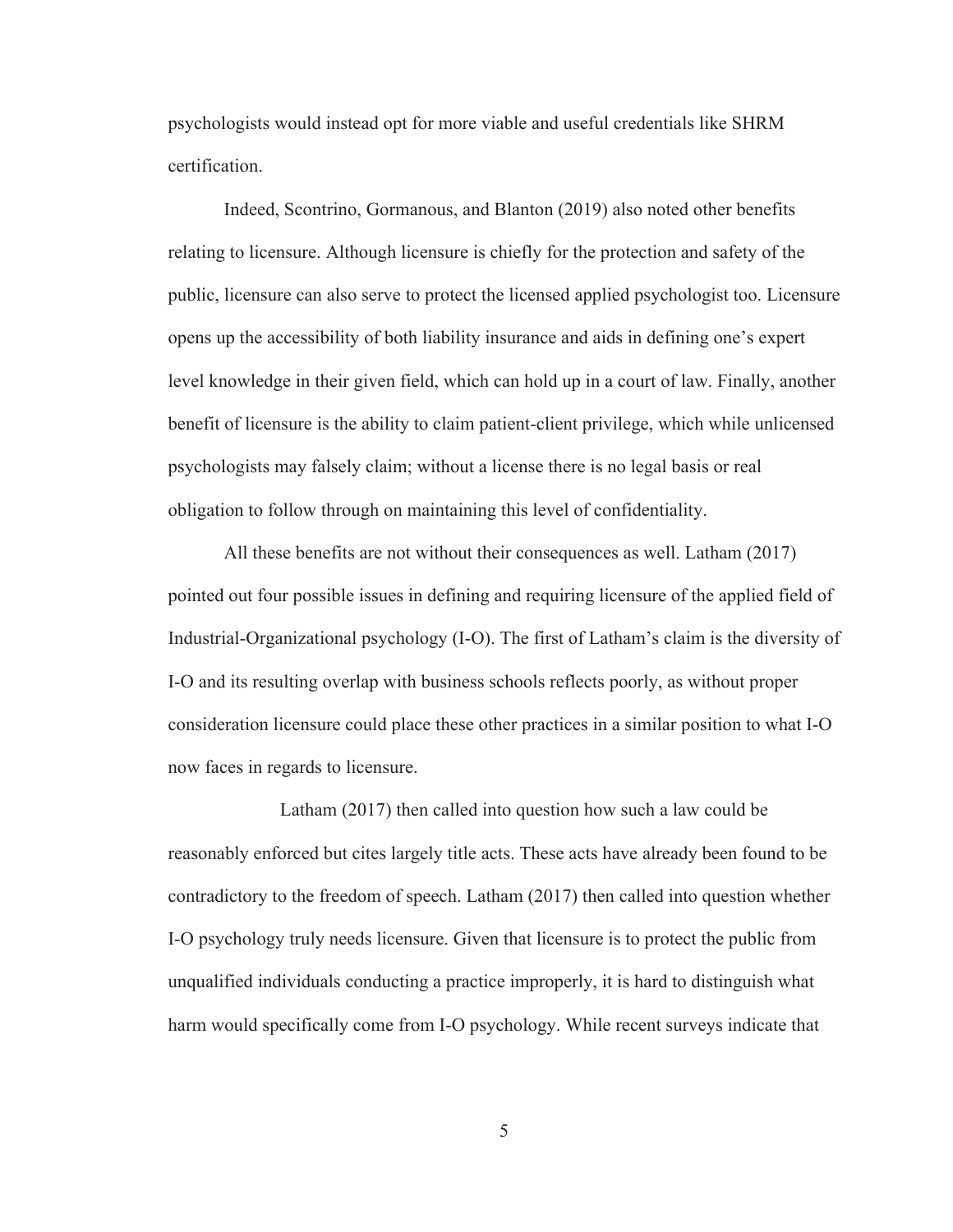most psychologists within the field of I-O can bring harm to the public, the nature of this harm is still unclear (Nagy et al., 2021).

#### **Voluntary Certification**

Voluntary certification is described by the Licensure of Consulting and I-O Psychologists (LCIOP) Joint Task Force (2017) as a form of regulatory oversight stemming from outside governmental jurisdiction. Instead, the certification is provided by a professional association, such as the Society for Human Resource Management, or AASP. Unlike a license which grants permission to practice, a certification can indicate specialized levels of expertise in a field, meeting a level of expertise posed by the professional association. However, it is also of note that some certifications are less useful than others, and the resulting "alphabet soup" can create confusion for those outside the profession. Accordingly, certification programs are faced with having to market their certification to those outside of the profession to garner support for the use of the certification as a means of signaling competence. However, the existence of a National Commission for Certifying Agencies (NCCA) could alleviate this marketing situation for professions that meet their standards (Nagy et al., 2021).

#### **Benefits and Consequences of Certification**

Although applied psychologists face barriers to licensure, voluntary certification offers similar benefits, and greater access. As Nagy et al. (2021) noted previously, certification is a means of signaling expertise controlled by a professional organization that exists within the profession. By being under the control of the profession, certification requirements are set by those existing within the field, and thus most knowledgeable about what requirements would best denote expertise in the subject. For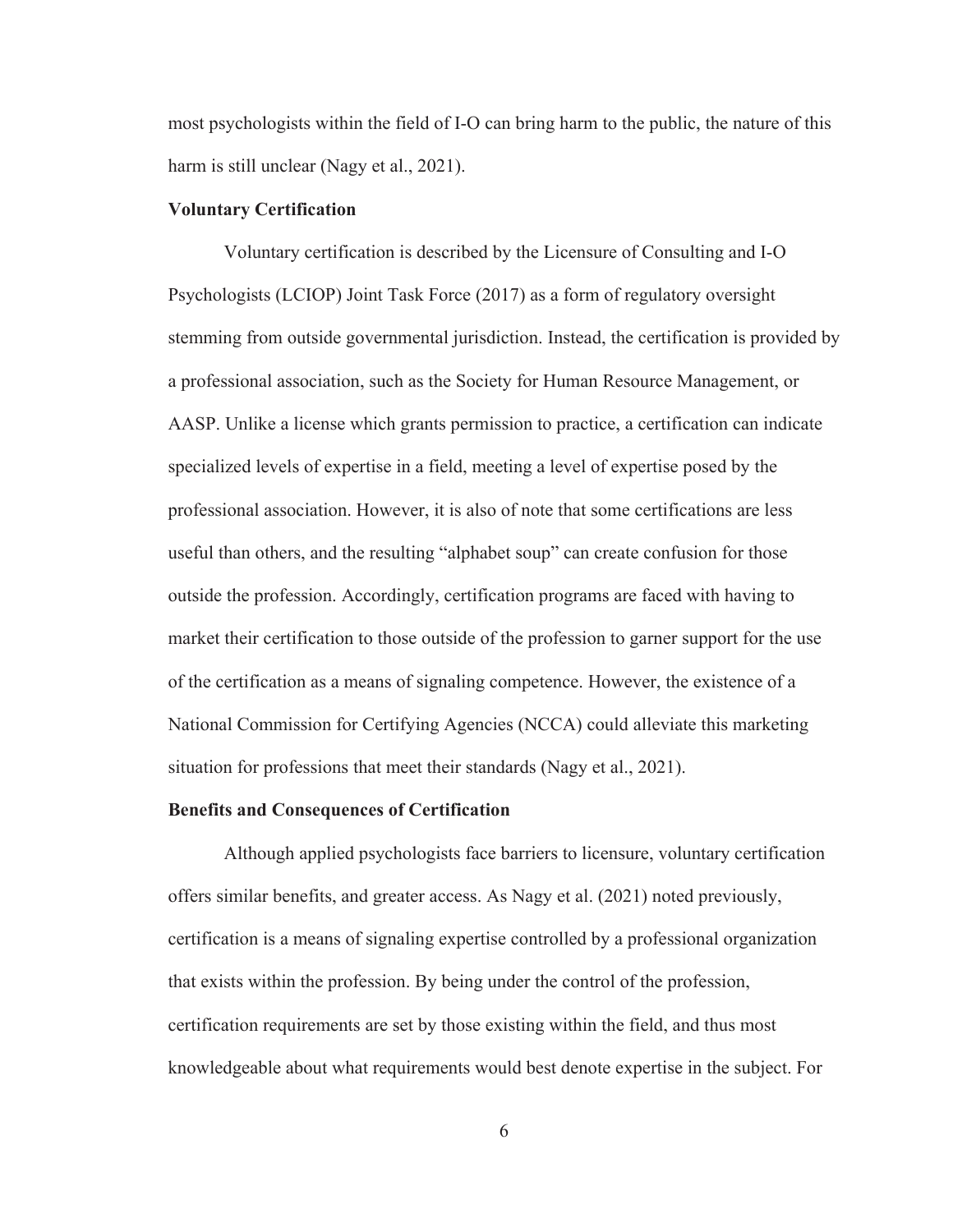example, while many of those in the field of sport psychology are clinical and therefore licensed, certification can serve to benefit those from more applied backgrounds. By providing a means of signaling expertise to those who have difficulty or even inability to meet the requirements of licensure, applied sport psychologists can potentially still engage in elements of their practice. The result is a form of credential that is more easily obtainable in the case of most applied psychologists. In fact, Nagy et al. (2021) also noted that such certification can be utilized as grounds for adapting licensure to include a particular certification as a requirement or otherwise precedes licensure.

However, this accessibility comes as a potentially double-edged sword in that the organization within the profession sets the requirements for the certification it creates. Certification itself is not enforced by law as licenses are. Further, because of the control exerted by professional organizations extant within the profession, the objective of such certification is more frequently to protect business interests, and less frequently about protecting the public, as is the case with licensure (LCIOP, 2017).

#### **Sport Psychology and Certification**

 Over the years, certification within the field of applied sport psychology has been a matter of debate. Although some praise AASP for creating and maintaining certification programs that are viewed as being accessible and beneficial to all, others would disagree. Some key notes of these disagreements would be the self-serving nature of the certification, overly exhaustive requirements, and even doubts about the certification aligning with the purpose of protecting the public (Anshel, 1992, Anshel, 1993). Others have questioned and debate the use of the clinical model, and another key question remained (Dishman, 1983, Zaichowsky, 1992). The question, as Silva himself posed back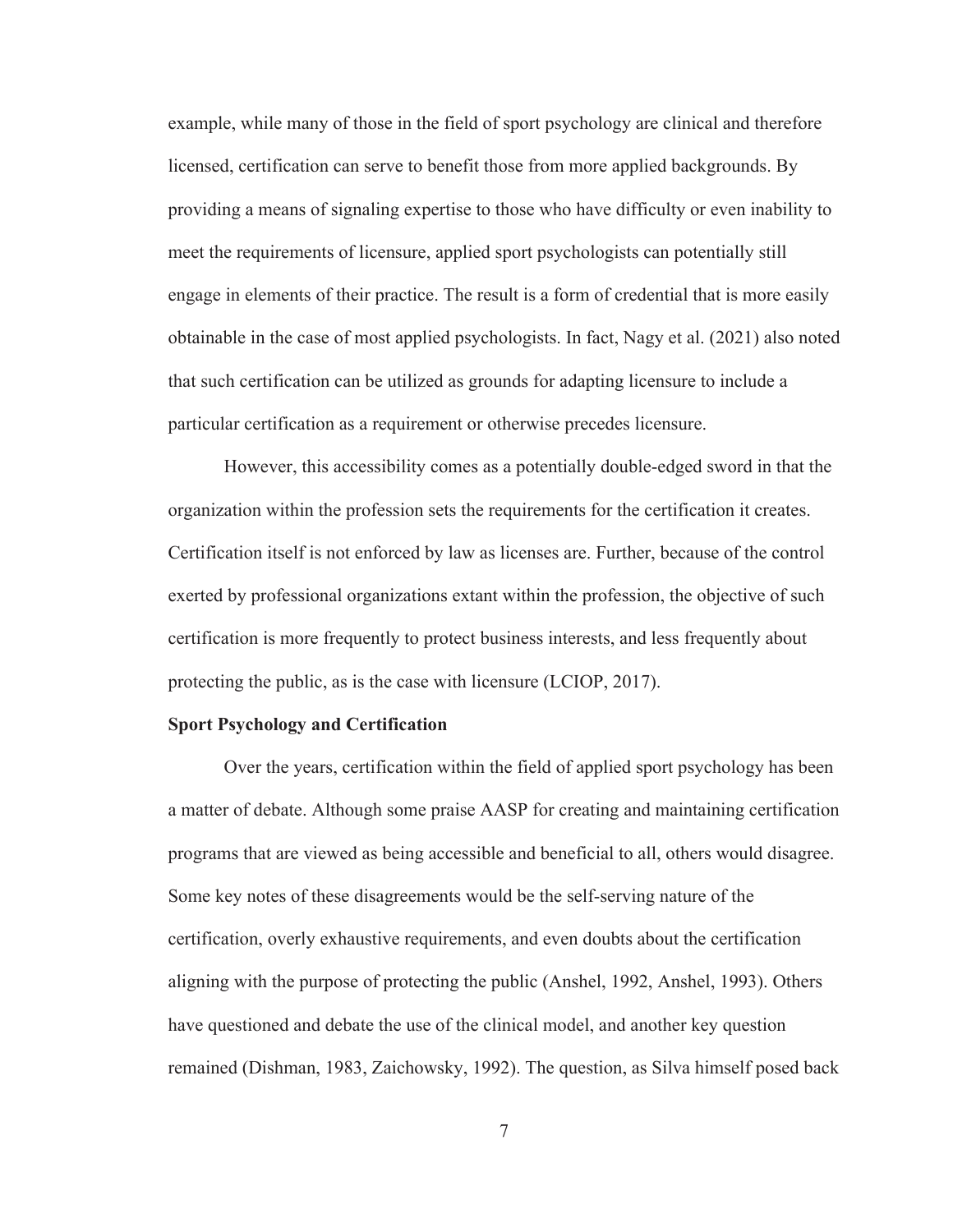in 1986, remains today: "Who is a sport psychologist?" (Portenga, p1, 2016). There is an ongoing question regarding the work content within the field of sport psychology in addition to a need for further definition of the field to strengthen the professional identity of sport psychology (Harrison & Feltz, 1979, Portenga Aoyagi, & Cohen, 2016).

This question of professional identity may be answered through a certification program, although Winter and Collins (2016) pointed out that several of these programs do not accurately reflect the interdisciplinary nature of the profession of sport psychology. Silva (1989) also acknowledged that certification can advance sport psychology as a profession by providing this needed definition, he noted that being an interdisciplinary field, necessitated an evolutionary definitional process in order to ensure continued advancement of the field(Gardner 1991). Similarly, Portenga et al. (2016), as well as Harrison and Feltz (1979), reported that as the profession and field continue to grow, the definition of what a sport psychologist does also must change to fit. Thus, it is prudent for AASP to collect information regarding their new certification program, which was recently accredited by the NCCA, to identifying potential costs and benefits on the program and to ensure the program aligns with the needs of sport psychologists who become certified (Watson II & Portenga, 2014).

#### **Current Study**

The current study is an applied survey project for AASP that provides analogous data for recertificants and new certificants to compare and contrast, where applicable, with the non-recertification survey data collected summer 2020 (Shoenfelt & Bramschreiber, 2020). AASP requested empirical data on the reasons people choose to obtain or retain Certified Mental Performance Consultant® (CMPC) credential. Given the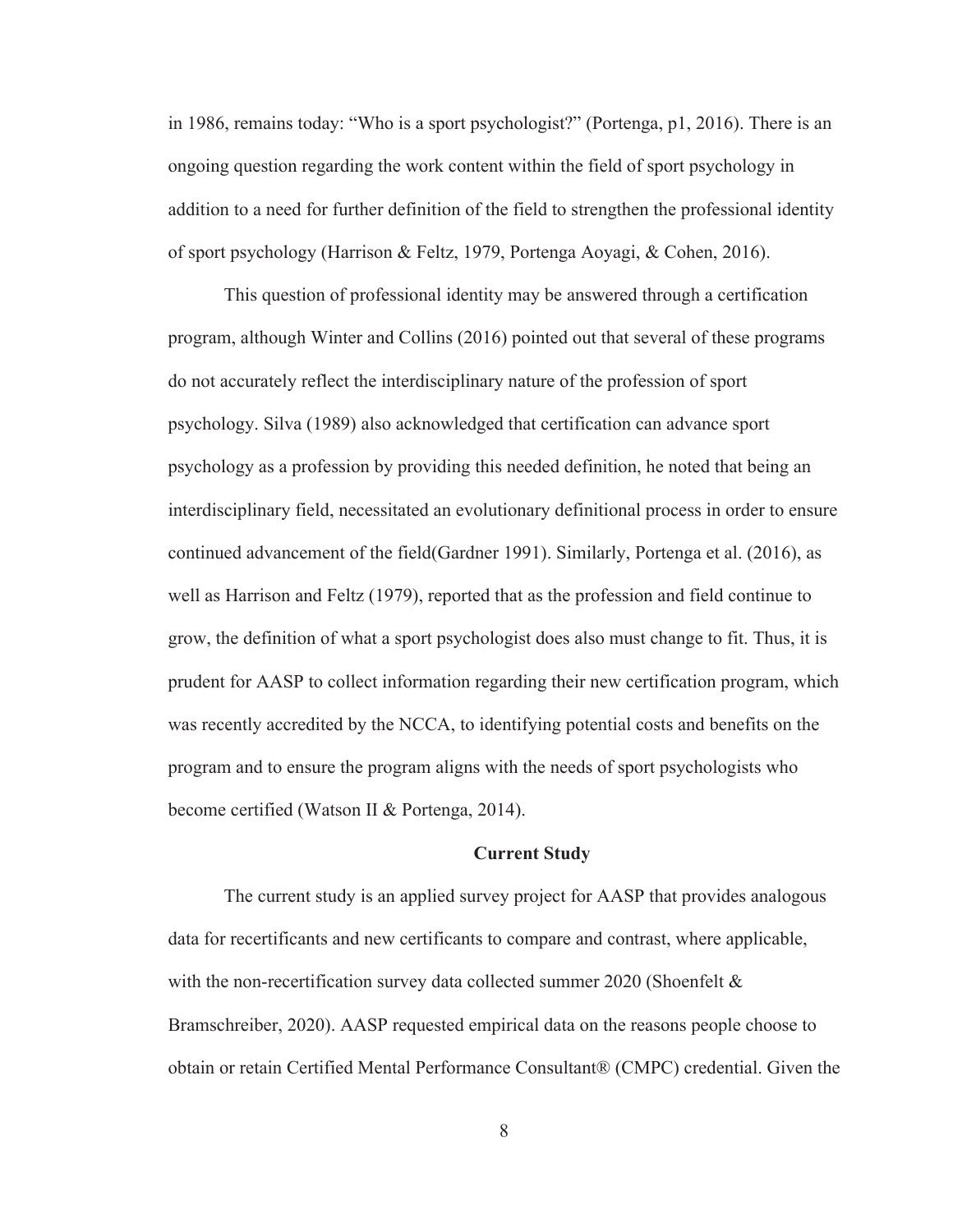nature of this project, no hypotheses are offered. This study will meet the needs of AASP, providing new information regarding perceived barriers and benefits of their CMPC® credential.

#### **Method**

#### **Participants**

Individuals identified by AASP as CMPC® recertificants or new certificants were invited to complete the online survey. The total number of survey respondents was 212, although not all participants answered every question. The majority of participants were recertificants (134, 63.2%); 76 (35.8%) were new certificants; two did not say. The mean age of participants was  $45.4$  years  $(SD = 10.63;$  range  $= 22$  to 76). Participants reported being a member of AASP for a mean of 13.01 years  $(SD = 8.20; \text{range} = 1 \text{ to } 36)$ . As expected, those recertifying  $(M = 16.35, SD = 7.53)$  had a longer tenure with AASP than did new certificants ( $M = 6.81$ ,  $SD = 5.25$ ). Gender identity of participants was 96 male, 105 female, 3 other, and 8 did not say. Ethnicity was reported by 203 participants with 84% indicating White, 3.8% Asian, 2.4% Black or African American, 4.7% Other, and 4.2% did not say. Twenty-one reported being international members of AASP with 14 of those working in the United States. The most common reported country among the international members was Canada (4); one respondent each reported their country as Australia, Brazil, Canada, Israel, Jamaica, Mexico, United Kingdom, and Zimbabwe.

#### **Instrument**

A survey (see Appendix A) was adapted from the previous non-recertification survey (Shoenfelt & Bramschreiber, 2020). The survey contained five items with multiple choice response options and seven items with a 4-point importance rating scale. The survey contained four open-ended items addressing the perceived value of the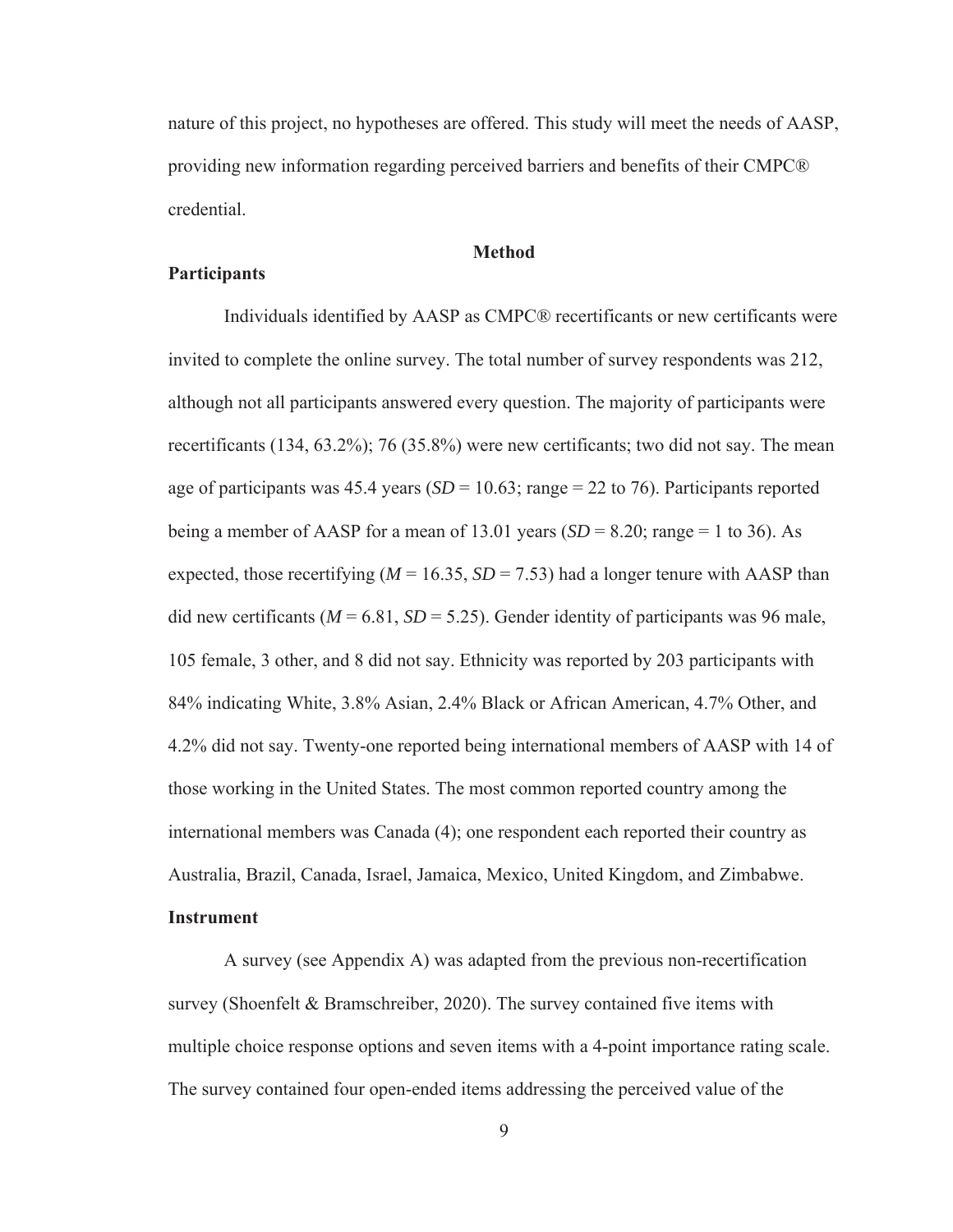certification and any barriers encountered in pursuing certification. The final section of the survey asked participants to provide demographics information in the form of age, gender, ethnicity, tenure in AASP, and nationality. It was estimated that the survey would take 10-15 minutes to complete.

#### **Procedure**

The survey participants were identified by AASP as CMPC® recertificants or new certificants. AASP invited these individuals by email (see Appendix B) to respond to an online survey. This email contained the URL link to the survey and provided information on the purpose, transparency of the data collection, and the voluntary nature of the survey. Reminder emails were sent at two and three weeks subsequent to the original invitation.

#### **Results**

#### **Reasons to Certify**

Participants were asked to indicate the most important reason they chose to certify as CMPC®, the second most important reason for certifying, and other contributing factors for pursuing certification. Potential reasons were identified in checklist. The responses to these items are reported in Table 1 (see Appendix C).

As seen in Table 1, the most frequently cited reason to certify both as the most important reason (79) and across all responses (175) was "I am an experienced professional and want this credential to indicate my experience." The next most frequent reason was "I practice as a mental performance consultant," cited as most important 55 times and 164 across all responses. "My job requires the CMPC® certification" ranked third as the most important reason (22) and frequently as a contributing factor (79) but ranked sixth across all responses (53). "I actively participate in AASP" tied for fourth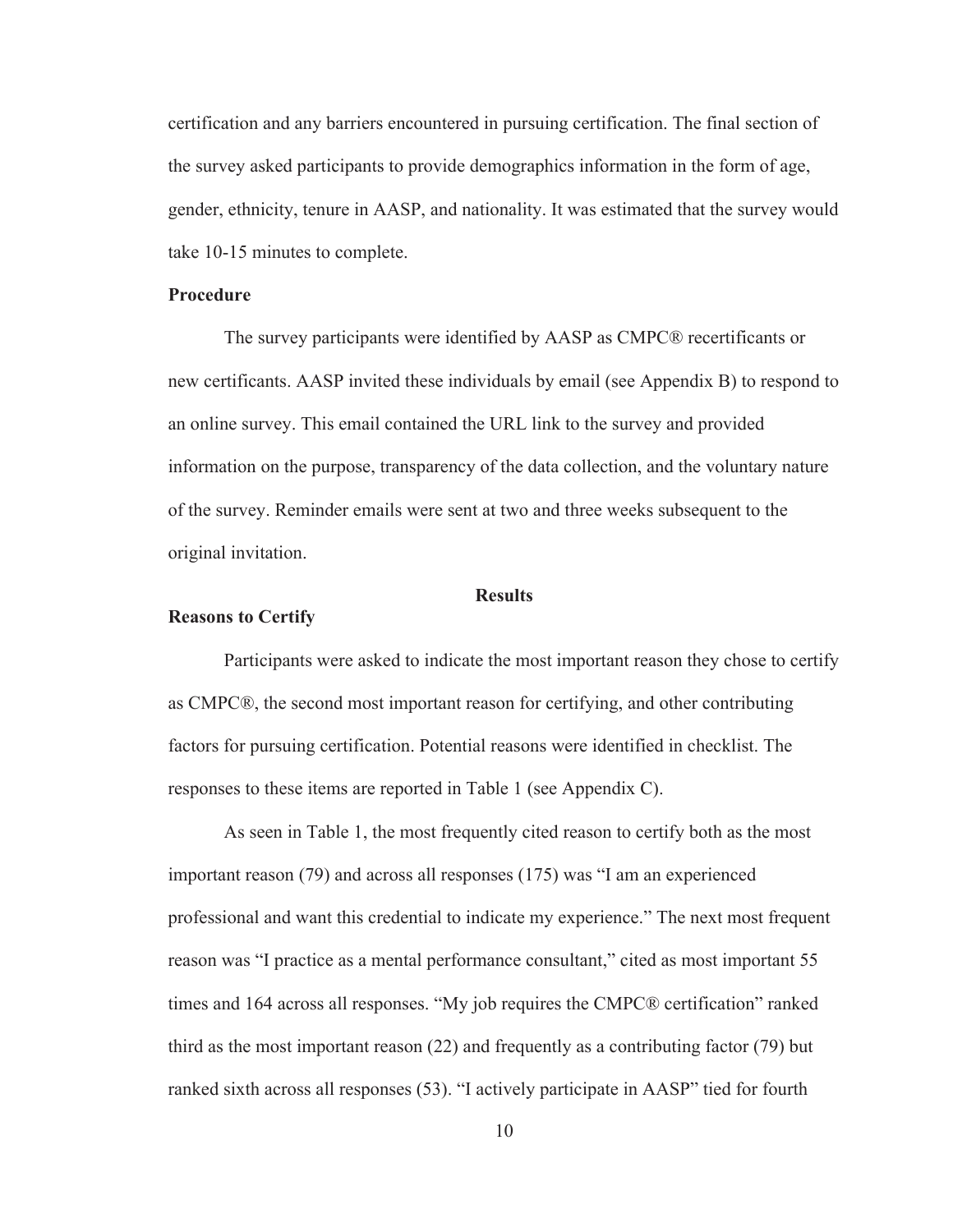rank as the most important reason (16) and third across all responses (118). "Certification is appropriate for me because I am listed on the approved mentor registry" tied for fourth rank in most important reason (16), fourth as a contributing factor (50), and fourth across all responses (94). Although few identified "I like the Certified Mental Performance Consultant® (CMPC) title" as a most important reason for certifying, it ranked second as a contributing factor (70).

#### **Benefits of Certification**

 Participants were asked to rate potential benefits of CMPC® certification on a 4 point scale ranging from  $1 = Not$  at All Important to  $4 = Extremely$  Important. The results of these ratings may be found in Table 2 (See Appendix D).

 As seen in Table 2, respondents rated "Demonstration of having met professional practice standards" as the most important benefit of CMPC® certification, followed by "Indication of ethically responsible conduct" and "Perceived expertise and credibility." All three of these ratings fell at the mid-point between Moderately Important and Extremely Important. "Listing on AASP registry for CMPCs" was rated as Moderately Important. "Listing on USOC/USOPC registry," "Bringing in new clients," and "My job requires certification" were rated as slightly important benefits of certification.

 To explore whether recertificants and new certificants differed in their perception of the benefits of certification, a benefits composite was formed by summing the ratings across the seven items and then dividing by seven. New certificants perceived benefits as significantly more important ( $M = 3.04$ ,  $SD = .48$ ) than did recertificants ( $M = 2.79$ ,  $SD =$ .63;  $t(187) = 3.16$ ,  $p < .01$ ). Inspection of the means for each item indicated that no single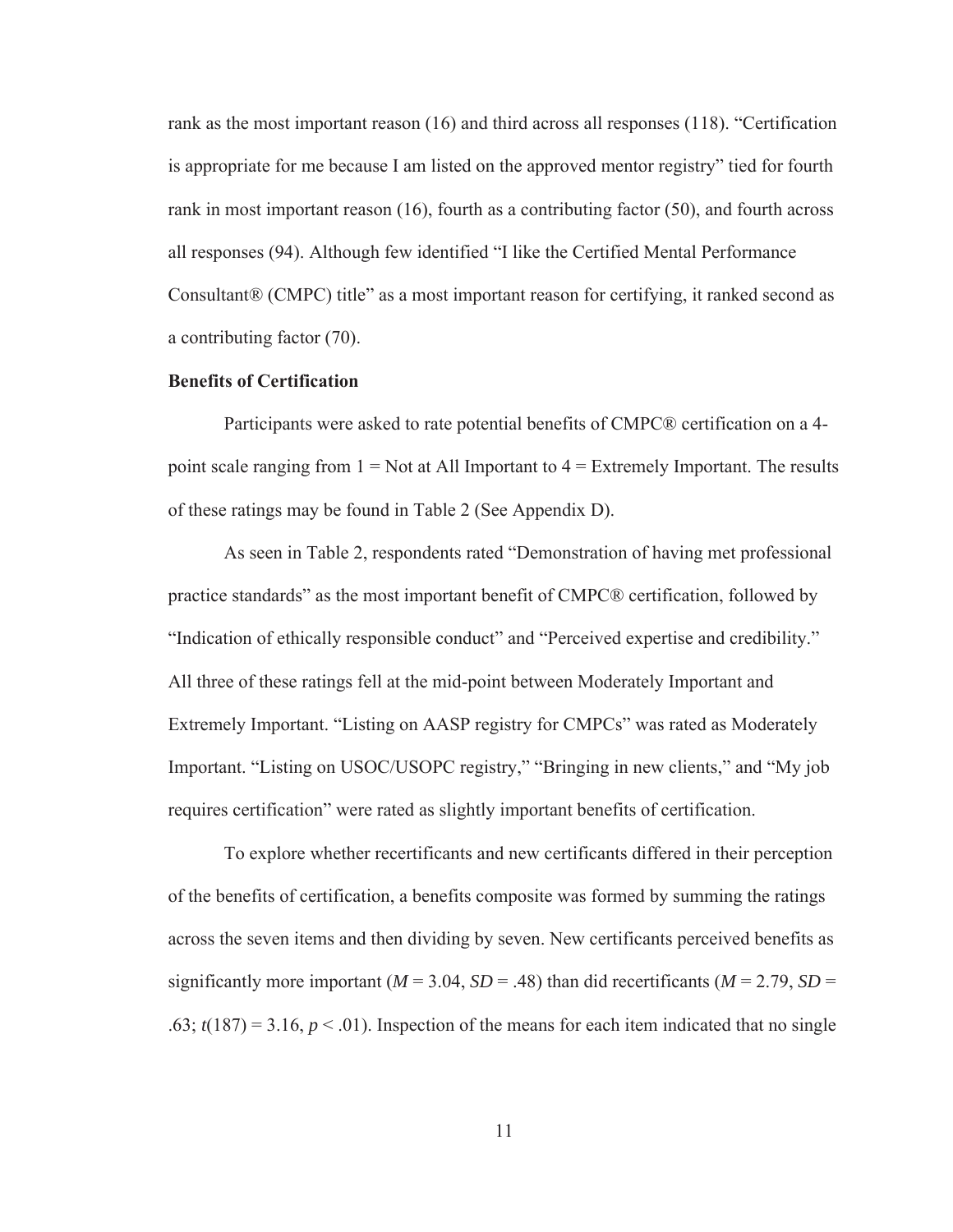item was driving this difference; rather, new certificants viewed most of these benefits as slightly more important than did recertificants.

 **Comparison with Non-recertification Survey Results**. Shoenfelt and Bramschreiber (2020) reported that non-recertificants rated none of the benefits as important. Three benefits were rated as slightly important: perceived expertise and credibility ( $M = 2.54$ ,  $SD = 1.06$ ), being listed on the AASP registry for CMPC® ( $M =$ 2.04,  $SD = .88$ ), and being listed on the USOC/USOPC registry  $(M = 1.84, SD = .90)$ . Two benefits were rated as not at all important: bringing in new clients as a result of the certification (*M* = 1.59, *SD* = .90), and a job requirement of the CMPC® certification (*M* = 1.20, *SD* = .60). Shoenfelt and Bramschreiber noted that the respondents who rated these benefits chose not to recertify; thus, it was not surprising they perceived these benefits as having little importance.

 The two benefits added to the current survey as benefits of certification (i.e., demonstration of having met professional practice standards and indication of ethically responsible conduct) were the most highly rated by those who chose to recertify/certify. Other than these two items, the rank order of perceived benefits was identical for those who chose not to recertify and those who recertified/certified.

#### **Involvement in AASP**

 Two survey items inquired about the respondent's level of participation in AASP activities at the time they decided to certify and since certifying, respectively. The responses to these items are summarized in Table 3 of Appendix E. Inspection of Table 3 reveals that participation in various AASP activities changed little after becoming certified.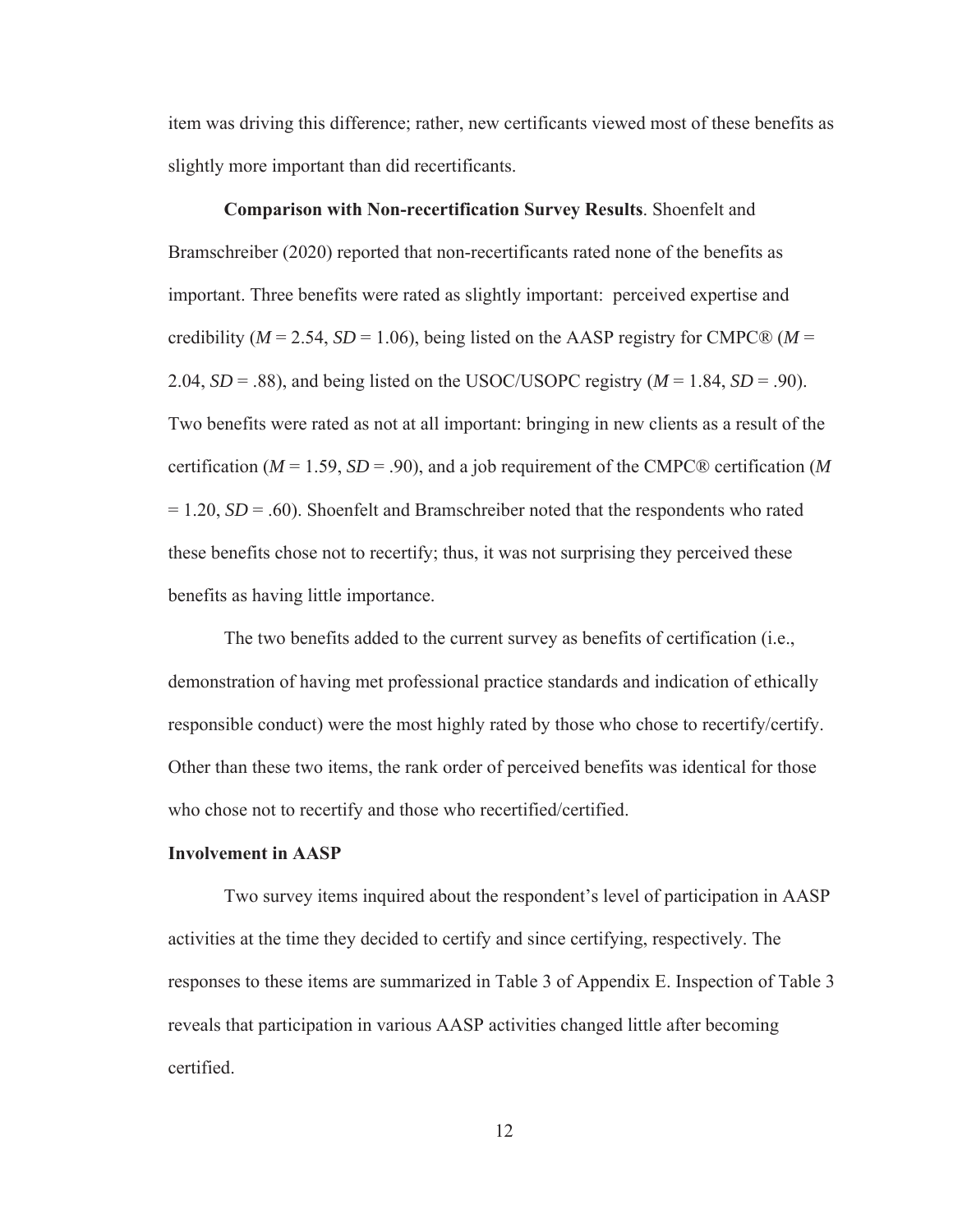#### **New Certificants Reasons to Certify and Value Added of CC-AASP Credential**

Recertificants were presented with a checklist of potential reasons and asked to identify which applied to them. Additionally, recertificants were asked open-ended questions about the value added of the original Certified Consultant – AASP that predated the CMPC® credential and for any additional reasons they certified. Responses to the checklist item are summarized in Table 4 (see Appendix F). Responses to the openended items were subjected to a Q-sort conducted by five industrial-organizational psychology graduate students. The students identified common categories among the responses to item and then sorted the responses into these categories. The responses describing the value added of the original CC-AASP credential are summarized in Table 5 (see Appendix G); the actual responses may be found in Appendix H. Appendix I contains the responses to the open-ended item asking for additional reasons to certify.

 As seen in Tables 4 and 5, perceived credibility was the top response to both items. Supporting and developing the field of sport psychology was second among the reasons in the checklist and likewise appeared in the open-ended responses. Of note is that 26 respondents indicated that certification adds no value prompting the question of why these individuals chose to certify then again chose to recertify.

 **Comparison with Non-recertification Survey Results**. Shoenfelt and Bramschreiber (2020) reported that most non-recertificants indicated they pursued certification originally to help grow the discipline of applied sport and exercise psychology (81%). Respondents also sought certification for perceived expertise and credibility (68%). Other reasons for pursuing certification originally were listing on the AASP registry (38%), bringing in new clients (32%), listing on the USOC/USOPC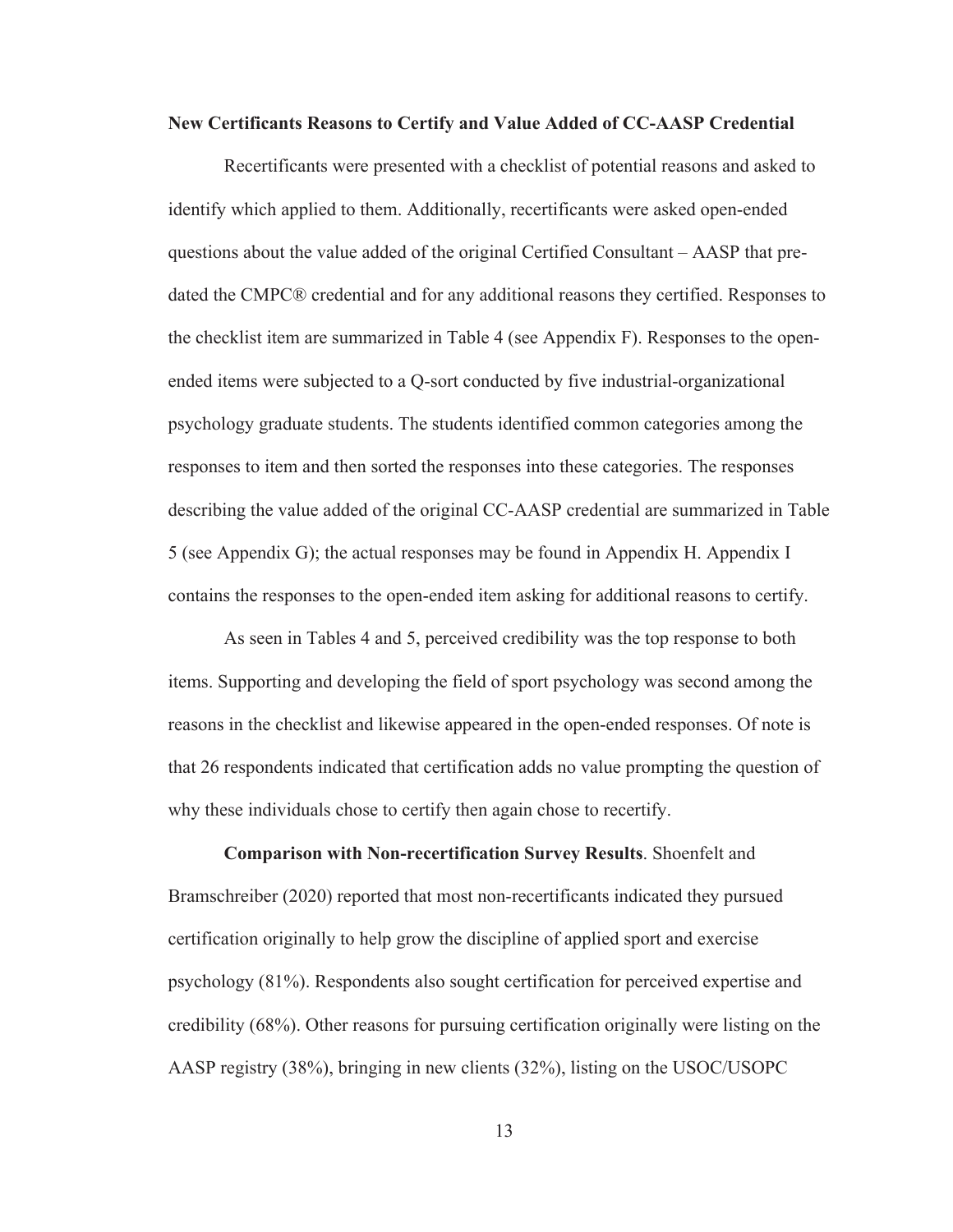registry (23%), and their job required the certification (9%). The non-recertificant results for originally certifying closely mirror those of the current respondents who chose to recertify, although the top two reasons changed order for the two groups.

#### **Meaningfulness of Certification and Barriers to Certification**

Two open-ended items asked respondents to identify what makes the CMPC® credential meaningful and barriers to obtaining certification, respectively. Responses to these two open-ended items were subjected to a Q-sort conducted by five industrialorganizational psychology graduate students. The students identified common categories among the responses for each of the four open-ended questions and sorted them into categories. The responses to these items are summarized in Tables 6 (see Appendix J) and 7 (see Appendix K). Actual responses may be found in Appendices L and M, respectively.

 As seen in Table 6, perceived credibility and personal validation were the top reasons certification is meaningful. Supporting and developing the field of sport psychology was third among the reasons in the open-ended responses. Of note is that 15 respondents indicated that certification is not meaningful or adds no value, prompting the question of why these individuals chose to certify then again chose to recertify.

 As seen in Table 7 of Appendix K, the biggest barrier to certification is certification requirements (CEUs, mentoring, required coursework) and the certification exam. The financial cost of becoming certified was the third most frequently cited barrier, followed by the lack of exam preparation materials and time commitment. COVID-19 posed some unique barriers such as access to exam testing sites and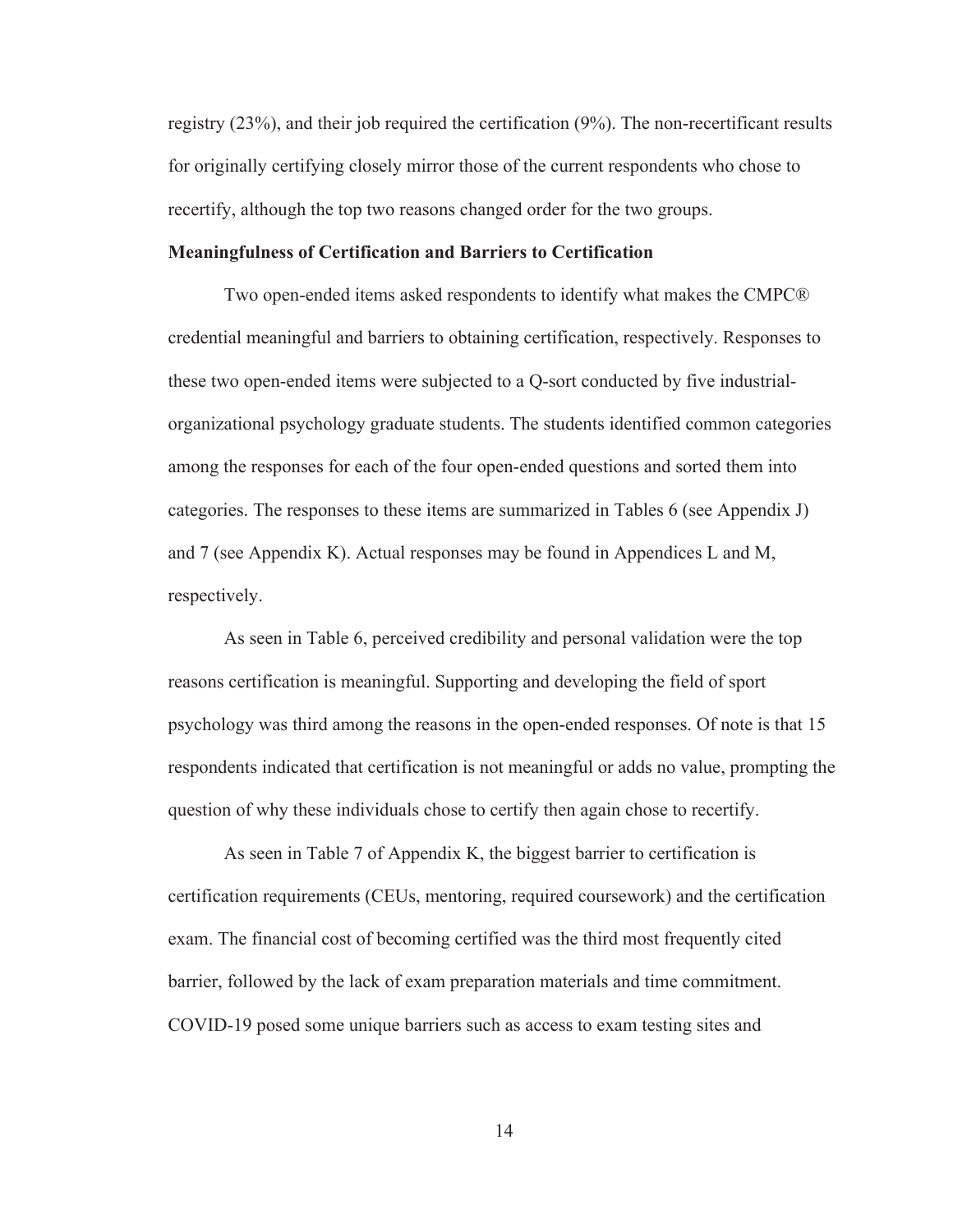opportunities to earn CEUs. There were 16 comments indicating no barriers were experienced.

**Comparison with Non-recertification Survey Results.** Shoenfelt and Bramschreiber (2020) asked those who declined to recertify to identify personal or professional barriers to recertification. By far, the most common barriers to recertification were time constraints and other commitments (11), cost (9), and both time and cost (6). There were ten comments about the exam being a barrier; three of these specifically identified the lack of study materials as a barrier. Thus, the barriers identified by those who chose not to recertify are similar to the barriers identified by those who chose to recertify/certify.

#### **Discussion**

The responses to a survey of individuals who chose to recertify or certify as a CMPC® provide information on the perceived benefits of the credential. The primary reasons for recertification and certification were the perceived credibility and expertise implied by the credential, with some indicating the certification to be central to their practice. Likewise the primary value of the CMPC® certification cited by respondents was credibility and indication of meeting professional standards; being listed on the AASP registry also was cited as a value. In addition to perceived credibility, being perceived as ethical was highly ranked as a benefit of certification. Supporting and developing the field of sport psychology were cited as important reasons for recertifying, as a benefit of certifying, and as a value of certifying. New certificants rated the benefits of certification higher than did recertificants, suggesting potential optimism of newer certificants as to the value of the CMPC® certification. Incidentally, bringing in new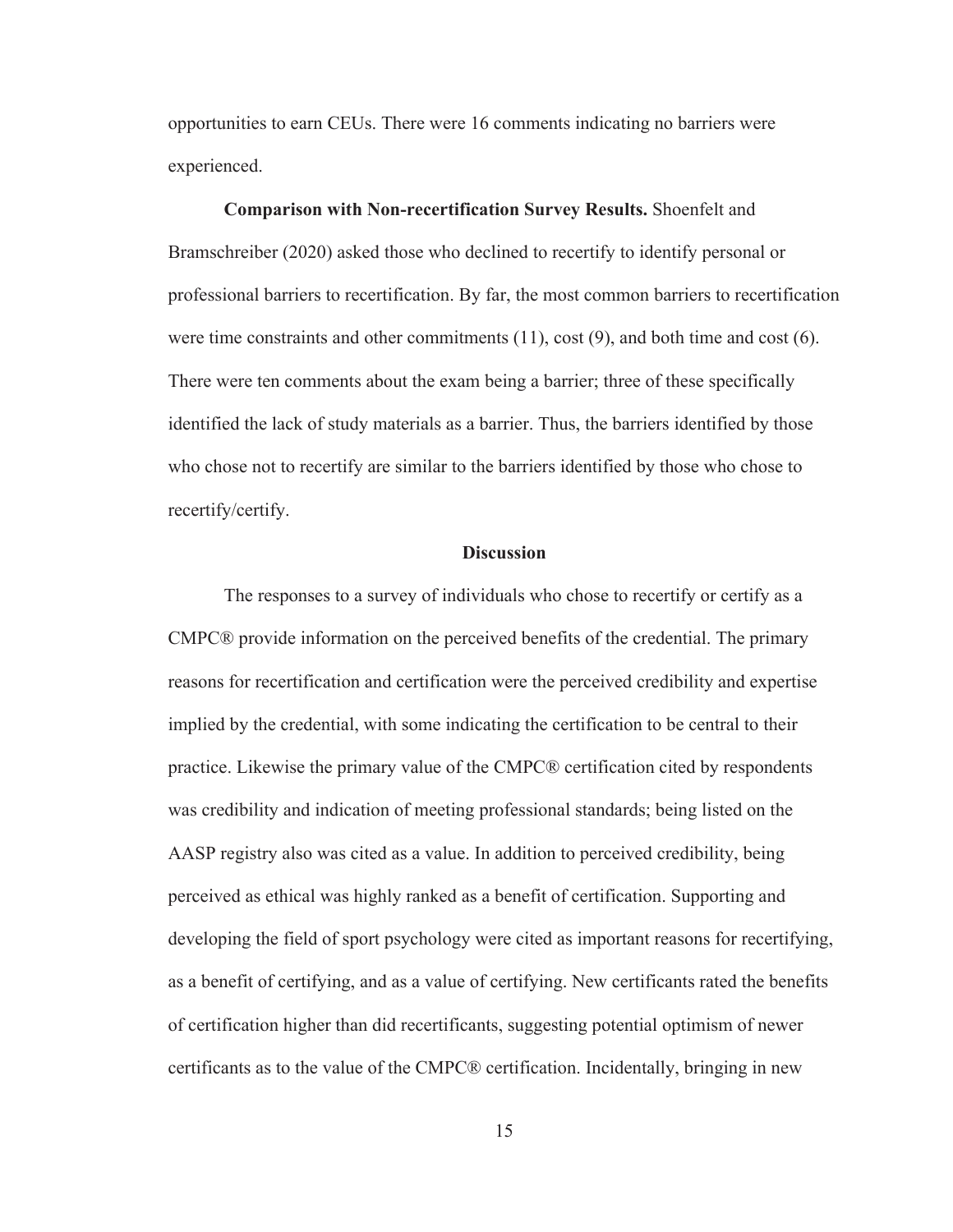clients was deemed the second least important benefit of certification. Level of participation in AASP activities remained about the same after certifying as it was prior to certification.

Perceptions of the benefits of certification for the recertificants and certificants assessed in the current study were similar to the perceptions of those who chose not to recertify (Shoenfelt & Bramschreiber, 2020). Other than the two additional benefits in the current study (i.e., demonstration of having met professional practice standards and indication of ethically responsible conduct), the rank order of perceived benefits was identical for those who chose not to recertify and those who recertified/certified. The non-recertificant results for reasons for originally certifying closely mirror those of the current respondents who chose to recertify.

#### **Implications**

Enhanced employment opportunity and business-related categories were identified by respondents but did not place highly in any of the responses to various inquiries, suggesting that the certification has less to do with actual business advantages and more to do with establishing the certificant as an expert in the field. It is noted that there were several mentions by respondents across all open-ended items that they hoped the CMPC® credential becomes the standard for the discipline. As more sport psychologists become certified and as more employers require the CMPC® certification, the CMPC® credential is likely to become the standard for demonstrating the credibility and expertise of the certificant. The CMPC® appears to be on track in becoming a factor in many sport psychologist's deep-structure identities and has already become such for some (Ryan & Ford, 2010).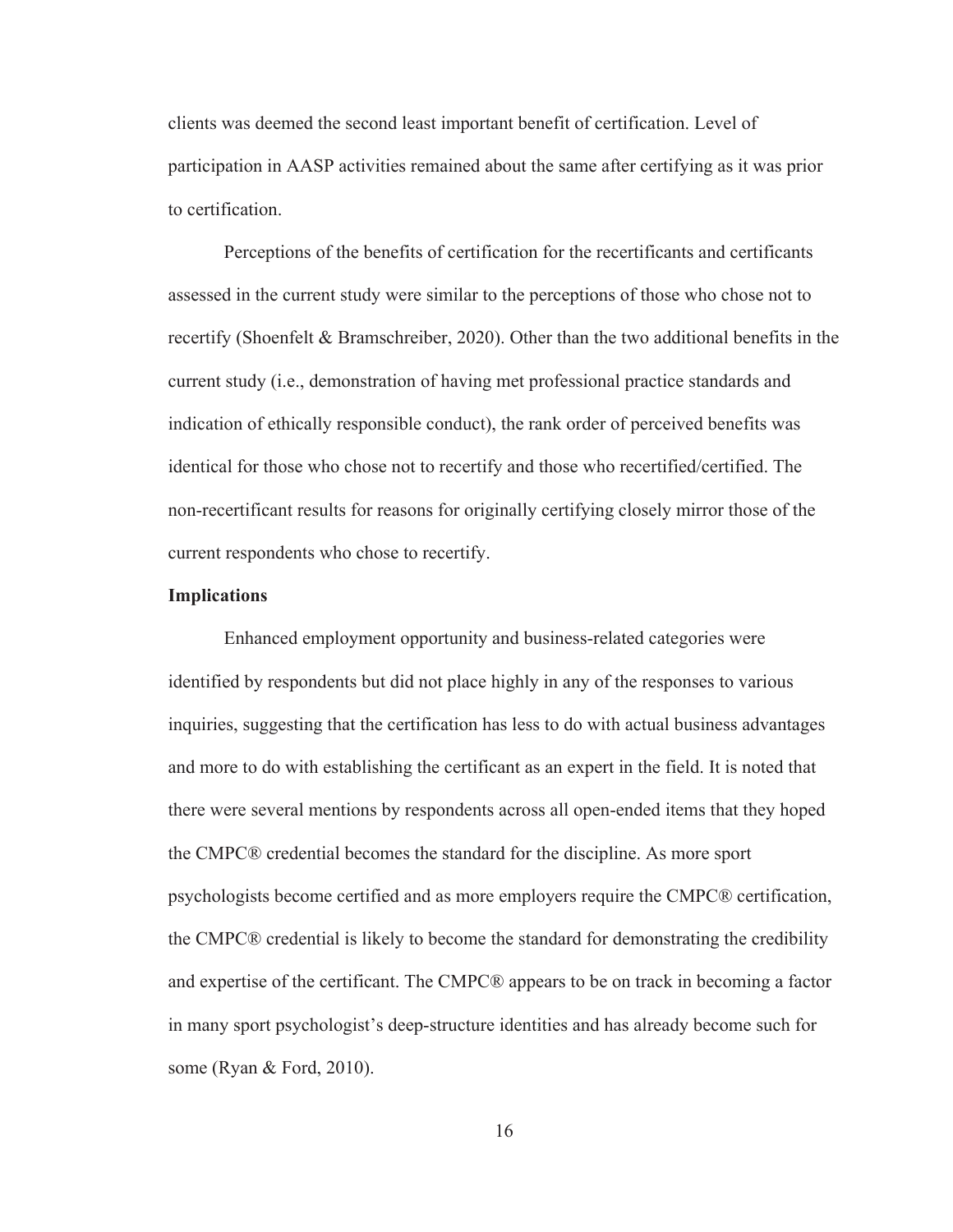The responses identifying barriers to becoming certified may provide insight into areas for improving the process. The greatest number of comments related to the certification process itself (i.e., required CEUs, courses, and mentoring). The CMPC® certification program is accredited by the NCCA and, as such, has stringent requirements for initial and continuing coursework. Thus, comments addressing the quantity of courses, CEUs, etc., likely reflects reactions to increased standards from the previous CC-AASP certification program. The certification exam was developed using a content validity model and has appropriate psychometric characteristics that were just reevaluated in 2020. Complaints about exam content may therefore reflect a personal bias wherein the items a test taker struggles with are the ones that s/he remembers. In fact, all of the current respondents passed the certification exam or they would not have been included in the survey. Thus, even though some respondents commented that the exam was difficult, they passed the exam. The comments relating to a lack of study materials likely reflects that AASP promised a study guide in 2019; the guide is not yet out but is expected late spring 2021. Some comments reflected that the mentored hours of practice were difficult to obtain. Most new certificants receive the mentored hours as part of their graduate education. Those that do not are required to locate and enter an agreement with a qualified mentor. It is common in this situation that the mentor be paid for their time. To some, obtaining or paying for the required mentored hours proved particularly onerous in their steps toward certification.

#### **Conclusion**

Overall, the CMPC® credential is valued for what it indicates as a voluntary certification, expertise in the field and a standard of competence and professionalism to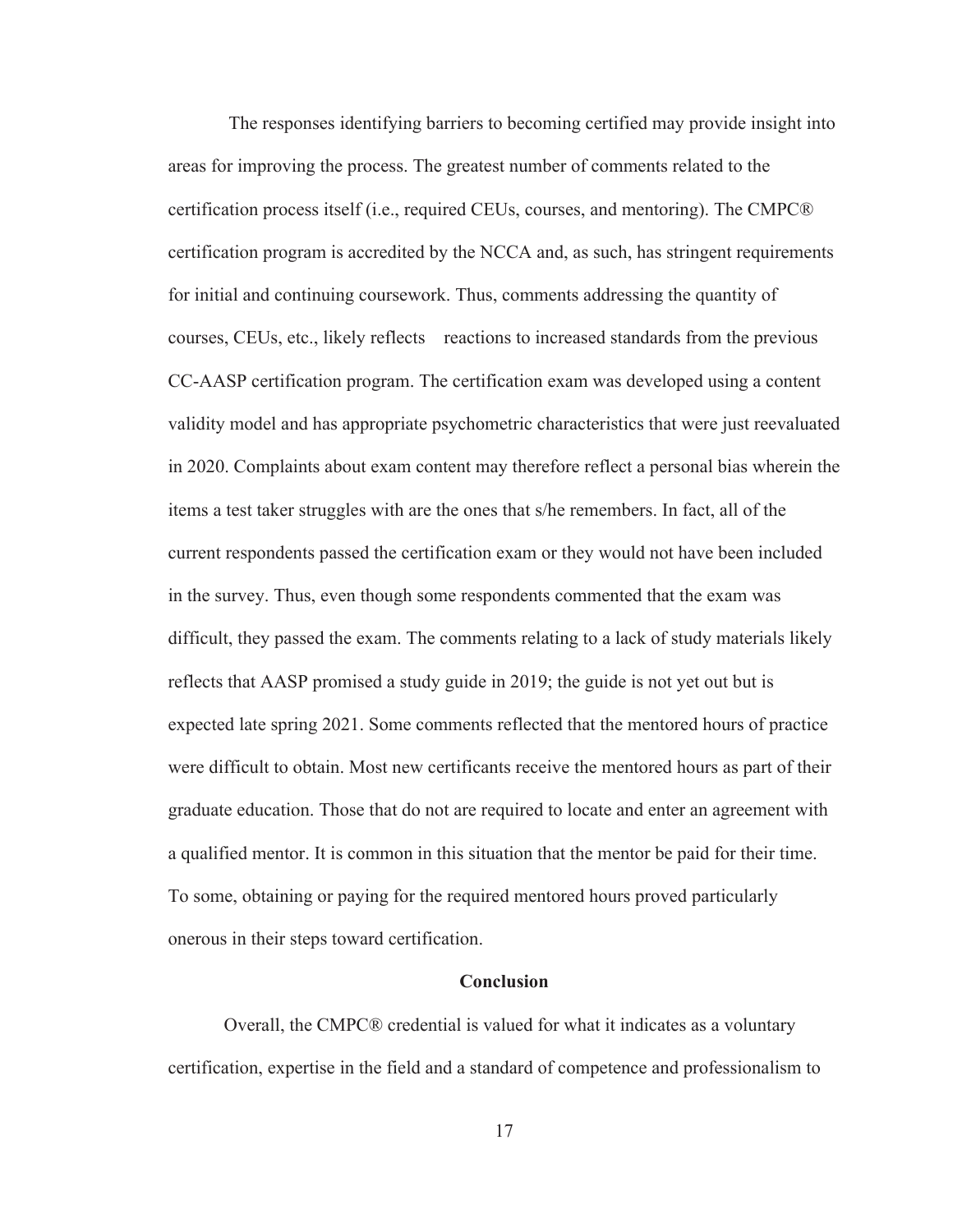clients, to the benefit of both practitioner and client alike. As Nagy et al. (2021) described, certification is a means of signaling expertise and credibility to clients controlled by an extant organization within the profession; this is the chief perceived benefit by the certified respondents in the current study and was consistent even across non-certificants (Shoenfelt & Bramschreiber, 2020). The other chief benefit of the CMPC® credential is that certification has been pursued by sport psychology professionals to help further legitimize and promote the field in the eyes of others and to help strengthen the identity of sport psychology. This collective intent seeks to answer the question posed by Silva years ago, of "Who is a sport psychologist?" through strengthening the definition of sport psychology via the CMPC® credential (Portenga, p1, 2016). Thus far, the primary needs of sport psychologist who have become certified has been the propagation of the certification as a means for denoting expertise and ethical practice. A promising aspect of this is the sizeable number of respondents who indicated the need for this certification as a job requirement, which may imply that the aspiration of the CMPC® credential becoming a widely held standard is not far away. In any case, the CMPC® certification is largely regarded by respondents as denoting a standard of competence, expertise, and furthering the discipline of sport psychology toward an overarching professional identity.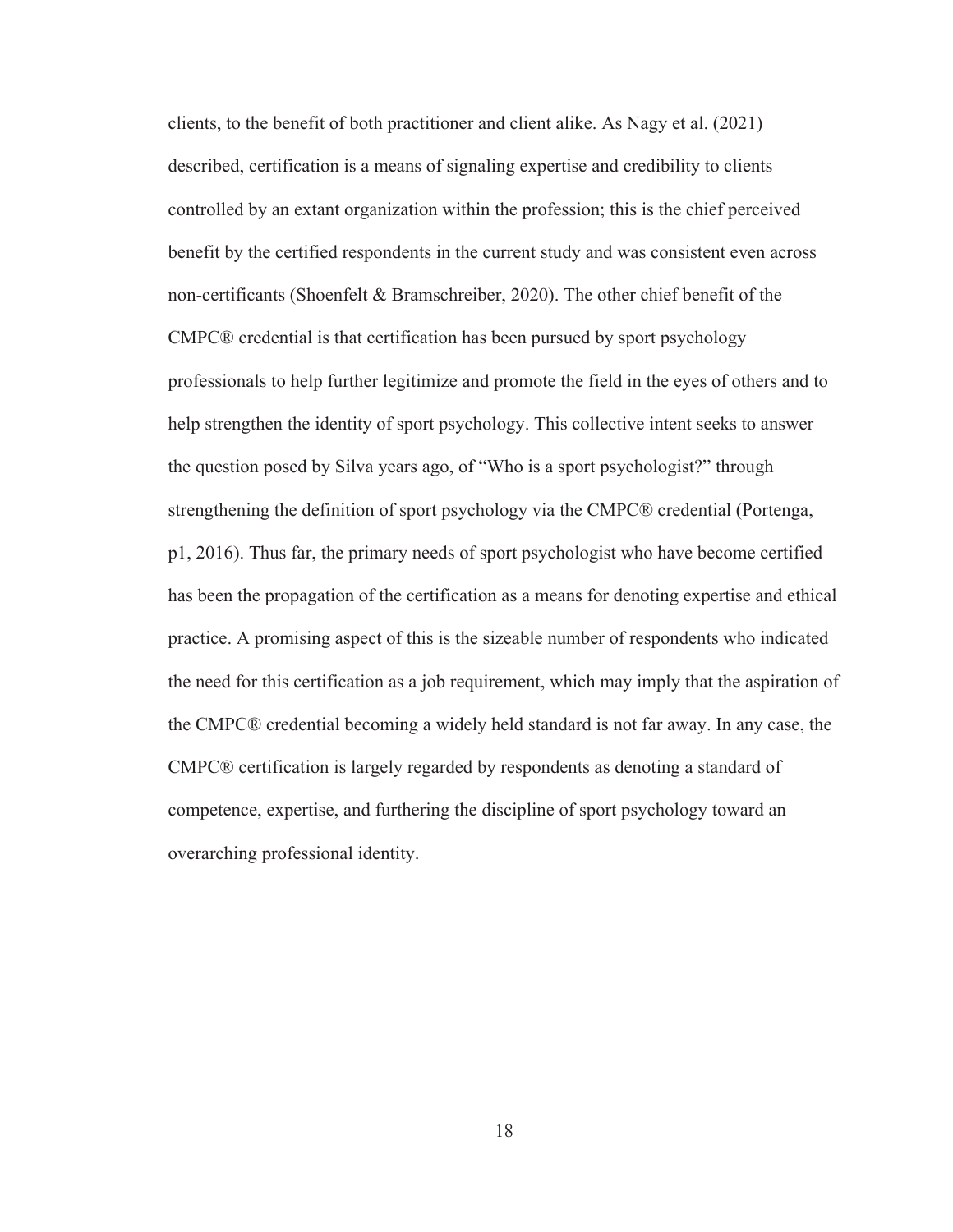#### **References**

- Anshel, M. H. (1993). Against the certification of sport psychology consultants: A response to Zaichkowsky and Perna. *The Sport Psychologist, 7*(4), 344-353. doi:10.1123/tsp.7.4.344
- Anshel, M. H. (1992). The case against the certification of sport psychologists: In search of the phantom expert. *The Sport Psychologist, 6*(3), 265-286. doi:10.1123/tsp.6.3.265
- Dishman, R. K. (1983). Identity crises in North American sport psychology: Academics in professional issues. *Journal of Sport Psychology, 5*(2), 123-134. doi:10.1123/jsp.5.2.123
- Gardner, F. L. (1991). Professionalization of sport psychology: A reply to Silva. *The Sport Psychologist, 5*(1), 55-60. doi:10.1123/tsp.5.1.55
- Harrison, R. P., & Feltz, D. L. (1979). The professionalization of sport psychology: Legal considerations. *Journal of Sport Psychology, 1*(3), 182-190. doi:10.1123/jsp.1.3.182
- Latham, G. P. (2017). Mandating the licensing of I-O psychologists lacks merit. *Industrial and Organizational Psychology, 10*(2), 182-186. doi:10.1017/iop.2017.6
- Licensure of Consulting and I-O Psychologists (LCIOP) Joint Ttask Force. (2017). The licensure issue in consulting and I-O psychology: A discussion paper. *Industrial and Organizational Psychology: Perspectives on Science and Practice,*10, 144– 181.
- Nagy, M. S., & Aziz, S. (2021). Professional identity of industrial-organizational psychology master's graduates. In E. Shoenfelt (Author), *Mastering the job market:*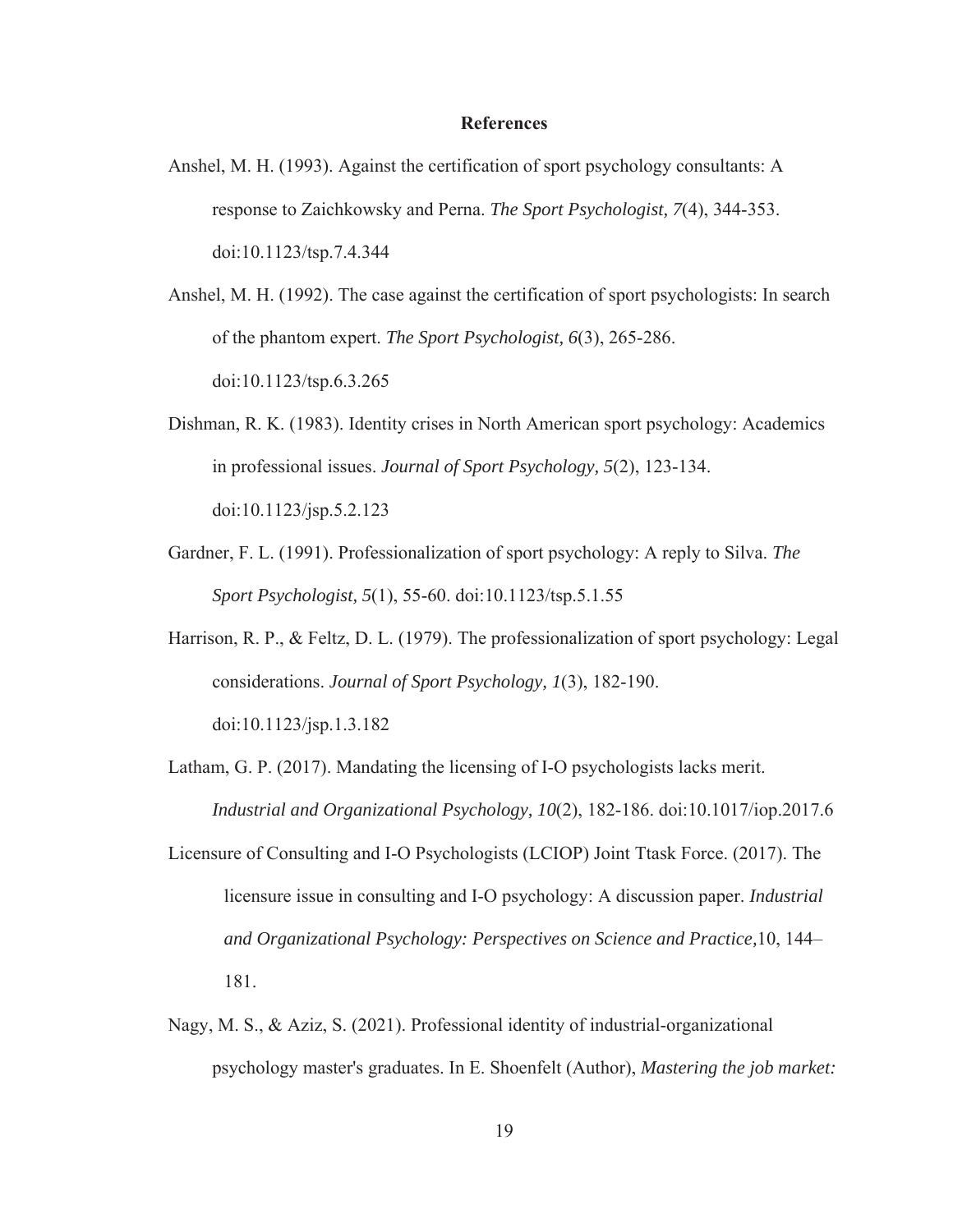*Career issues for master's level industrial-organizational psychologists* (pp. 120- 141). New York, NY: Oxford University Press.

- Portenga, S. T., Aoyagi, M. W., & Cohen, A. B. (2016). Helping to build a profession: A working definition of sport and performance psychology. *Journal of Sport Psychology in Action, 8*(1), 47-59. doi:10.1080/21520704.2016.1227413
- Ryan, A. M., & Ford, J. K. (2010). Organizational psychology and the tipping point of professional identity. *Industrial and Organizational Psychology: Perspectives on Science and Practice, 3*(3), 241-258. doi:10.1111/j.1754-9434.2010.01233.x
- Scontrino, M. P., Gormanous, G., & Blanton, J. S. (2010) A guide for I-O students (and faculty) about licensure. *The Industrial-Organizational Psychologist*, *47*(3), 11- 19
- Shoenfelt, E. L., & Bramschreiber, S. N. C. (2020). Report on the survey for those who declined to recertify as a Certified Mental Performance Consultant®. Technical Report prepared for The Certification Council of The Association for Applied Sport Psychology, Indianapolis, IN.
- Silva, J. M. (1989). Toward the professionalization of sport psychology. *The Sport Psychologist*, *3*, 265–273. doi:10.1123/tsp.3.3.265
- Watson II, J. C. & Portenga, S. T., (2014). An overview of the issues affecting the future of certification in sport psychology. *Athletic Insight, 6*(3), 261-276.
- Winter, S., & Collins, D. J. (2016). Applied sport psychology: A profession? *The Sport Psychologist, 30*(1), 89-96. doi:10.1123/tsp.2014-0132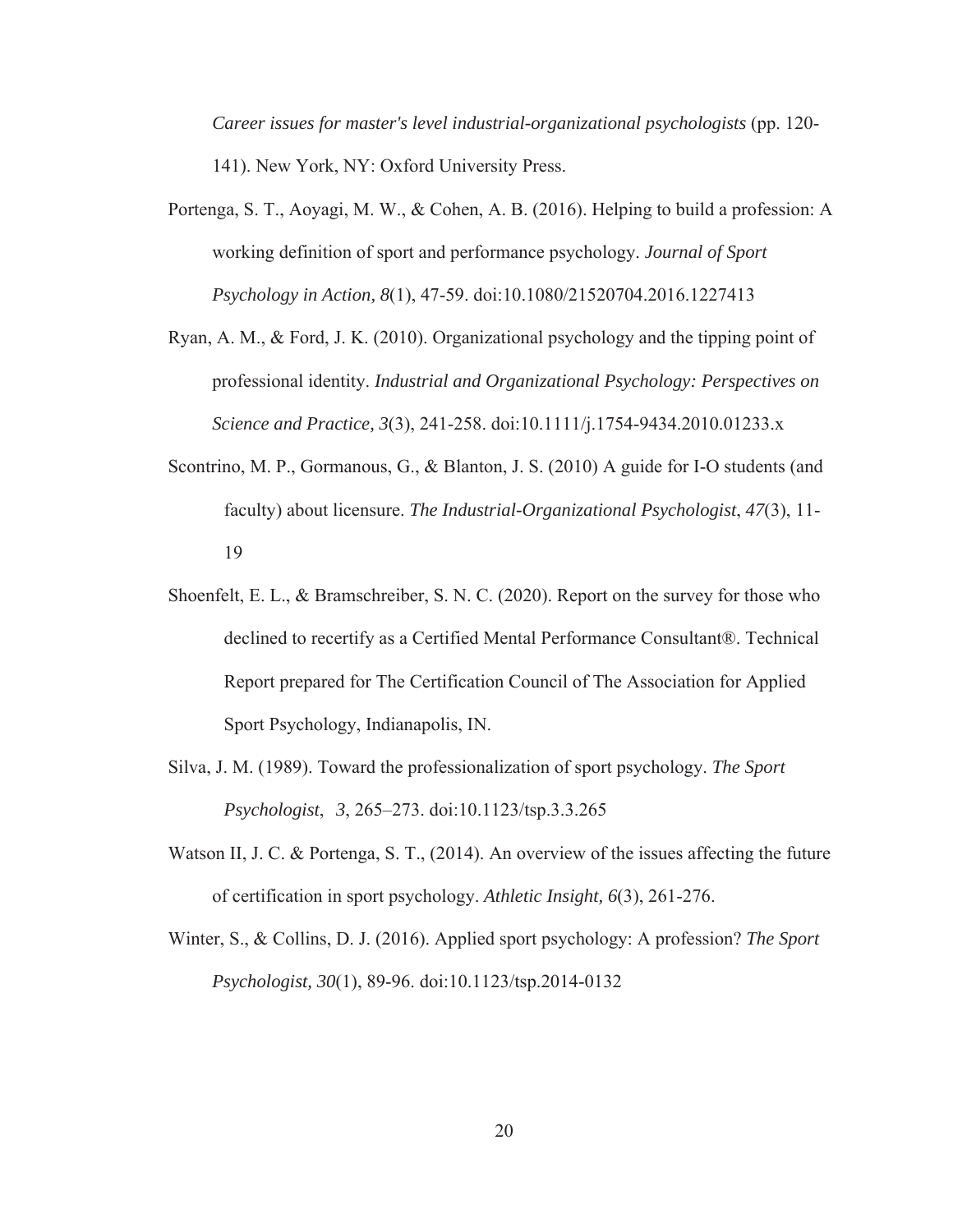Zaichkowsky, L. D., & Perna, F. M. (1992). Certification of consultants in sport psychology: A rebuttal to Anshel. *The Sport Psychologist, 6*(3), 287-296. doi:10.1123/tsp.6.3.287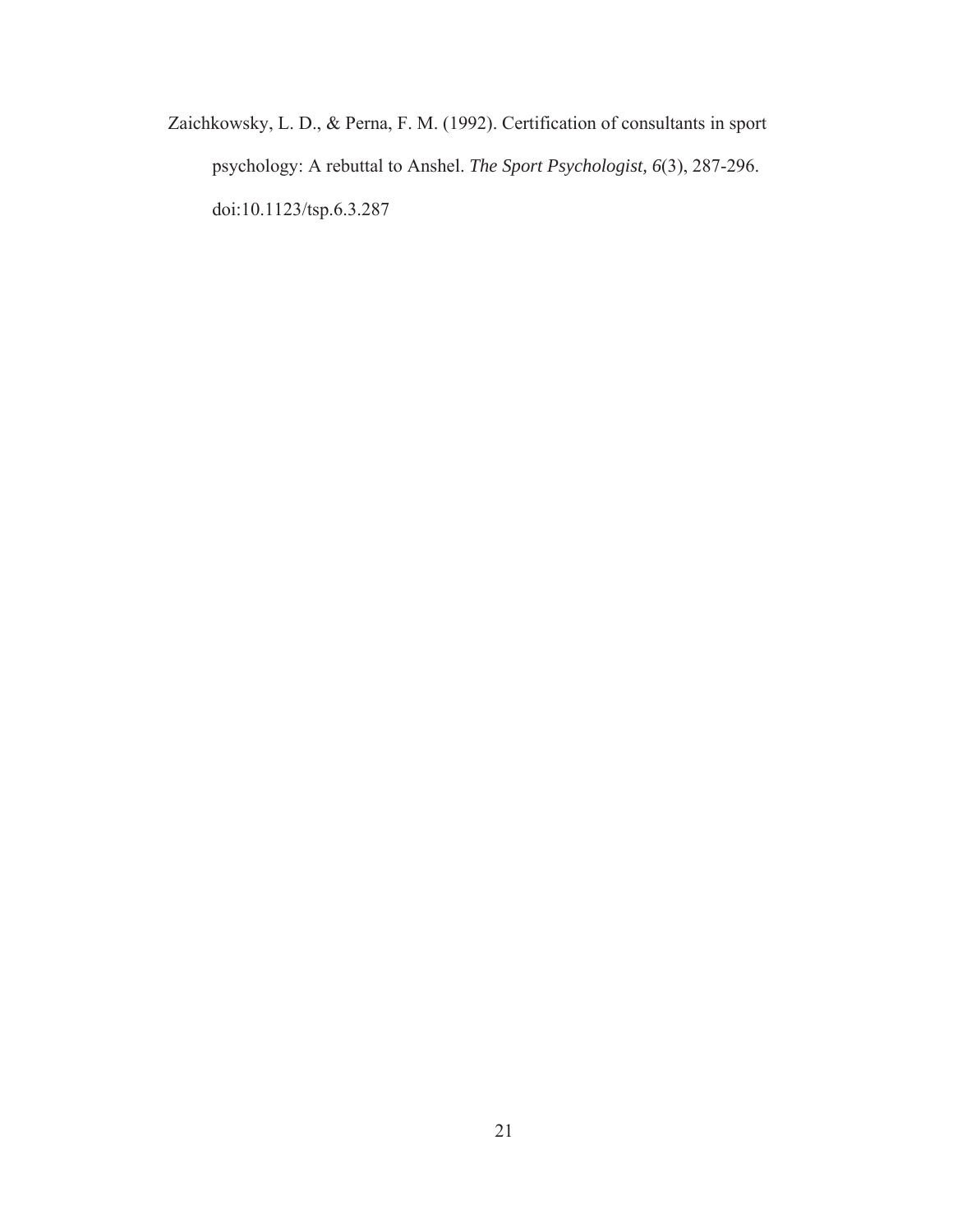## **Appendix A**

## CMPC® Recertification Survey

Included below is a copy of the survey administered to those who chose to be certified as Certified Mental Performance Consultants® by AASP.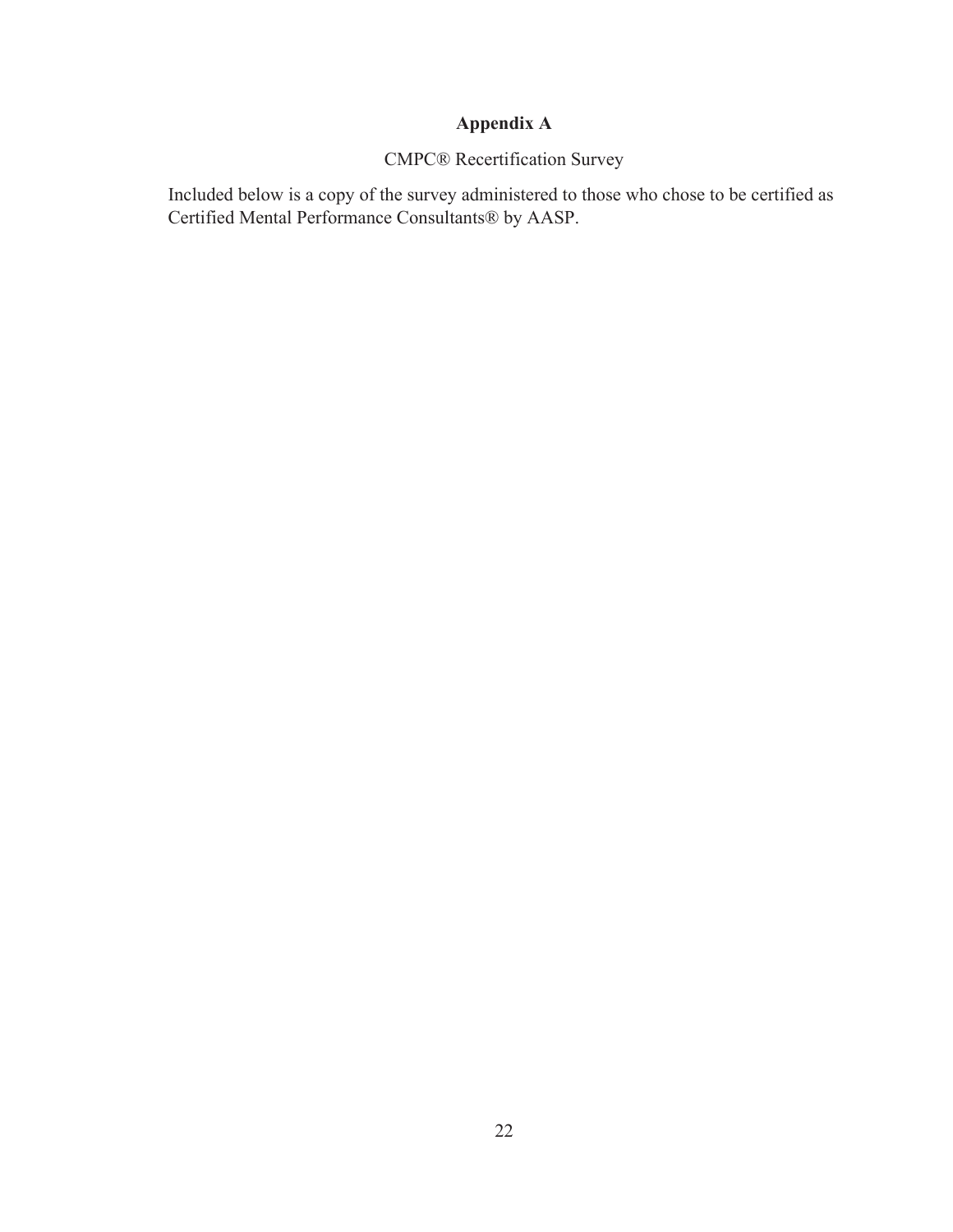# **AASP CMPC® Recertification Survey**



Thank you for taking the time to respond to this brief anonymous survey. Your responses will provide AASP with the reason(s) you decided to certify/recertify as a Certified Mental Performance Consultant®. Your responses will be aggregated with the responses of others to help AASP understand what can be done to meet your needs. Thank you!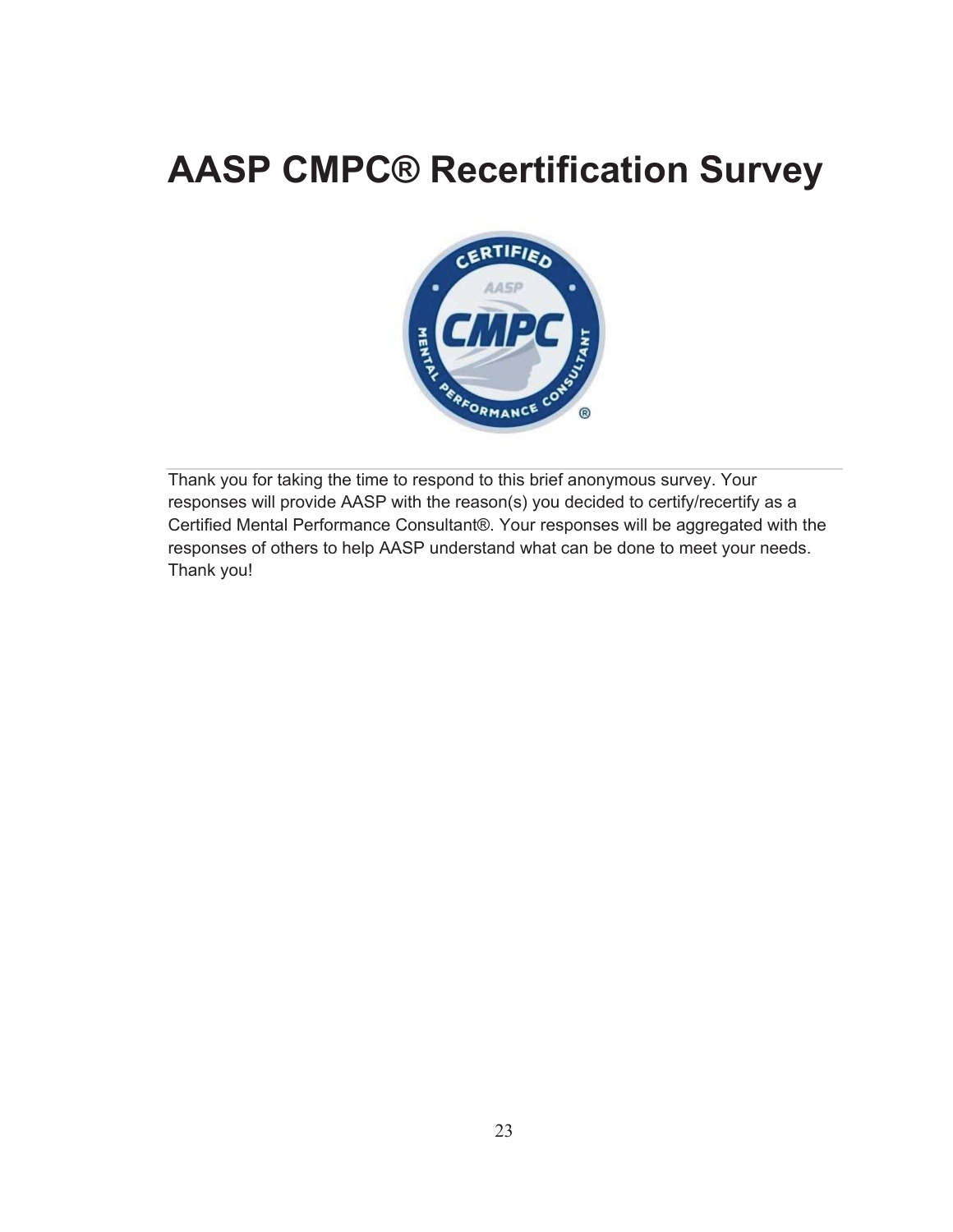What is the *most* important reason you chose to certify as a CMPC?

- $\bigcirc$  The exam is an effective means of assessing qualifications.
- $\bigcirc$  I practice as a mental performance consultant.
- $\bigcirc$  I wanted to take the exam.
- O I participate in AASP.
- $\bigcirc$  I like the Certified Mental Performance Consultant® (CMPC) title.
- $\bigcirc$  Have seen or expect to see an increase in clients as a result of certification.
- $\bigcirc$  My job requires the CMPC® certification.
- $\bigcirc$  The cost of certification is affordable relative to the benefits.
- $\bigcirc$  I am an experienced professional and want this credential to indicate my experience.
- $\bigcirc$  Certification is appropriate for because I am listed on the approved mentor registry.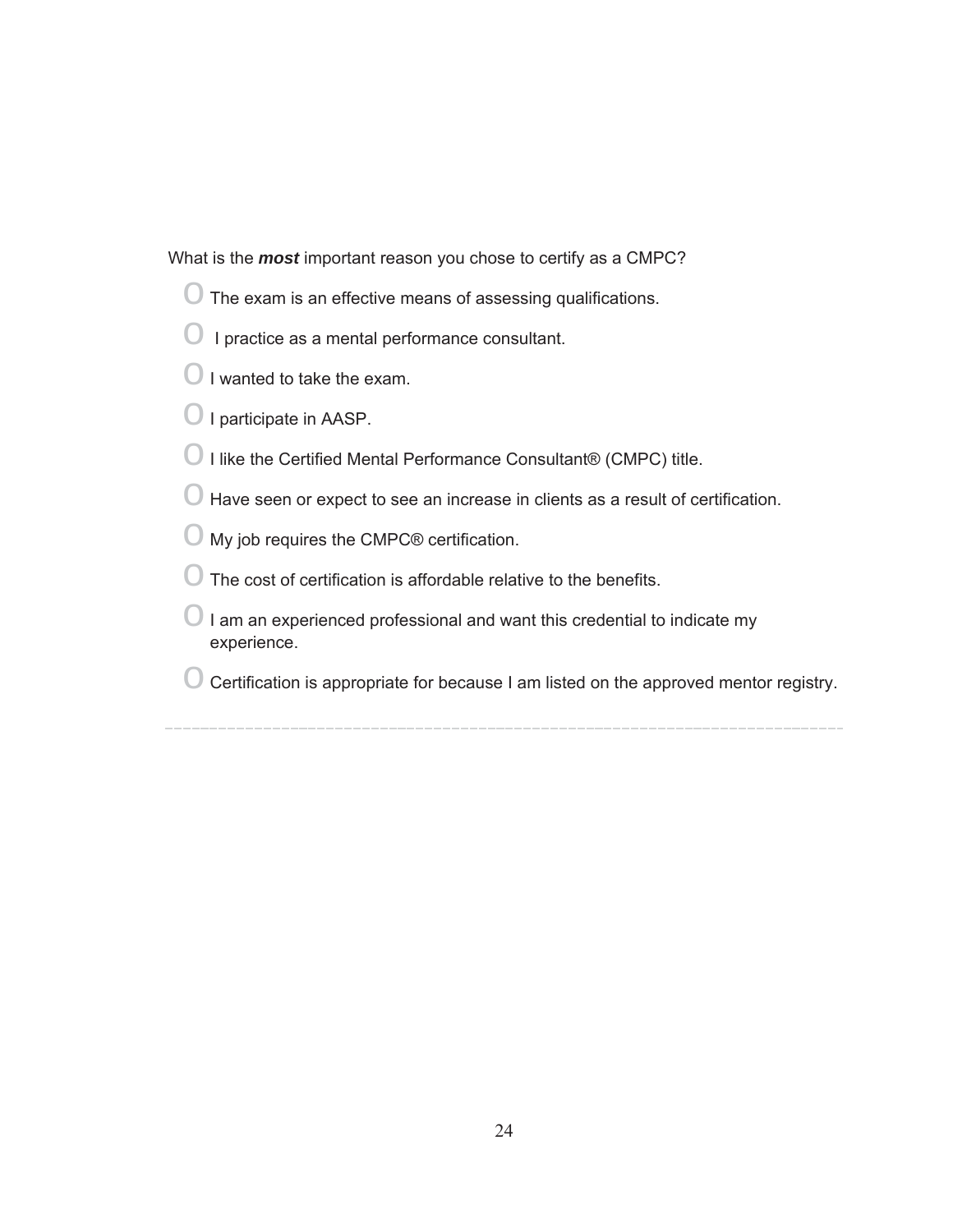What is the *second* most important reason you chose to certify as a CMPC?

- $\bigcirc$  The exam is an effective means of assessing qualifications.
- $\bigcirc$  I wanted to take the exam.
- $\bigcirc$  I practice as a mental performance consultant.
- $\bigcirc$  I actively participate in AASP.
- $\bigcirc$  I like the Certified Mental Performance Consultant® (CMPC) title.
- $\bigcirc$  Have seen or expect to see an increase in clients as a result of certification.
- $\bigcirc$  My job requires the CMPC® certification.
- $\bigcirc$  The cost of certification is affordable relative to the benefits.
- $\bigcirc$  I am an experienced professional and want this credential to indicate my experience.
- $\bigcirc$  Certification is appropriate for me because I am listed on the approved mentor registry.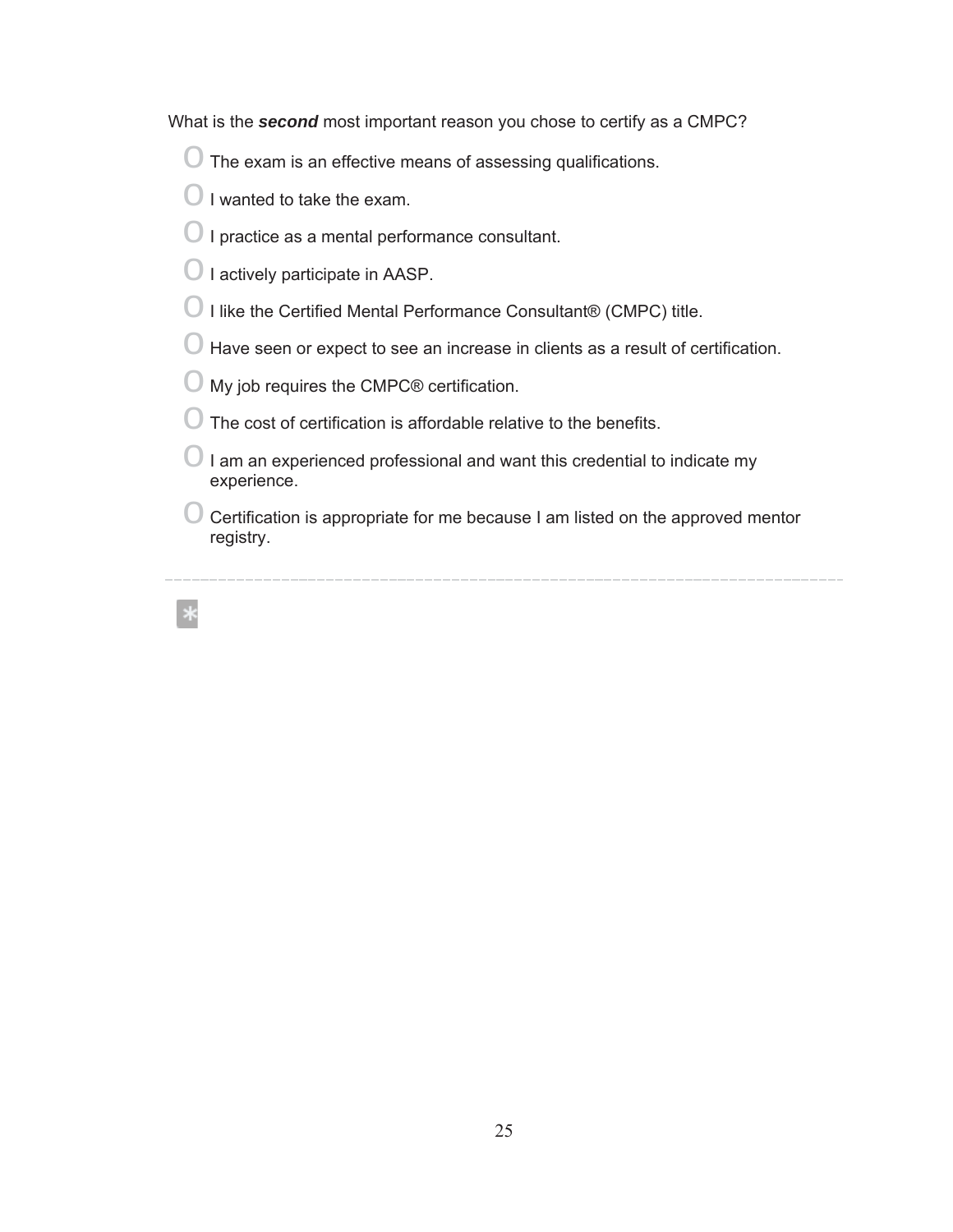| What are other contributing factors to your decision to certify? (Check up to 3 reasons |  |
|-----------------------------------------------------------------------------------------|--|
| not checked above.)                                                                     |  |

| The exam is an effective means of assessing qualifications.                                 |
|---------------------------------------------------------------------------------------------|
| I wanted to take the exam.                                                                  |
| I actively participate in AASP.                                                             |
| I like the Certified Mental Performance Consultant® (CMPC) title.                           |
| Have seen or expect an increase in clients as a result of certification.                    |
| My job requires the CMPC <sup>®</sup> certification.                                        |
| The cost of certification is affordable relative to the benefits.                           |
| I am an experienced professional and need this credential.                                  |
| Certification is appropriate for me because I am listed on the approved mentor<br>registry. |
|                                                                                             |

Please list below any other reasons you chose to be certified below:

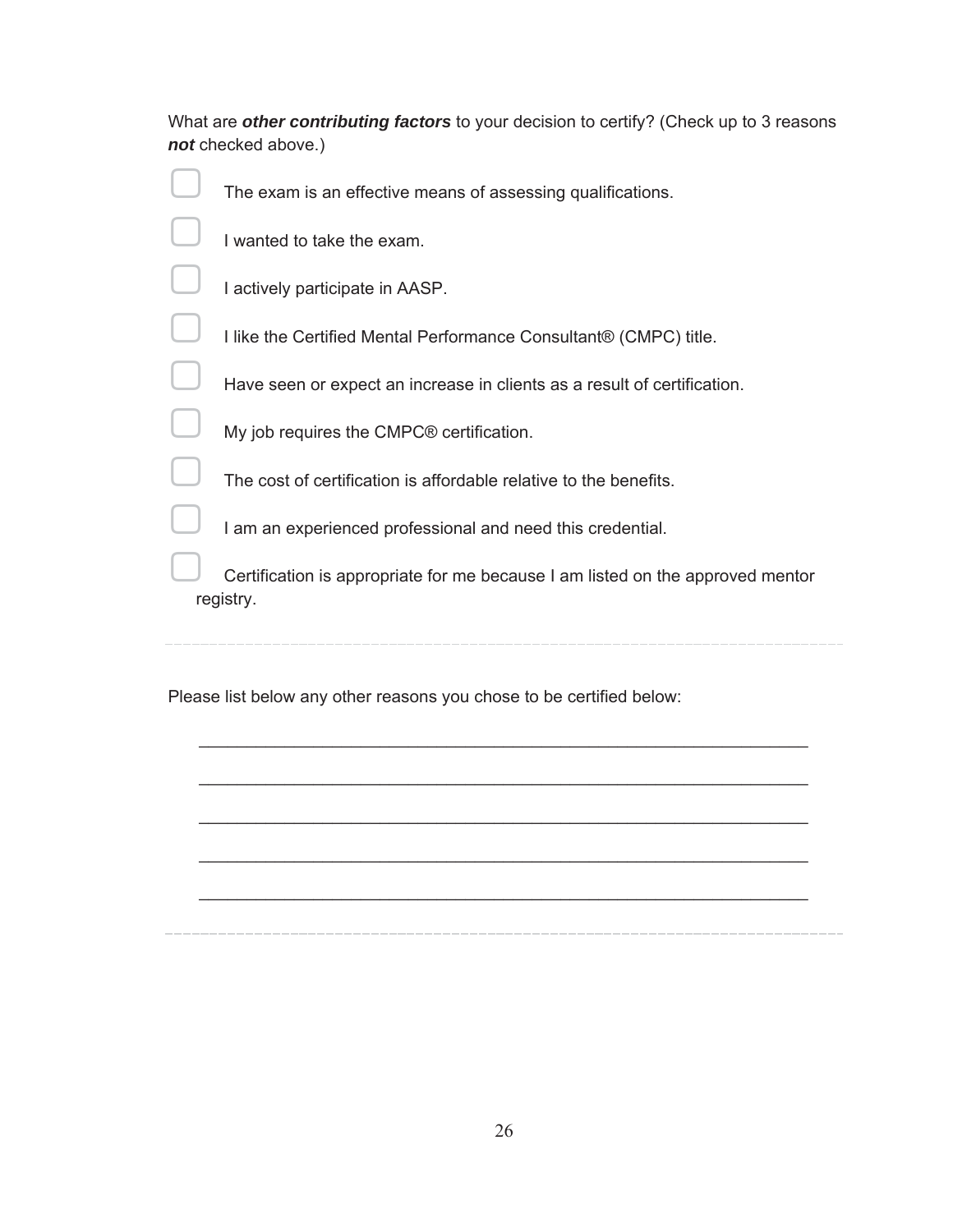| Please rate the importance of these CMPC® benefits. |  |  |  |  |  |
|-----------------------------------------------------|--|--|--|--|--|
|-----------------------------------------------------|--|--|--|--|--|

|                                                                         | Not at all<br>important | Slightly<br>important | Moderately<br>important | Extremely<br>Important |
|-------------------------------------------------------------------------|-------------------------|-----------------------|-------------------------|------------------------|
| Perceived<br>expertise and<br>credibility                               |                         |                       |                         |                        |
| Bringing in new<br>clients                                              |                         |                       |                         |                        |
| My job requires<br>certification                                        |                         |                       |                         |                        |
| Listing on<br>USOC/USOPC<br>registry                                    |                         |                       |                         |                        |
| Listing on AASP<br>registry for<br><b>CMPCs</b>                         |                         |                       |                         |                        |
| Demonstration of<br>having met<br>professional<br>practice<br>standards |                         |                       |                         |                        |
| Indication of<br>ethically<br>responsible<br>conduct                    |                         |                       |                         |                        |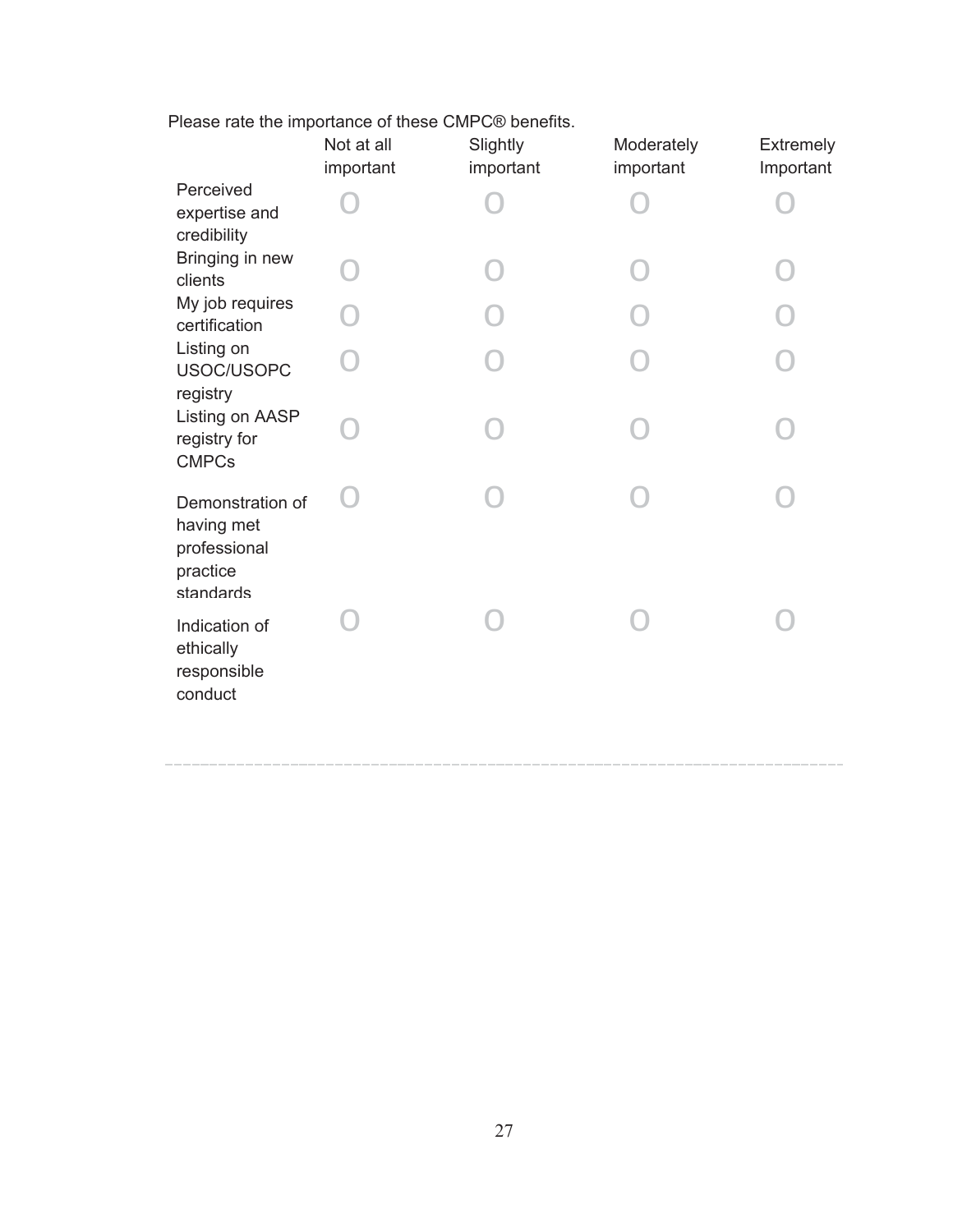| At the time you made the decision to certify/recertify, how active were you in AASP? |  |
|--------------------------------------------------------------------------------------|--|
| (check all that apply)                                                               |  |

| Attending the Annual Conference                                                    |
|------------------------------------------------------------------------------------|
| Presenting at the Annual Conference                                                |
| Utilizing journal subscriptions provided through AASP (e.g., JASP, JSPA,<br>CSSEP) |
| Attending webinars and virtual conferences                                         |
| Utilizing or applying to AASP grants                                               |
| Utilizing CMPC® Liability Insurance provided through AASP                          |
| Serving on a Special Interest Group                                                |
| Serving on a committee                                                             |
| Accessing other resources through the AASP website                                 |
| Served as an AASP E-Board officer                                                  |
|                                                                                    |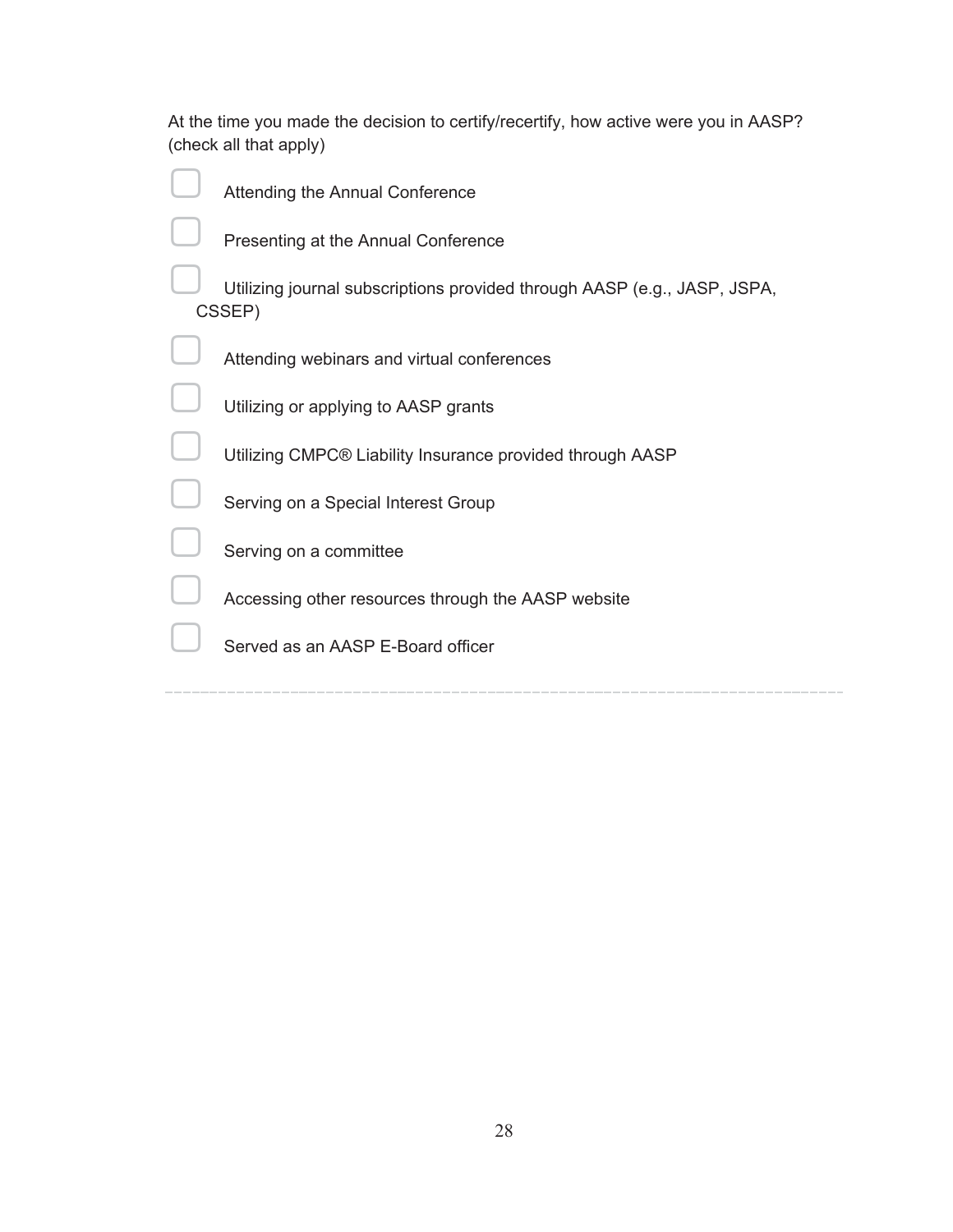| Since you decided to certify/recertify, how active are you in AASP? (check all that apply) |
|--------------------------------------------------------------------------------------------|
| Attending the Annual Conference                                                            |
| Presenting at the Annual Conference                                                        |
| Utilizing journal subscriptions provided through AASP (e.g., JASP, JSPA,<br>CSSEP)         |
| Attending webinars and virtual conferences                                                 |
| Utilizing or applying to AASP grants                                                       |
| Utilizing CMPC® Liability Insurance provided through AASP                                  |
| Serving on a Special Interest Group                                                        |
| Serving on a committee                                                                     |
| Accessing other resources through the AASP website                                         |
| Served as an AASP E-Board Officer                                                          |

## [FOR RECERTS ONLY]

What reason(s) made you pursue the CC-AASP/CMPC certification originally?

**SEP Perceived expertise and credibility**  $\Box$  Bringing in new clients  $\Box$  My job requires certification ᵼ Listing on USOC/USOPC registry ᵼ Listing on AASP Consultant Locator for CC-AASPs/CMPCs

ᵼ To help grow the discipline of applied sport and exercise psychology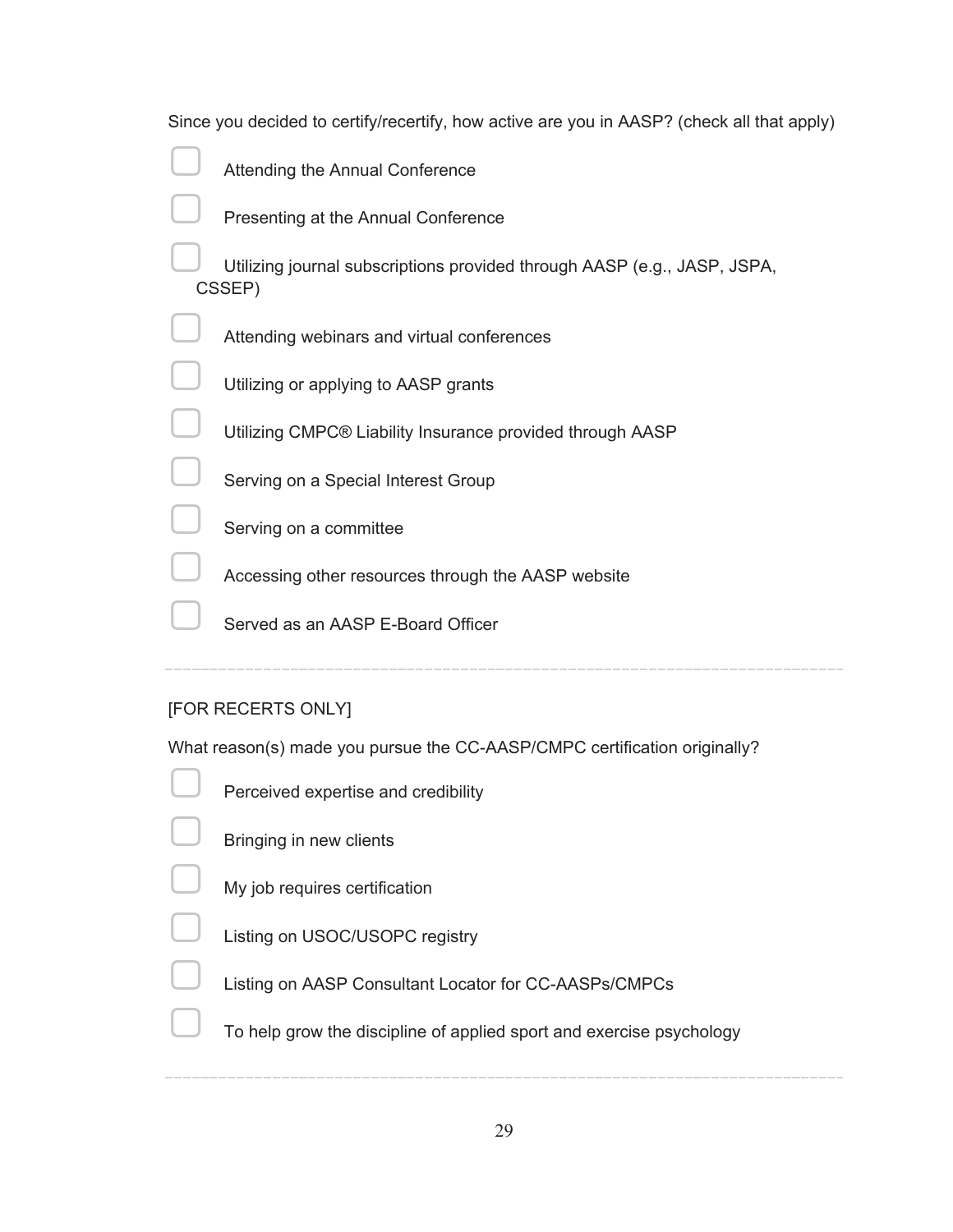#### [FOR RECERTS ONLY]

What was the value added of the CC-AASP Certification when you were certified as a CC-AASP?

 $\mathcal{L}_\text{max} = \mathcal{L}_\text{max} = \mathcal{L}_\text{max} = \mathcal{L}_\text{max} = \mathcal{L}_\text{max} = \mathcal{L}_\text{max} = \mathcal{L}_\text{max} = \mathcal{L}_\text{max} = \mathcal{L}_\text{max} = \mathcal{L}_\text{max} = \mathcal{L}_\text{max} = \mathcal{L}_\text{max} = \mathcal{L}_\text{max} = \mathcal{L}_\text{max} = \mathcal{L}_\text{max} = \mathcal{L}_\text{max} = \mathcal{L}_\text{max} = \mathcal{L}_\text{max} = \mathcal{$ 

 $\mathcal{L}_\text{max} = \mathcal{L}_\text{max} = \mathcal{L}_\text{max} = \mathcal{L}_\text{max} = \mathcal{L}_\text{max} = \mathcal{L}_\text{max} = \mathcal{L}_\text{max} = \mathcal{L}_\text{max} = \mathcal{L}_\text{max} = \mathcal{L}_\text{max} = \mathcal{L}_\text{max} = \mathcal{L}_\text{max} = \mathcal{L}_\text{max} = \mathcal{L}_\text{max} = \mathcal{L}_\text{max} = \mathcal{L}_\text{max} = \mathcal{L}_\text{max} = \mathcal{L}_\text{max} = \mathcal{$ 

[FOR BOTH NEW and RECERTS]

What makes recertification as a CMPC® meaningful to you?

List any barriers you experienced while obtaining certification/recertification (personal or professional) for you:

 $\mathcal{L}_\text{max} = \mathcal{L}_\text{max} = \mathcal{L}_\text{max} = \mathcal{L}_\text{max} = \mathcal{L}_\text{max} = \mathcal{L}_\text{max} = \mathcal{L}_\text{max} = \mathcal{L}_\text{max} = \mathcal{L}_\text{max} = \mathcal{L}_\text{max} = \mathcal{L}_\text{max} = \mathcal{L}_\text{max} = \mathcal{L}_\text{max} = \mathcal{L}_\text{max} = \mathcal{L}_\text{max} = \mathcal{L}_\text{max} = \mathcal{L}_\text{max} = \mathcal{L}_\text{max} = \mathcal{$ 

#### **DEMOGRAPHIC INFORMATION**

The following items will enable us to determine if there are demographic variables that are related to choosing to certify or recertify as a CMPC®. No individual responses will be reported; only aggregated data will be reported. The demographic items are voluntary; however your responses will help us interpret the data in more meaningful ways. Thank you!

Is this your first time certifying as a CMPC?

 $\bigcirc$  No

 $\bigcirc$  Yes

Are you currently Emeritus status?

 $\bigcirc$  No

 $\bigcirc$  Yes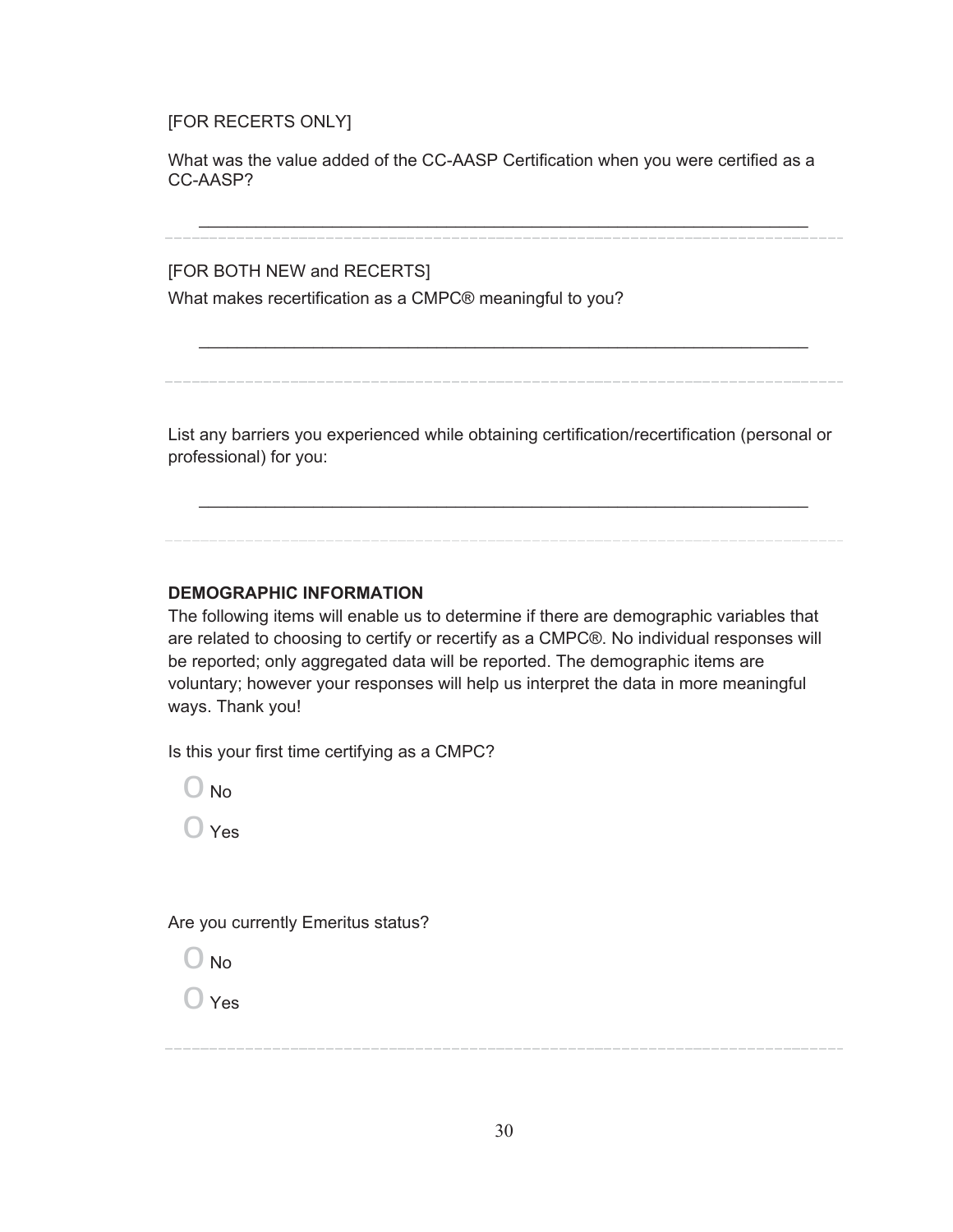What is your ethnicity?

 $\bigcirc$  Asian

O Black or African American

 $\bigcirc$  American Indian or Alaska Native

 $\bigcirc$  Native Hawaiian or Pacific Islander

 $\bigcirc$  White

 $\bigcirc$  Other

What is your gender identity?

 $\bigcirc$  Male

 $\bigcirc$  Female

o Transgender Male

o Transgender Female

 $\bigcirc$  Other

 $\mathcal{L}_\text{max} = \mathcal{L}_\text{max} = \mathcal{L}_\text{max} = \mathcal{L}_\text{max} = \mathcal{L}_\text{max} = \mathcal{L}_\text{max} = \mathcal{L}_\text{max} = \mathcal{L}_\text{max} = \mathcal{L}_\text{max} = \mathcal{L}_\text{max} = \mathcal{L}_\text{max} = \mathcal{L}_\text{max} = \mathcal{L}_\text{max} = \mathcal{L}_\text{max} = \mathcal{L}_\text{max} = \mathcal{L}_\text{max} = \mathcal{L}_\text{max} = \mathcal{L}_\text{max} = \mathcal{$ 

 $\mathcal{L}_\text{max} = \mathcal{L}_\text{max} = \mathcal{L}_\text{max} = \mathcal{L}_\text{max} = \mathcal{L}_\text{max} = \mathcal{L}_\text{max} = \mathcal{L}_\text{max} = \mathcal{L}_\text{max} = \mathcal{L}_\text{max} = \mathcal{L}_\text{max} = \mathcal{L}_\text{max} = \mathcal{L}_\text{max} = \mathcal{L}_\text{max} = \mathcal{L}_\text{max} = \mathcal{L}_\text{max} = \mathcal{L}_\text{max} = \mathcal{L}_\text{max} = \mathcal{L}_\text{max} = \mathcal{$ 

What is your age (in years)?

How long have you been a member of AASP (in years)?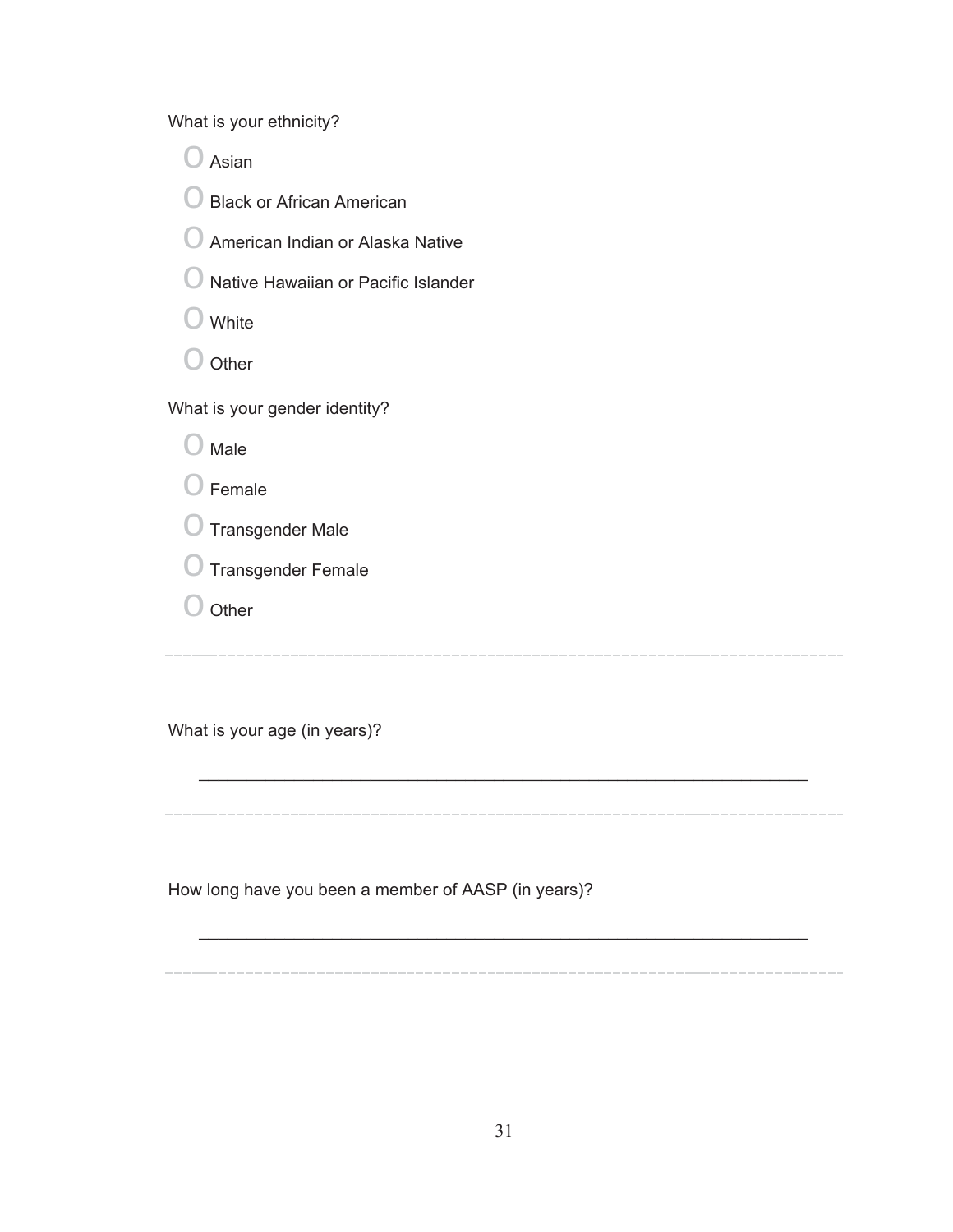Are you an international member of AASP?

 $\bigcirc$  No  $\bigcirc$  Yes, but I work in the US

 $\bigcirc$  Yes, and I work internationally

 $\ast$ 

If you are an international member of AASP, what is your country?

**Did you know that AASP provides the option of serving on the Registry of Approved Mentors without being certified as a CMPC?** That is, by meeting the requirements for mentorship (i.e., being listed on the Mentor Registry), you can mentor individuals preparing to be CMPCs. Check out the https://appliedsportpsych.org/certification/applicationforms/#RegistryofApprovedMentors AASP website for more information on applying to be a certified, approved mentor.

 $\mathcal{L}_\text{max} = \mathcal{L}_\text{max} = \mathcal{L}_\text{max} = \mathcal{L}_\text{max} = \mathcal{L}_\text{max} = \mathcal{L}_\text{max} = \mathcal{L}_\text{max} = \mathcal{L}_\text{max} = \mathcal{L}_\text{max} = \mathcal{L}_\text{max} = \mathcal{L}_\text{max} = \mathcal{L}_\text{max} = \mathcal{L}_\text{max} = \mathcal{L}_\text{max} = \mathcal{L}_\text{max} = \mathcal{L}_\text{max} = \mathcal{L}_\text{max} = \mathcal{L}_\text{max} = \mathcal{$ 

Thank you for taking the time to complete this survey. Your responses are important to us!

**End of Block: Default Question Block**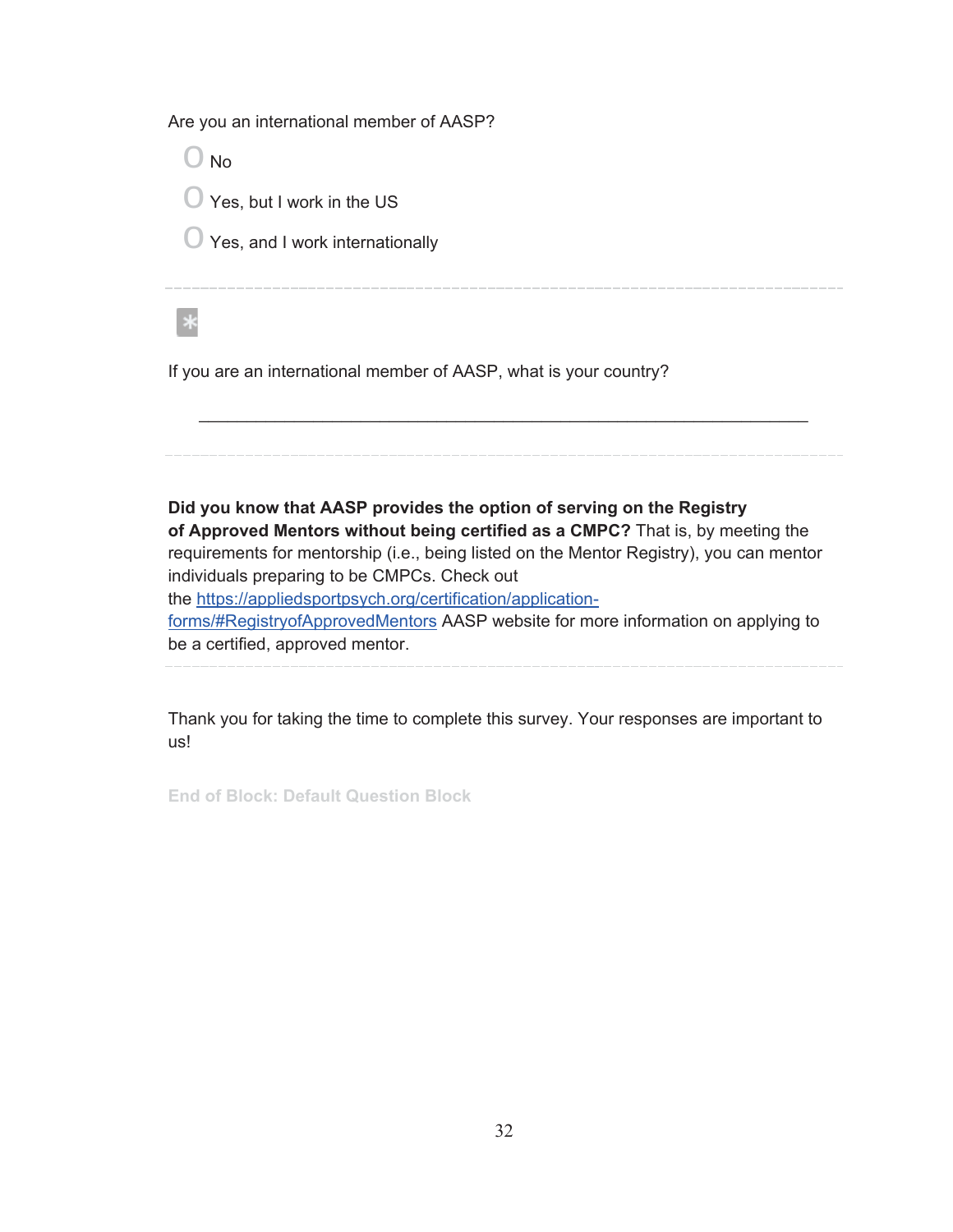**Appendix B** 

CMPC Survey Invitation



**AASP Certification Council Survey for Newly Certified and Recertified CMPCs – Please Share Your Feedback**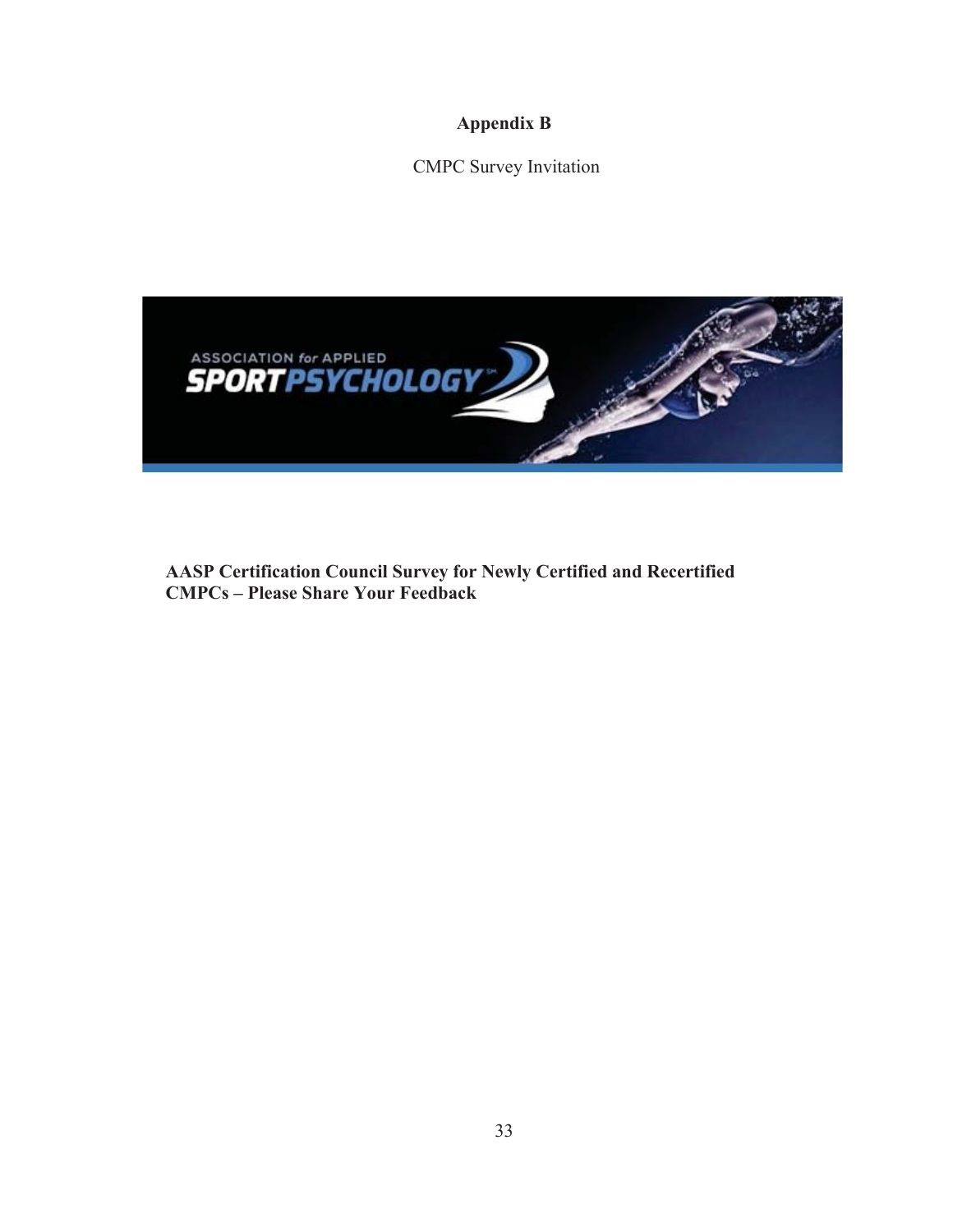Dear Certified Mental Performance Consultant®,

AASP and the CMPC® Certification Council are interested in the perceived value of the CMPC® credential. You are receiving this invitation to **complete a brief (6- to 10-minute) survey** because you are a current CMPC® or have had your new certification application approved.

Your responses will provide AASP with the reason(s) you decided to certify/recertify as a Certified Mental Performance Consultant®. Your response is important and will be aggregated with the responses of other CMPCs to help AASP understand what can be done to meet your needs.





**Please submit your response by February 19, 2021.**

**Take the Survey**

Thank you for your assistance!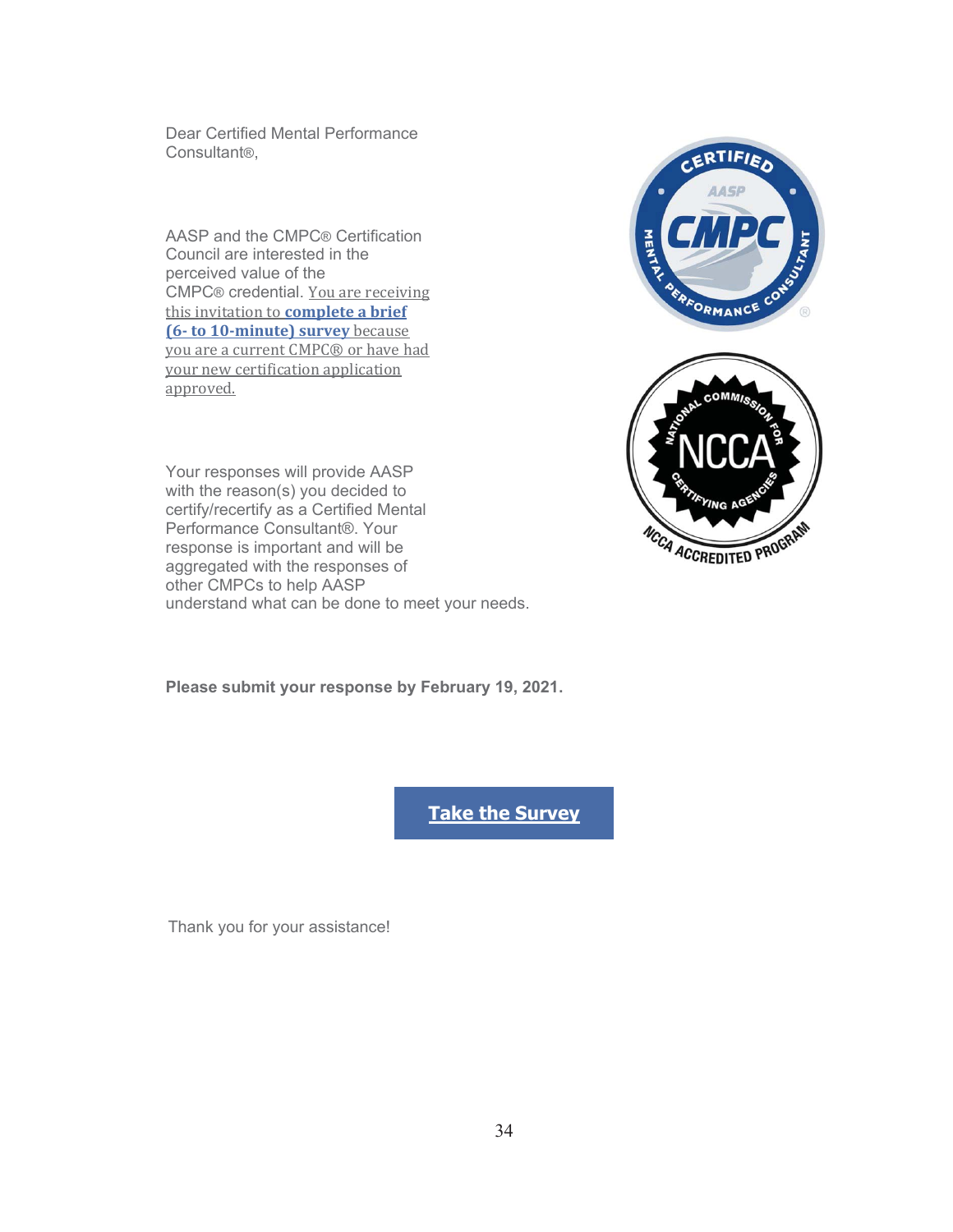Appendix C **Appendix C** 

> Table 1. **Table 1.**

Frequencies for Most Important Reasons to Certify Frequencies for Most Important Reasons to Certify

| <b>Response Options in Checklist</b>                                                        | Important<br>Most | MI %  | ImportantSMI %<br>Second<br>Most |            | Contributing<br># Times<br>Factor | CF %   | Total          |
|---------------------------------------------------------------------------------------------|-------------------|-------|----------------------------------|------------|-----------------------------------|--------|----------------|
| am an experienced professional and want this<br>credential to indicate my experience.       | 79                | 37.3  | $\overline{6}$                   | 23.6       | 47                                | 19.3   | 175            |
| practice as a mental performance consultant.                                                | 55                | 25.9  | 55                               | 26.4       | 54                                | 22.1   | 164            |
| My job requires the CMPC® certification.                                                    | 22                | 10.4  | $\overline{S}$                   | $2\cdot 4$ | 26                                | 10.7   | 53             |
| actively participate in AASP.                                                               | $\overline{16}$   | 7.5   | 23                               | 111        | 79                                | 32.4   | 118            |
| Certification is appropriate for me because I am<br>listed on the approved mentor registry. | $\overline{16}$   | 7.5   | 28                               | 13.5       | 50                                | 20.5   | 94             |
| The exam is an effective means of assessing<br>qualifications.                              | σ                 | 4.2   | $\overline{4}$                   | 6.7        | 25                                | 10.2   | 45             |
| I like the Certified Mental Performance<br>Consultant® (CMPC) title.                        | $\infty$          | 3.8   | 13                               | 6.3        | $\sqrt{2}$                        | 28.7   | $\overline{9}$ |
| increase in clients<br>have seen or expect to see an<br>as a result of certification.       | 4                 | 1.9   | 13                               | 6.3        | $\overline{20}$                   | 8.2    | 37             |
| The cost of certification is affordable relative to the<br>benefits.                        | $\mathrel{\sim}$  | 0.9   | n                                | 2.4        | $\frac{6}{2}$                     | 6.6    | 23             |
| wanted to take the exam.                                                                    |                   | 0.5   | 3                                | $\vec{r}$  | $\Box$                            | 4.5    | 15             |
| Total                                                                                       | 212               | 100.0 | 208                              | 100.0      |                                   | $>100$ |                |
| Note: MI = Most Important, SMI = Second Most Important, CF = Contributing Factor            |                   |       |                                  |            |                                   |        |                |

35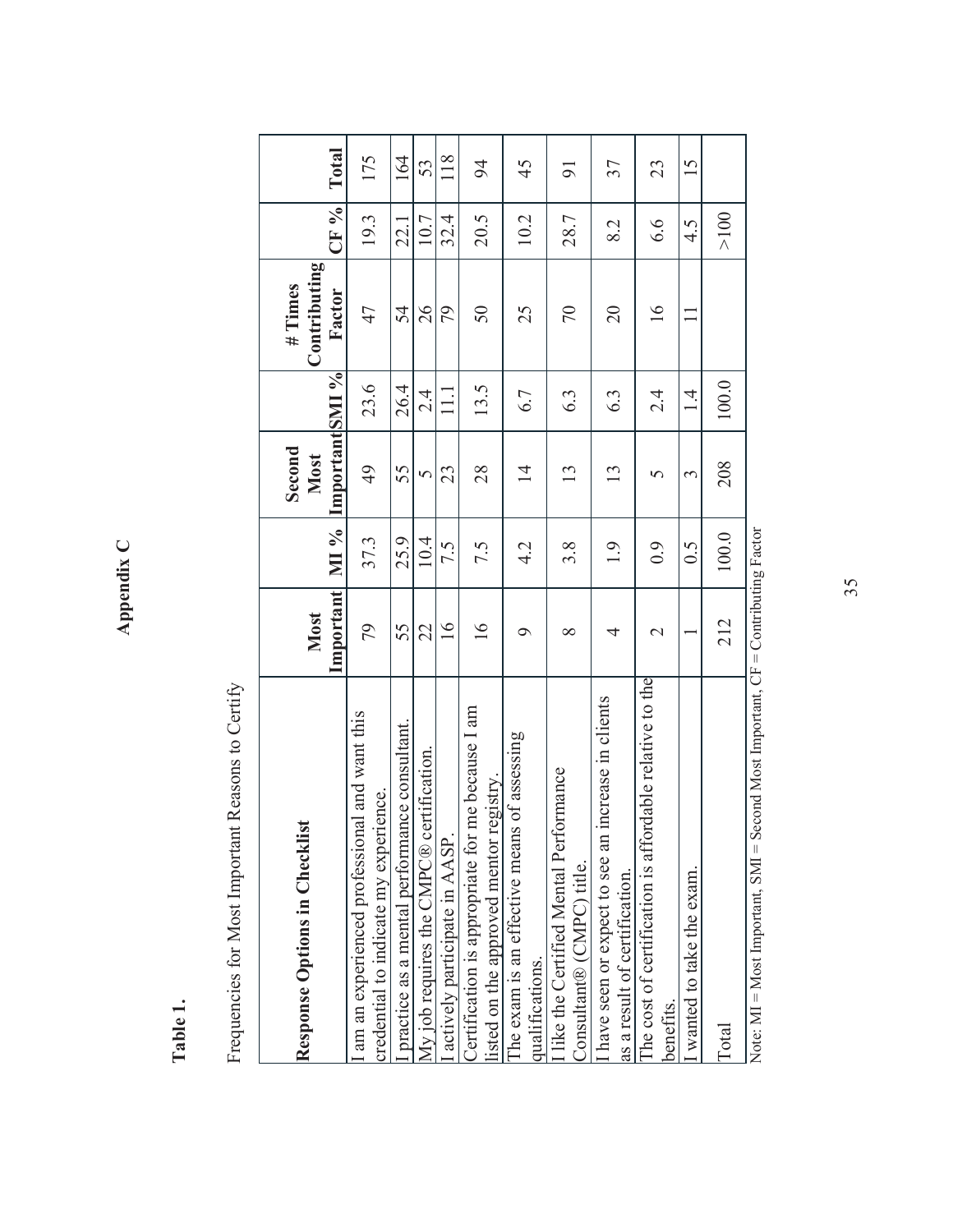# **Appendix D**

# **Table 2**

Ratings (4-point scale) of Importance of Potential Benefits of CMPC® Certification

| <b>Potential Benefit of CMPC® Certification</b>             | <b>Mean</b> | <b>SD</b> |
|-------------------------------------------------------------|-------------|-----------|
| Demonstration of having met professional practice standards | 3.55        | .79       |
| Indication of ethically responsible conduct                 | 3.45        | .89       |
| Perceived expertise and credibility                         | 3.45        | .79       |
| Listing on AASP registry for CMPCs                          | 2.98        | .84       |
| Listing on USOC/USOPC registry                              | 2.36        | 1.13      |
| Bringing in new clients                                     | 2.24        | 1.00      |
| My job requires certification                               | 2.13        | 1.20      |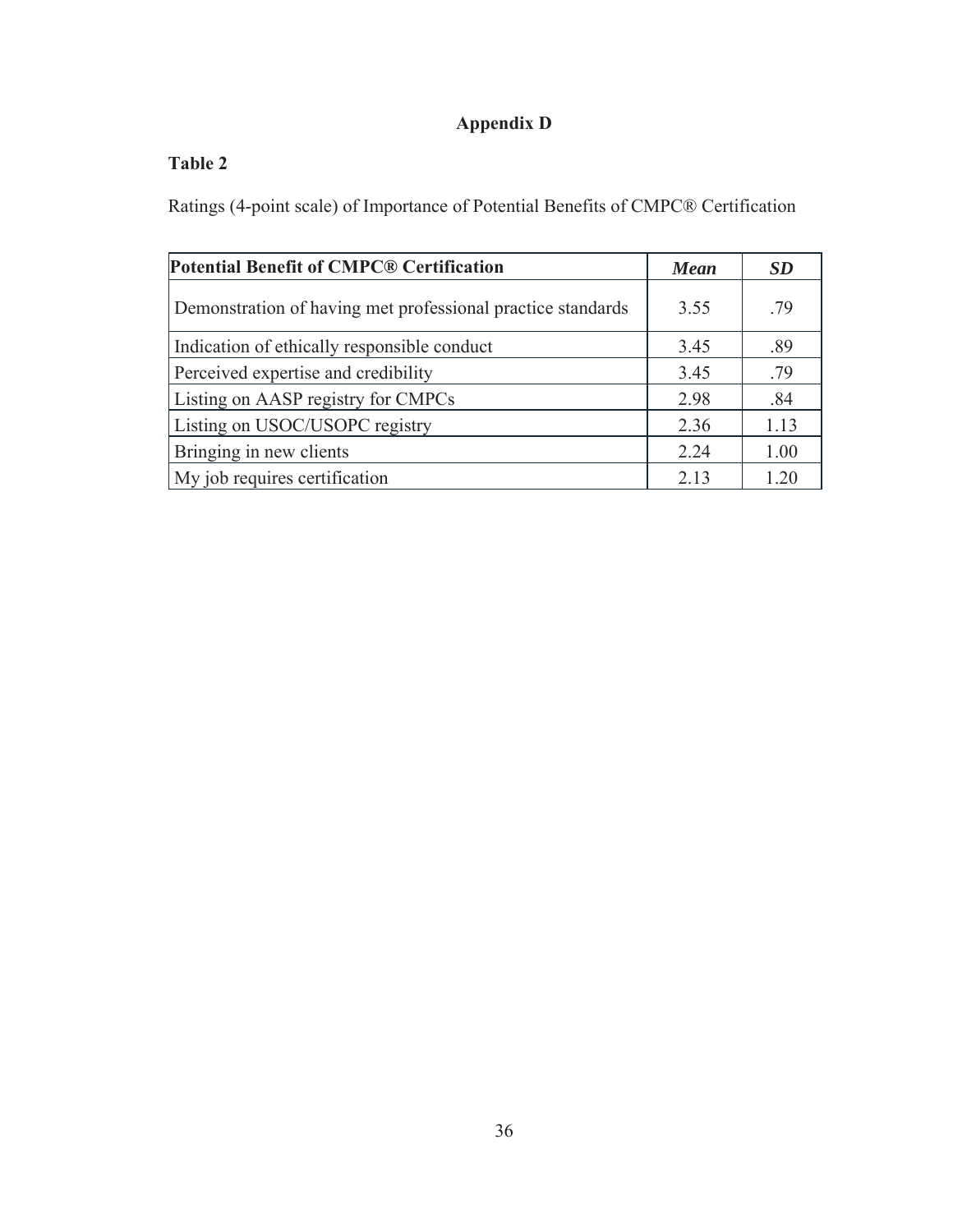# **Appendix E**

## **Table 3**

Level of Involvement in AASP Activities Before and Since Certifying

| <b>How Active Were/Are You in AASP?</b>                                               | At Time of<br><b>Certification</b> | <b>Since Certifying</b> |                  |               |
|---------------------------------------------------------------------------------------|------------------------------------|-------------------------|------------------|---------------|
| Involvement                                                                           | <b>Frequency</b>                   | $\frac{0}{0}$           | <b>Frequency</b> | $\frac{0}{0}$ |
| Attending the Annual Conference                                                       | 181                                | 0.74                    | 182              | .75           |
| Presenting at the Annual Conference                                                   | 111                                | 0.45                    | 96               | .39           |
| Utilizing journal subscriptions provided<br>through AASP (e.g., JASP, JSPA,<br>CSSEP) | 153                                | 0.63                    | 153              | .63           |
| Attending webinars and virtual<br>conferences                                         | 154                                | 0.63                    | 158              | .65           |
| Utilizing or applying to AASP grants                                                  | 27                                 | 0.11                    | 26               | .11           |
| Utilizing CMPC® Liability Insurance<br>provided through AASP                          | 15                                 | 0.06                    | 16               | .07           |
| Serving on a Special Interest Group                                                   | 41                                 | 0.17                    | 44               | .18           |
| Serving on a committee                                                                | 56                                 | 0.23                    | 56               | .23           |
| Accessing other resources through the<br><b>AASP</b> website                          | 95                                 | 0.39                    | 95               | .39           |
| Served as an AASP E-Board officer                                                     | 14                                 | 0.06                    | 8                | .03           |
| Total responses                                                                       | 244                                |                         | 244              |               |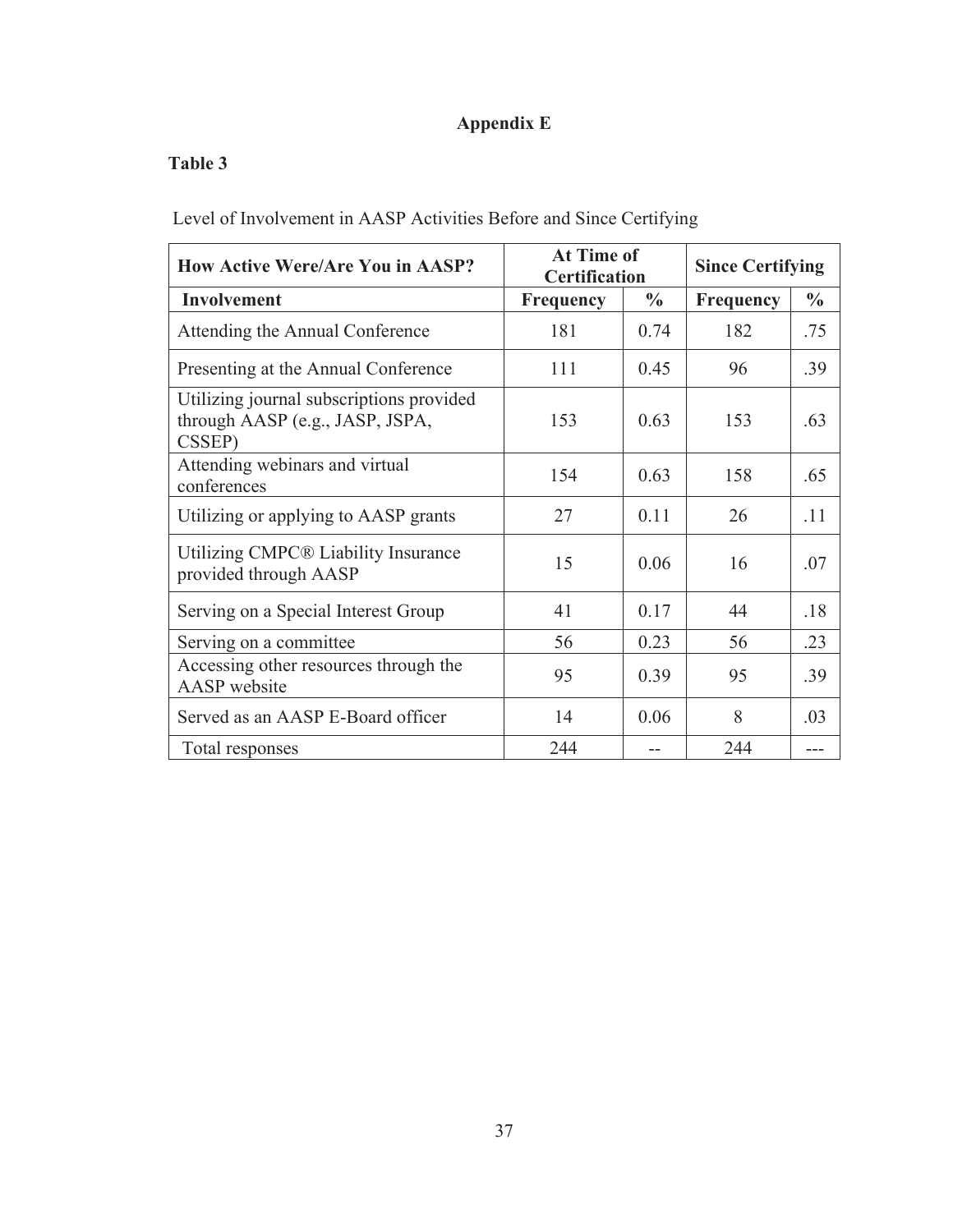# **Appendix F**

## **Table 4**

Original Reasons to Pursue CC-AASP/CMPC® Credentials

| <b>Reasons to Pursue Certification</b>                                  | <b>Frequency</b> | $\frac{6}{6}$ |
|-------------------------------------------------------------------------|------------------|---------------|
| Perceived expertise and credibility                                     | 99               | .41           |
| To help grow the discipline of applied sport and exercise<br>psychology | 93               | .38           |
| Listing on AASP Consultant Locator for CC-AASPs/CMPCs                   | 47               | .19           |
| Listing on USOC/USOPC registry                                          | 25               | .10           |
| Bringing in new clients                                                 | 22               | .09           |
| My job requires certification                                           | 16               | .07           |
| Total responses                                                         | 244              |               |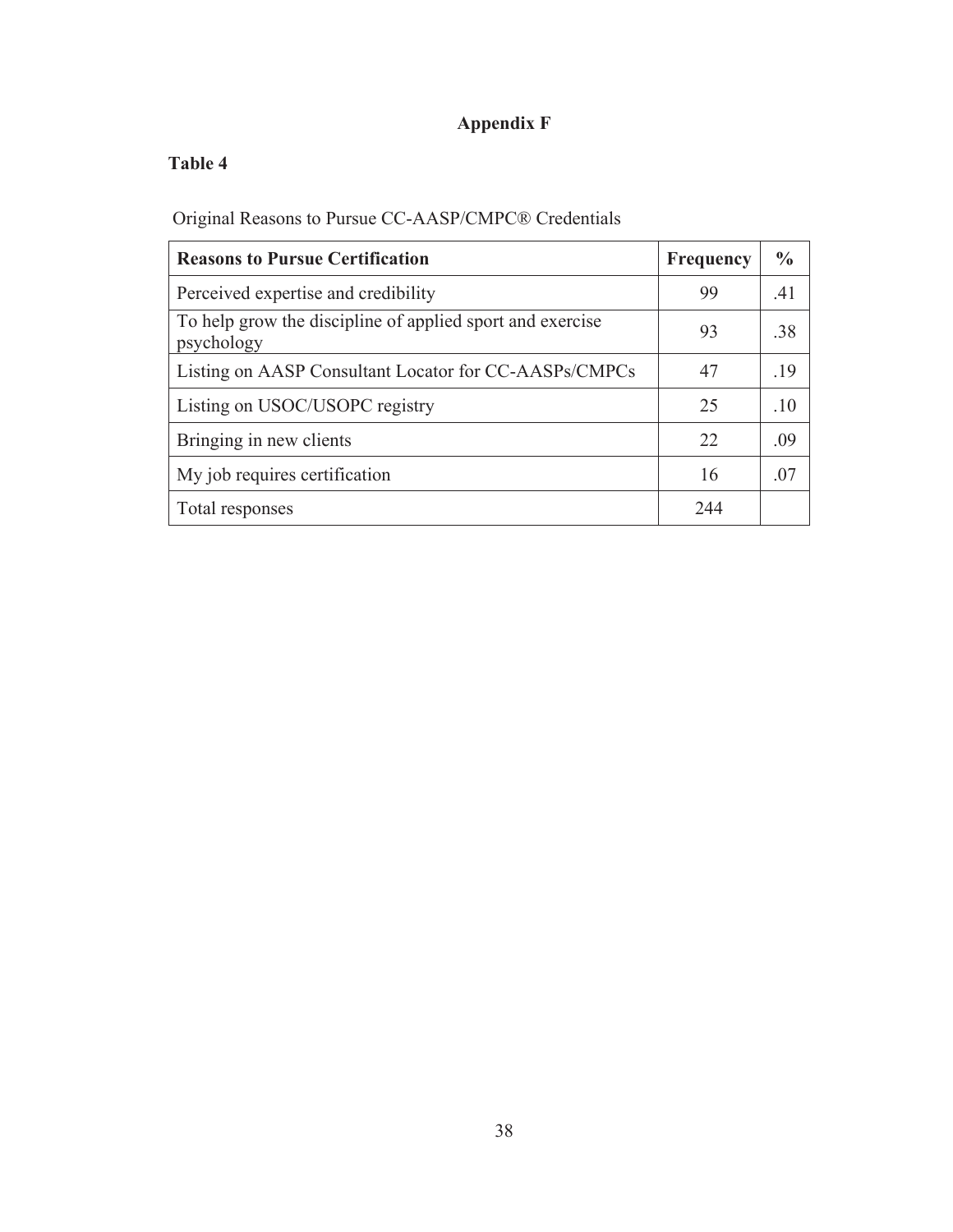# **Appendix G**

## **Table 5**

Responses to Item: Value Added of the Original CC-AASP Certification

| <b>Category of Comments</b>            | # Responses |
|----------------------------------------|-------------|
| Credibility                            | 37          |
| No Added Values                        | 26          |
| General Comments/Miscellaneous         | 22          |
| Support/Develop the Field              | 14          |
| <b>Enhanced Employment Opportunity</b> | 13          |
| <b>Client Referrals</b>                | 9           |
| Provide Mentorship                     | 6           |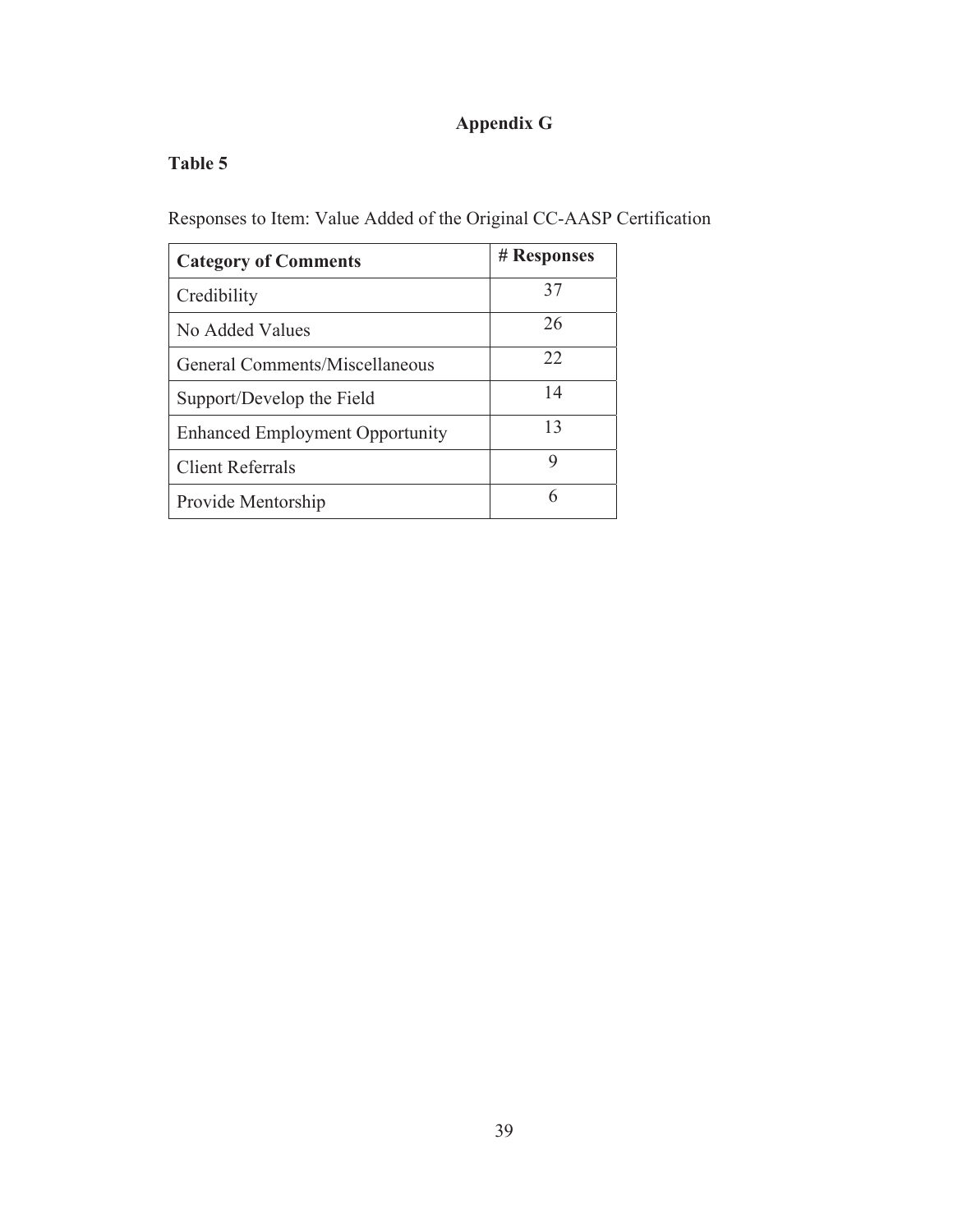# **Appendix H**

Survey Responses to Survey Item: What was the value added of the CC-AASP Certification when you were first certified as a CC-AASP?

| <b>RESPONSES TO ITEM:</b><br>What was the value added of the CC-AASP Certification when you were first<br>certified as a CC-AASP? |
|-----------------------------------------------------------------------------------------------------------------------------------|
| <b>CREDIBILITY (37)</b>                                                                                                           |
| and perceived credibility                                                                                                         |
| Credibility                                                                                                                       |
| Credibility                                                                                                                       |
| I believe in the credibility of having a governing body behind you as a consultant.                                               |
| credibility                                                                                                                       |
| Credibility                                                                                                                       |
| Credentials behind name                                                                                                           |
| Creditability                                                                                                                     |
| Credibility                                                                                                                       |
| Credentialing                                                                                                                     |
| Feeling as though I could demonstrate a certain degree of competence and training                                                 |
| Establish professional credibility                                                                                                |
| Credentials                                                                                                                       |
| none other than level of credibility to people/organizations outside AASP                                                         |
| More respect and credibility.                                                                                                     |
| The credential enhanced credibility                                                                                               |
| perceived expertise in performance psychology                                                                                     |
| Legitimacy of the field and of my work                                                                                            |
| recognition from peers                                                                                                            |
| Was a way to demonstrate my expertise                                                                                             |
| It allowed me to be recognized as having and experience in the area                                                               |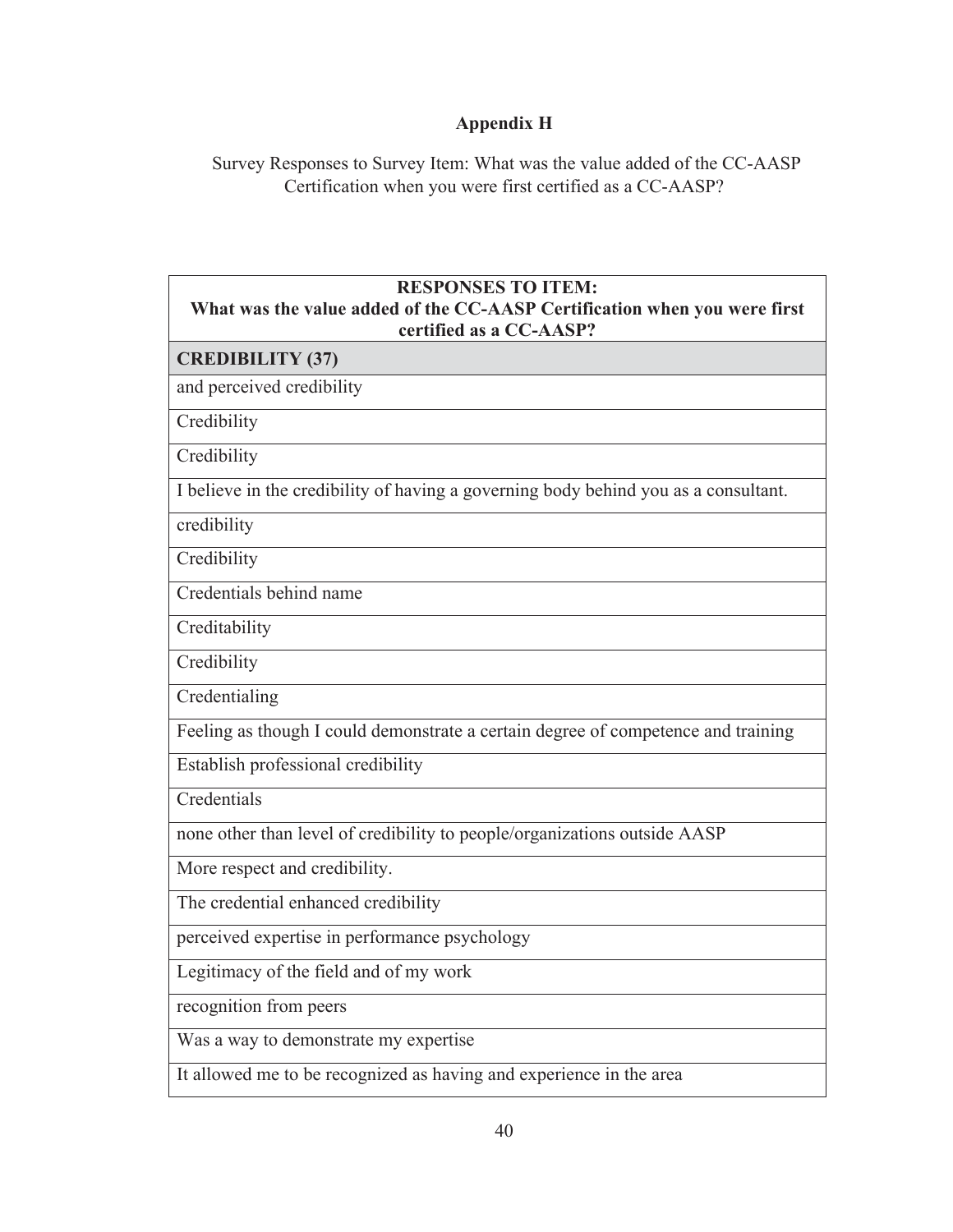Recognized as being certified in the area

Demonstration of competence on my CV

I could explain that there was a standard for the field and say I had earned it.

indication of noted expertise

setting a foundation for professional expectations

To show that I had achieved a minimum level of competency

contributed to recognition of achieving a standard of competency development.

identification of competency and ethical practical; identification of expertise

Credibility in our field, but not well known outside of AASP.

it's a sign of responsible and ethical practice

Recognition and perceived level of expertise, knowledge and commitment to continuing competency development

Perceived expertise in the field

Perception of expertise

It legitimized the specialization that I worked hard to gain competency in and at that time there were few jobs/national awareness of it as a field.

felt more qualified to practice sport psychology

Certification/verification of proper training.

and perceived credibility

#### **NO ADDED VALUE (26)**

None

Not really anything

None

Not really any

None

None

None really.

Practically none

There was no value to it; it did not help advance me in the field.

Absolutely zero. It has done nothing but cost me money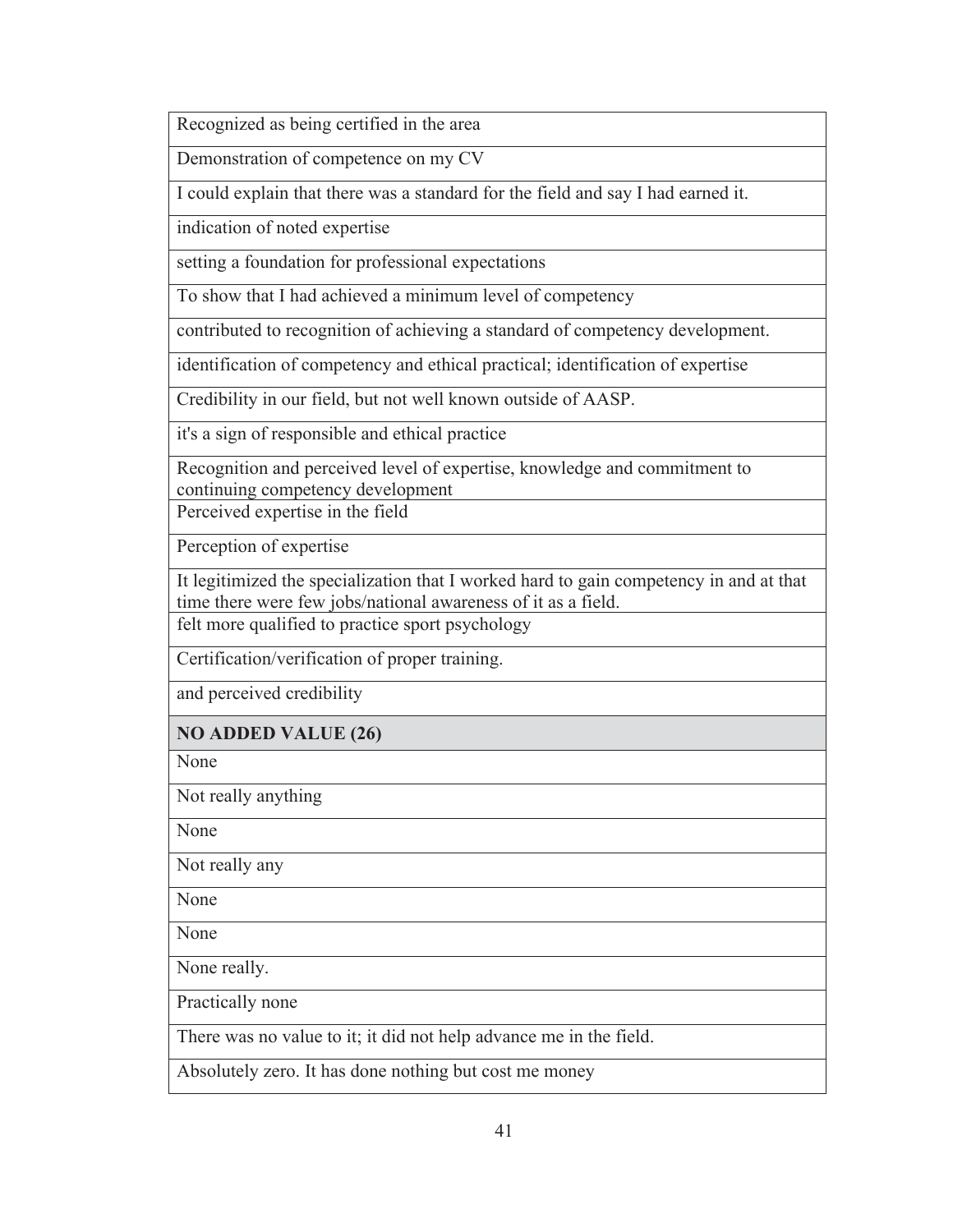None.

Honestly, not much value added.

Very little, to be honest.

Minimal

Unfortunately all it meant for me was pro bono "work added" as a supervisor/mentor, as the students at my University wanted certification and therefore supervision, yet my University administrators would not make it part of my workload

Not much

None. If anything i was out of pocket money for the exam.

None really - sense of accomplishment?

I don't think there was much value added at the time I was certified (2014ish)

Not much bc many did not know of it

Nothing in a specific sense other than my feeling of accomplishment as a practitioner

Not much; I was eligible and therefore wanted to do it to have the title.

There was not much value as the public was not very familiar with the certification in 2009.

Just a certification

None

As far as my occupation at the time, no value added in financial terms.

#### **GENERAL COMMENTS/MISCELLANEOUS (22)**

Added benefit, added benefit

This certification then and now is not very relevant outside of AASP and USOPC

**Unsure** 

alot of valve

not sure I understand the question - i don't know how to put a \$\$ value on the CMPC Cert.

affiliation with a governing body.

Not sure

An exam without a syllabus or study guide or lacking a base of acredited graduate programs doesn't have much value. It is basically an exam that ingnores the differences in various graduate programs. Further the lack of advertising, promotion, and media attention to the CMPC status as a gold standard is disturbing considering the considerable cost of the exam and its maintenance via CE credits.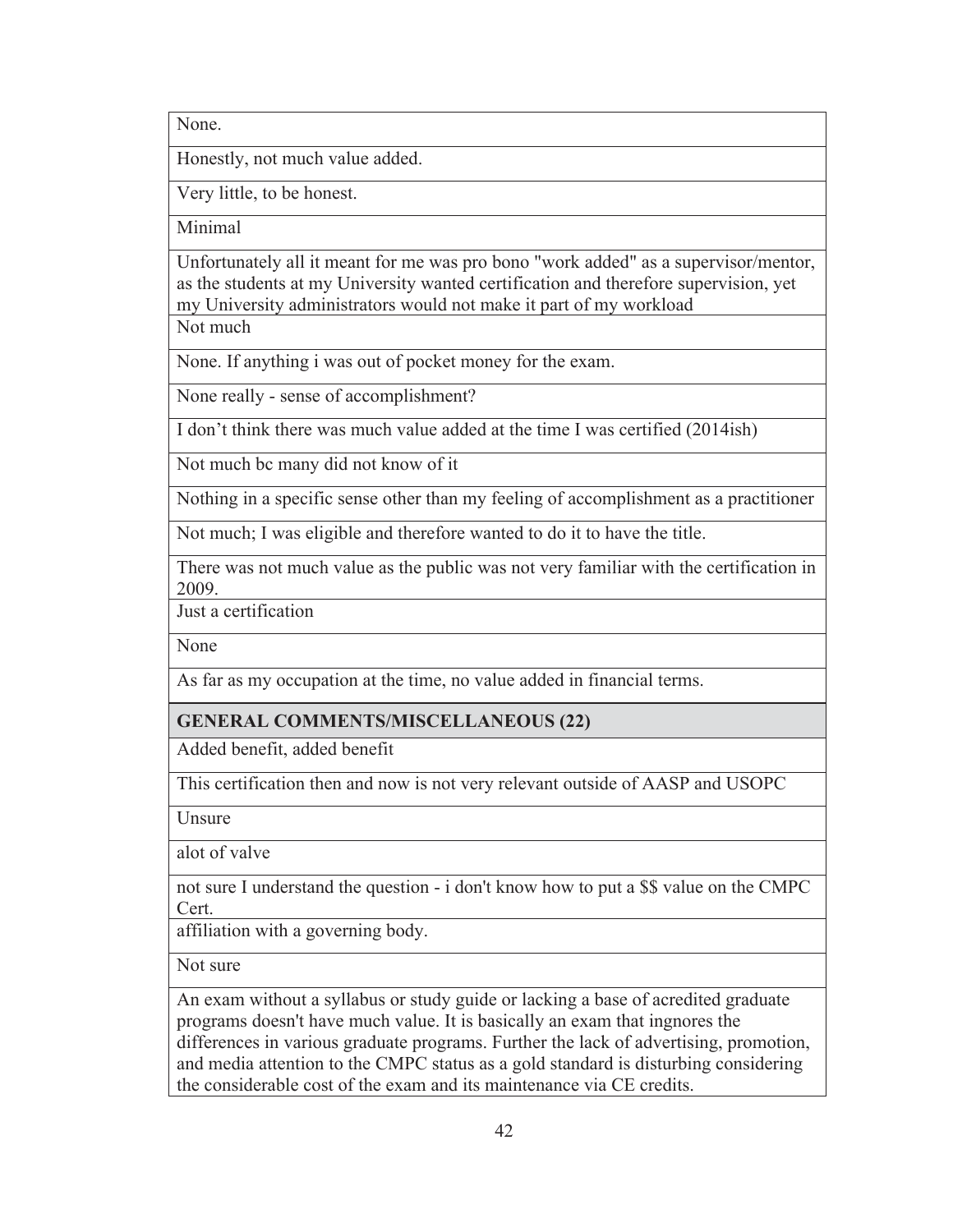Self-confidence

**USOPC** 

extension of my education

Only certification available for the field...

Note area of specialty

Highly valued and meaningful.

Mental performance consulting

Paid for supervision

Not substantial, but preferrable

A sense of professional identity.

It was more about professional actualization. There were not any added benefits in terms of additional business/clientele.

Getting to say that I was, attending the CC-AASP breakfast at the annual conference, entering into a group of esteemed colleagues

I wanted the extra training in sport and performance.

This survey ignores the fact that AASP forced its members to take the Exam. We didn't have a choice in the matter if we wanted to keep our certified status.

**SUPPORT/DEVELOP THE FIELD (14)** 

Nothing for me personally; was trying to grow the field (my certification  $\#$  is in the 200s)

And growth of SP

None - just supporting the field

Doing the right thing. Being responsible to the profession. Promoting the profession.

honestly not much beyond connection to the field and access to the Journals.

However, I personally felt value added as far as being a part of a professional community.

There was no value initially other than to provide demonstrated standards in our field.

I wanted the field to have form of certification and demonstrate expertise.

I felt it was a professional responsibility.

There wasn't much value external to the organization, it was mainly to promote AASP and certification.

and felt pressured due to the amount of time I have been in the field.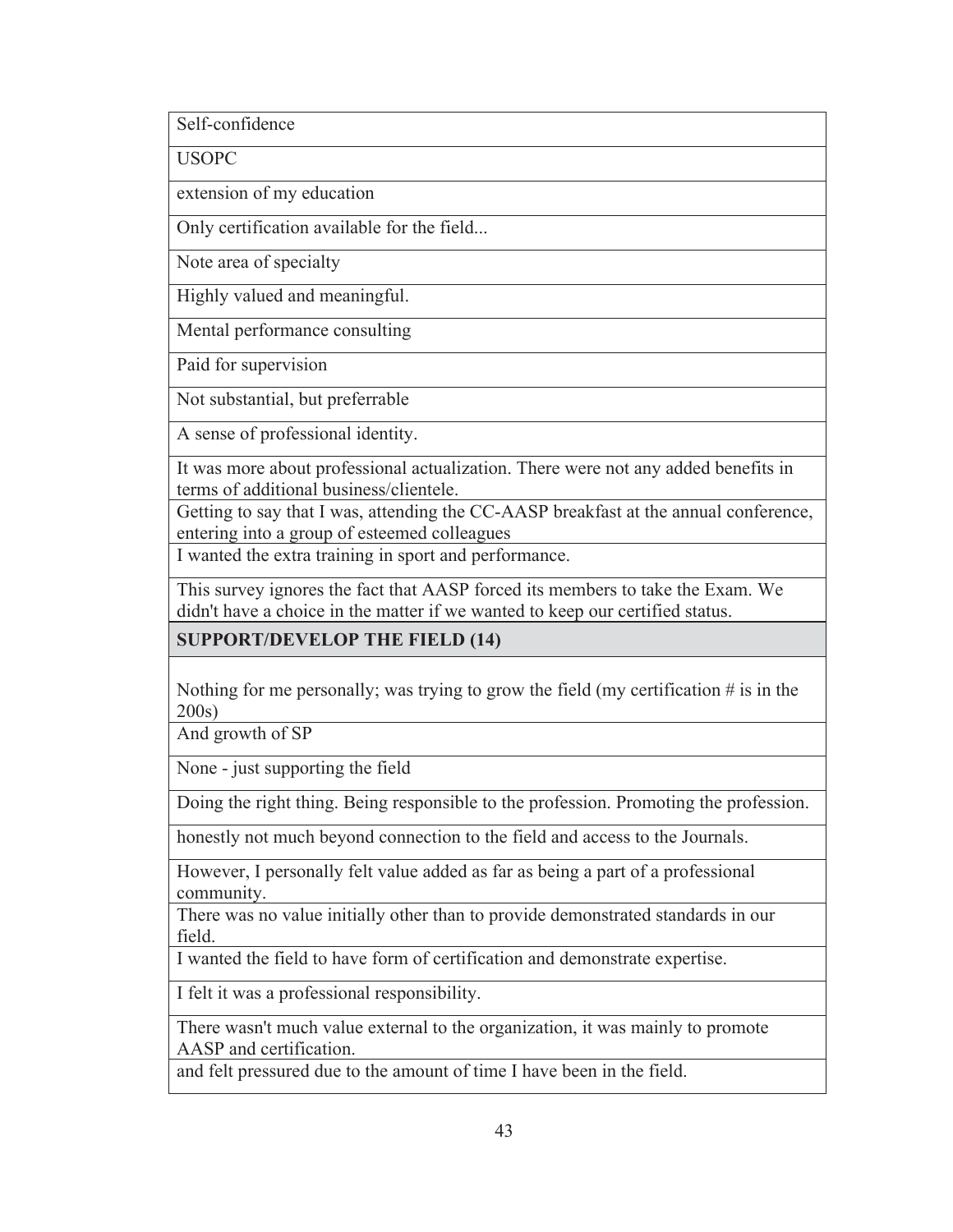but I thought it was important to support the initiative for the future of the field

To support the credential

At the time, I believed it to a valued certification and important to the profession.

I just did it to support the profession

### **ENHANCED EMPLOYMENT OPPORTUNITY (13)**

possible job search

Made me a better candidate for the job search

None other than my department chair telling me to do it.

Job required it

just helped with academic jobs

At the time I was a faculty member in a sport psych program and I needed to have CC-AASP to be employed.

Employment

To be able to be a paid supervisor

and separate myself from other individuals who did not have the same type of training

Helped me achieve two different positions on a World Cup and Olympic team.

Not many people had the credential so it lifted my professional profile when seeking academic jobs.

Opportunities to appear on lists as a "credentialed" specialist

As a young practitioner, CC-AASP was a way to validate my educational experience and show potential employers I am trained and certified to do the job of applied sport psychology consultant (especially from an exercise science background).

**CLIENT REFERRALS (9)** 

Added to registry lists

referrals for clients

One or two clients at most.

& listing on USOC Registry

Help with the recruitment of clients

Other professionals in the area connected with me bc I had the cc-AASP

Perception of clients

Occasionally, the designation separated me from competitors, which earned me more business.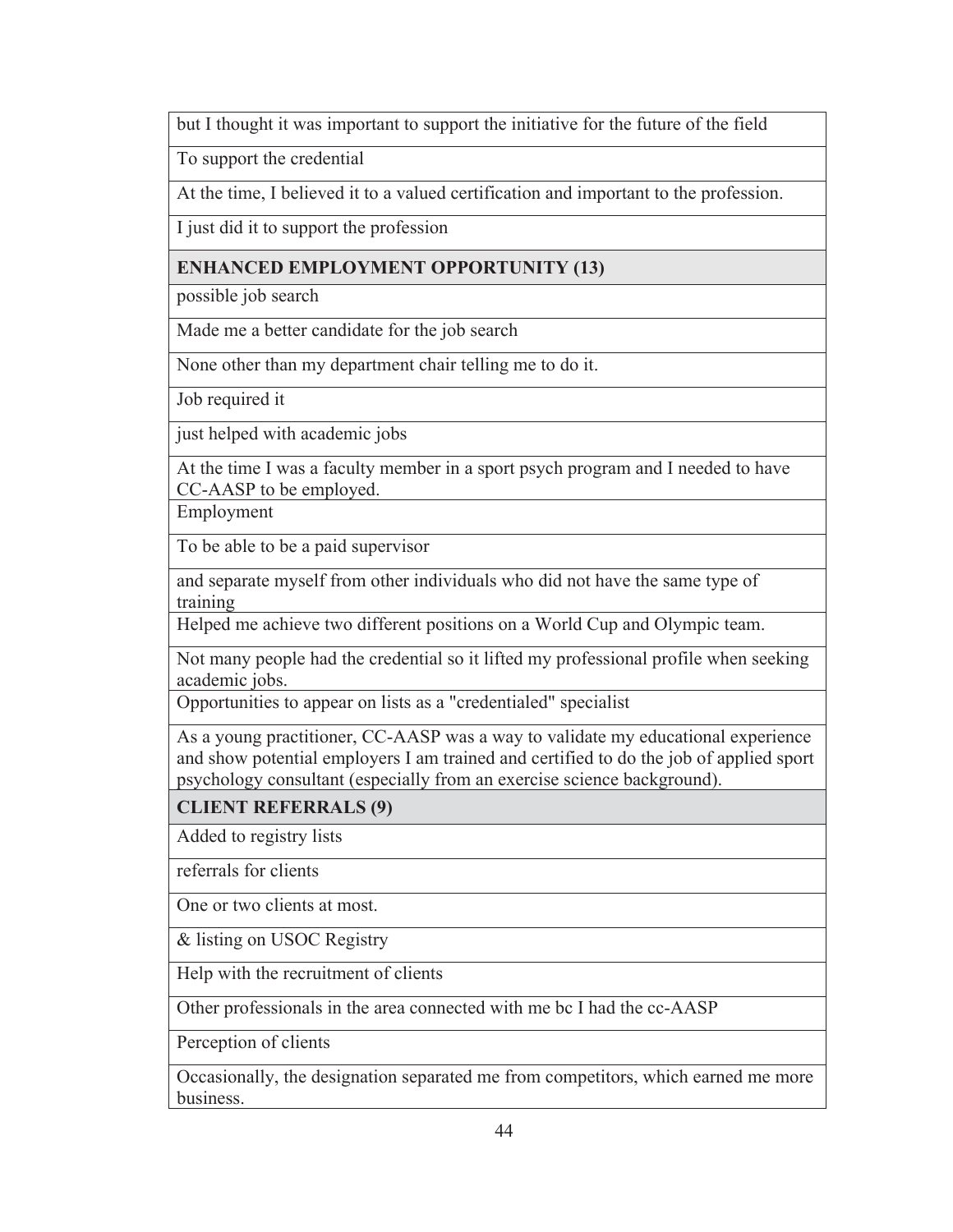Looks good to athletes

#### **MENTORSHIP (6)**

Establishing competence especially through the mentoring

Recruitment of students who had a sport psychology interest/emphasis/degree

Ability to supervise/mentor those wanting CC-AASP

Qualification as a mentor (important for supervision at my institution;

I was able to mentor people outside of my students and charge a fee)

and be able to supervise future CCs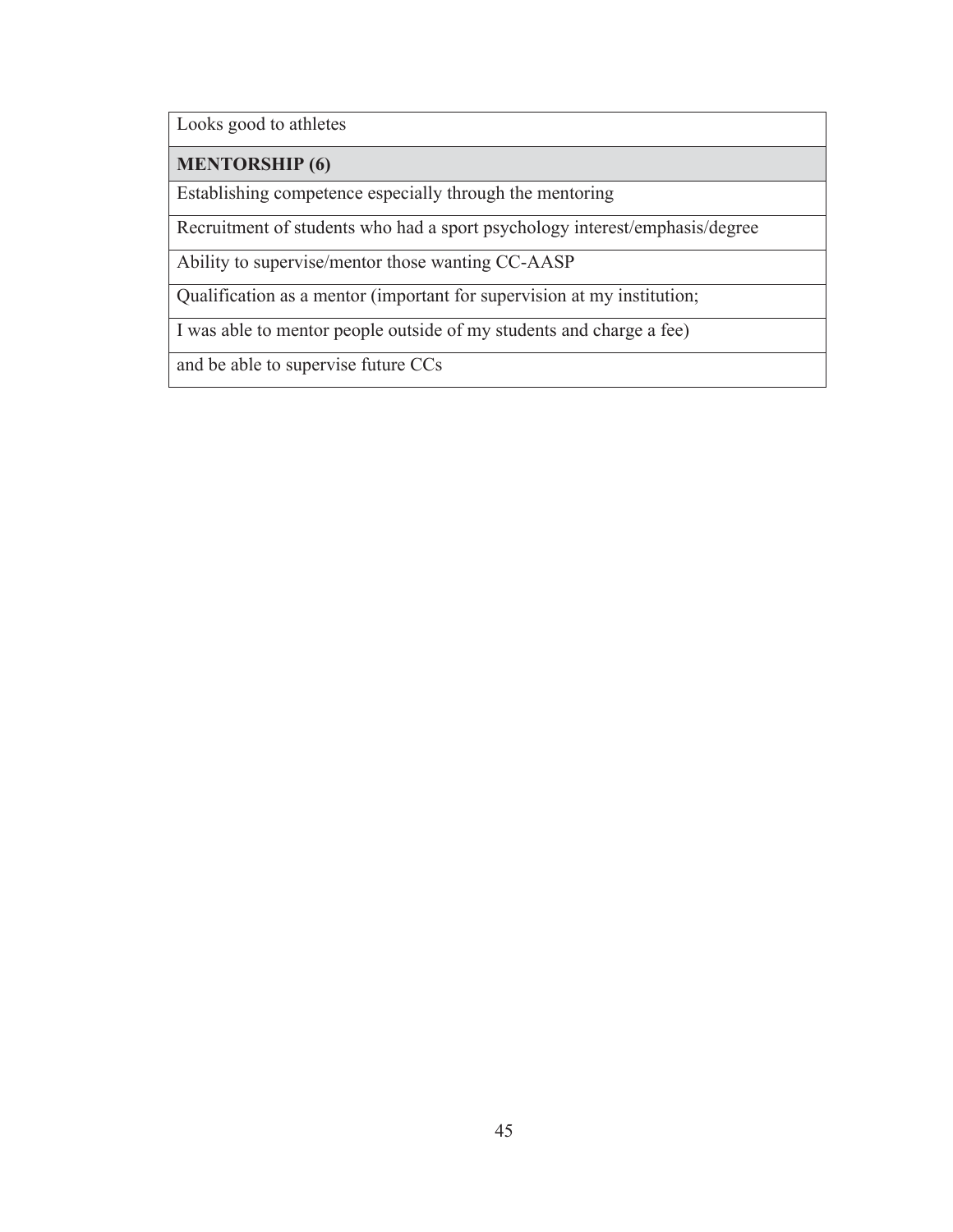## **Appendix I**

CMPC Survey Responses to Item: Please list below any other reasons you chose to be certified/recertified below

#### **RESPONSES TO ITEM:**

**Please list below any other reasons you chose to be certified/recertified below: Value to the Field (develop field, professionalization, become standard certification, etc,) (27)** 

I want to support the field in its growth.

To contribute to standardization of the credential in our field

Professionalization

The more qualified, experienced practitioners that actively earn this certification allows us to create a standard for our field and the role of a mental performance consultant, for those in the field and the those outside of it.

Maintain professional standards important for the field and consumers

My actual main reason is because I think it is good for the profession. I don't actually care about the title all that much but it was the next best fitting option

I want to make certain that I am keeping up with the field.

In order to grow the field

The more we buy in, the more likely it will become the standard.

Appreciate the opportunity for CE's to stay informed to the most up-to-date practices, especially with regards to Diversity and Mentorship

To support the development of the profession and certification.

to support important changes in the organization

I believe CMPC will help the growth of the field of performance psychology

It legitimizes the field of sport psych

I believe it is an important credential for the growth of our field.

Professional baseball may soon require the title for anyone who works in mental skills

Trouble finding jobs in the field without the CMPC

I foresee a future trend of professional sports not hiring mental performance unless credentialed

I want or field to be legitimized and regulated. I want to continue to have the credentials that will hopefully someday be required for the jobs I want/have. It's not currently a requirement but I hope it is someday. It's a good way to weed out the people who aren't serious or have the training to do the job.

I want it to be the standard.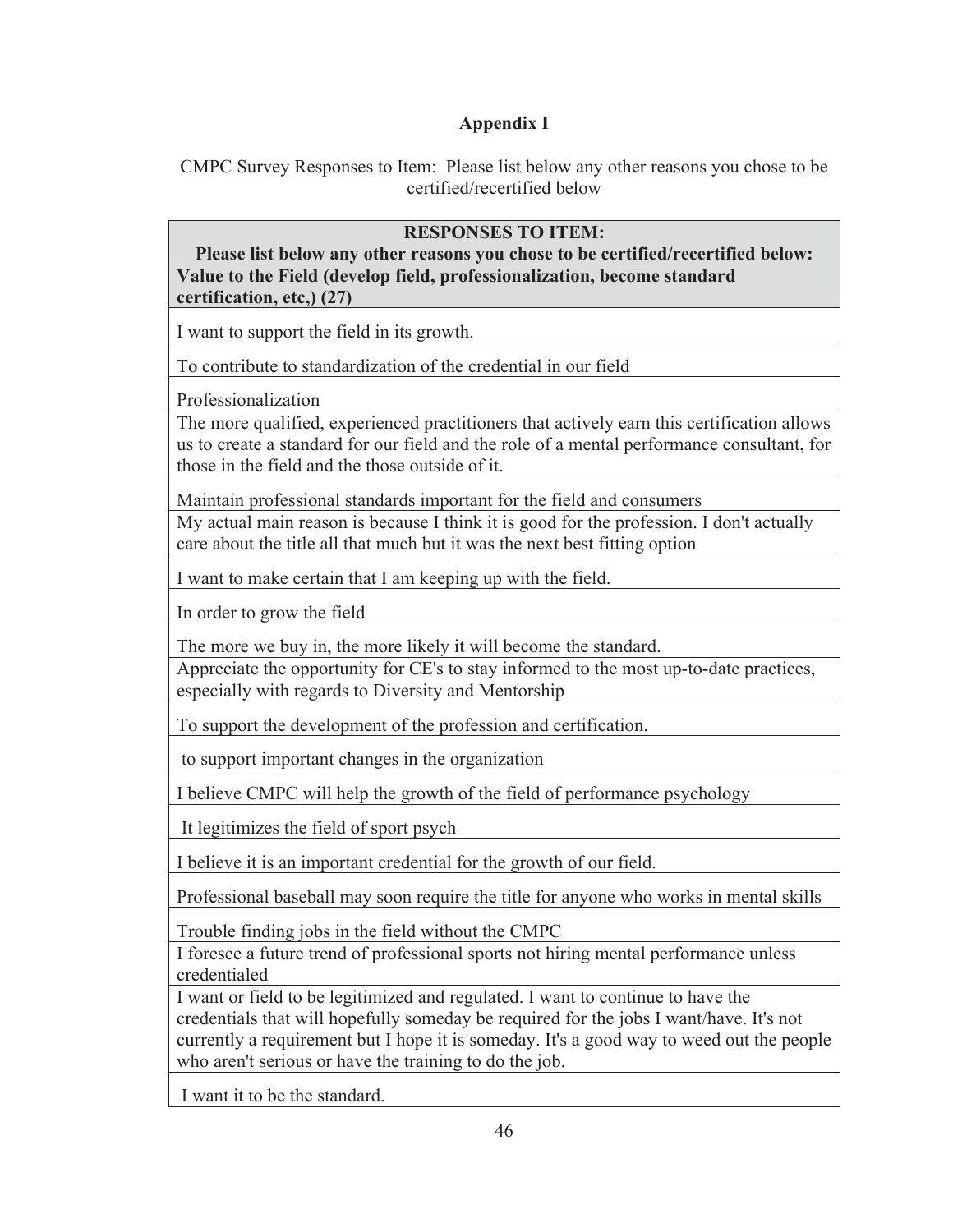For the benefit of the profession advancing and also the CMPC being representative of the "gold standard" for sport and performance psychology consultation It is important that we all try to attain certification to increase the value of the CMPC title to consumers.

The more credibility the better for our profession. Set a high standard and hold us to it!

I believe it helps the field grow and focus on qualified professionals to do the job. I think it is important as a member of this field to engage in the certification process and add to the value of this certification by getting it as an experience practitione.

Hope that the credential develops into something meaningful with "consumers."

I hope this credential will mean something to the public/consumers at some point.

**Miscellaneous (No other reason, comments about AASP, required, etc.) (25)** 

I don't have any other reasons other than the two selected.

NA

None

 $N/A$ 

N/A

Personal Validation

I had the hours so might as well add a certification

wanted to gauge my knowledge

it is part of my identity as AASP member and

The ONLY reason I got and stay certified is my department chair told me I needed to for the students. I see NO benefit in being certified. NONE.

I wanted to become a sport psychology consultant.

It is meaningful to my employer;

I wanted to become a sport psychology consultant.

Part of completing my program

peer pressure

I plan to practice as a mental performance consultant in my future job.

Tradition? I've been certified since completing graduate school...

I only do it to support the organization

I would prefer to receive licensure, but do not have time to pursue it with my job duties currently.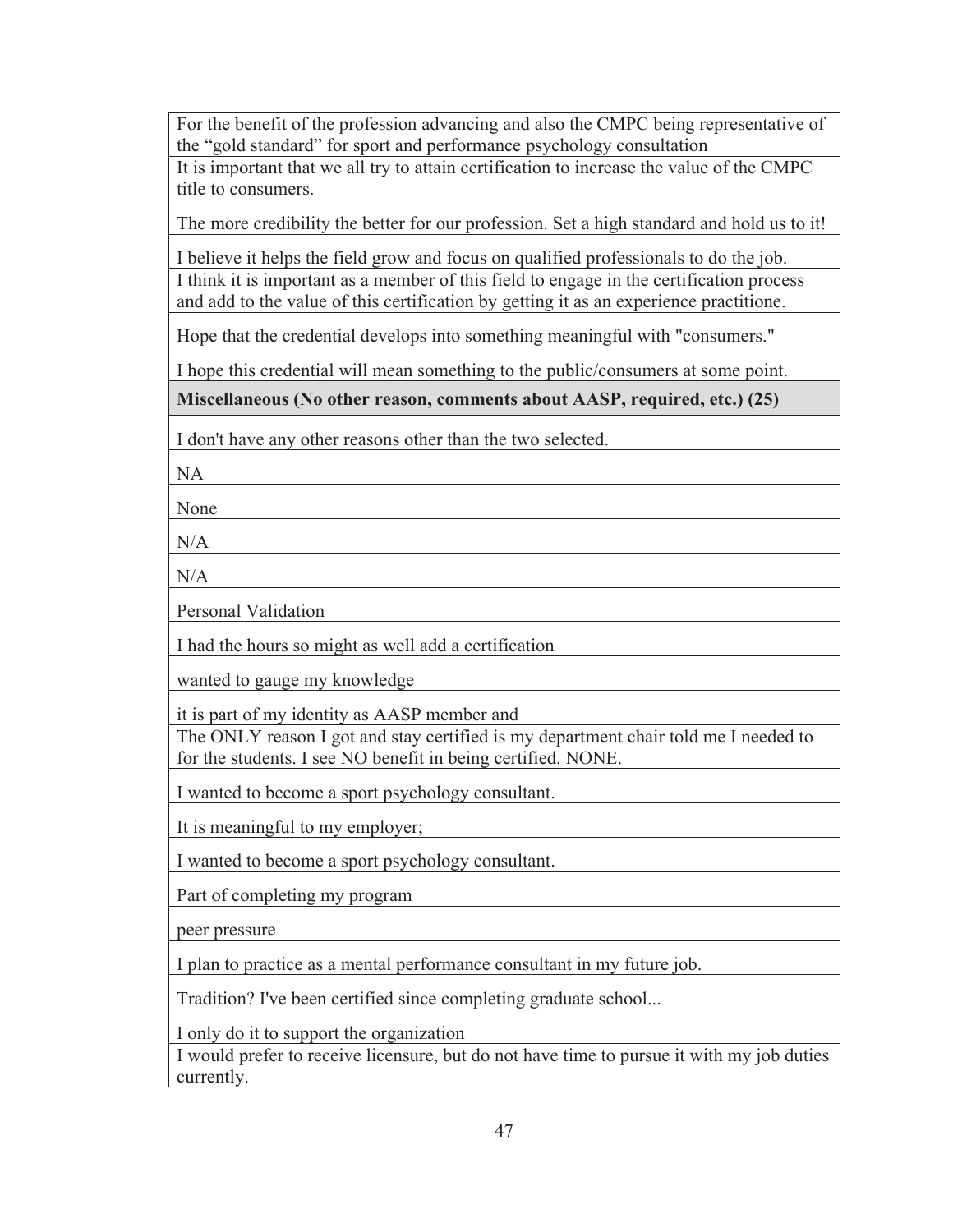As an experienced practitioner currently working fulltime with a professional team, I have never been asked about my AASP credential. However, I continue to see clinical practitioners claiming to have sport psychology experience who don't actually have any explicit education in sport psychology.

I work with an NGB/USOPC that requires CMPC

Honestly, the number 1 reason I recertified (with the new credential) is because I felt forced to. I have been certified since early 2000's. I am an accomplished professional. I don't feel like the exam is a good representation of my skills or knowledge in this field.

preferred qualification for jobs, USOPC registry

I anticipate future full-time opportunities in sport psych to require an accredited certification

I am a transnational practitioner and so since CMPC is a requirement in most US sport environments it helps to have it

**Certification Value (22)** 

It's a sign of quality work and having gone through some basic requirements in our field.

I want to support the AASP mission to legitimize MPC's and the experience required in order to be an effective practitioner.

Support the increase of value of this certification in the long term

I believe that earning a certification helps to validate our expertise.

Provides a sense of credibility for performance psychology consultants to have a governing body behind them.

Support AASP and the field to grow it and make credentials important

I support the need for certification as a benchmark for proven capability.

I think certification is important for the legitimacy and growth of the field

I believe we need it in the field to counter the quacks

I am hopeful that this certification becomes more recognized and valuable in the future.

and promote the essential nature of certification

I hoped it may have helped in job seaarch

Lots of mental health professionals also have interest in working in "sport psychology" and I think it's important to delineate those who have training, experience, coursework, supervision and expertise/proficiency to ethical and competently practice the field of sport psych and CMPC certification is the only current way to demonstrate that competency to other mental health providers in the field. Being a "sport psychology professional" is not "working with athletes"...its having CMPC (at minimum!) and those in mental health ALSO should have a mental health license IN ADDITION to CMPC.

The CMPC signifies the development of knowledge in areas related to professional practice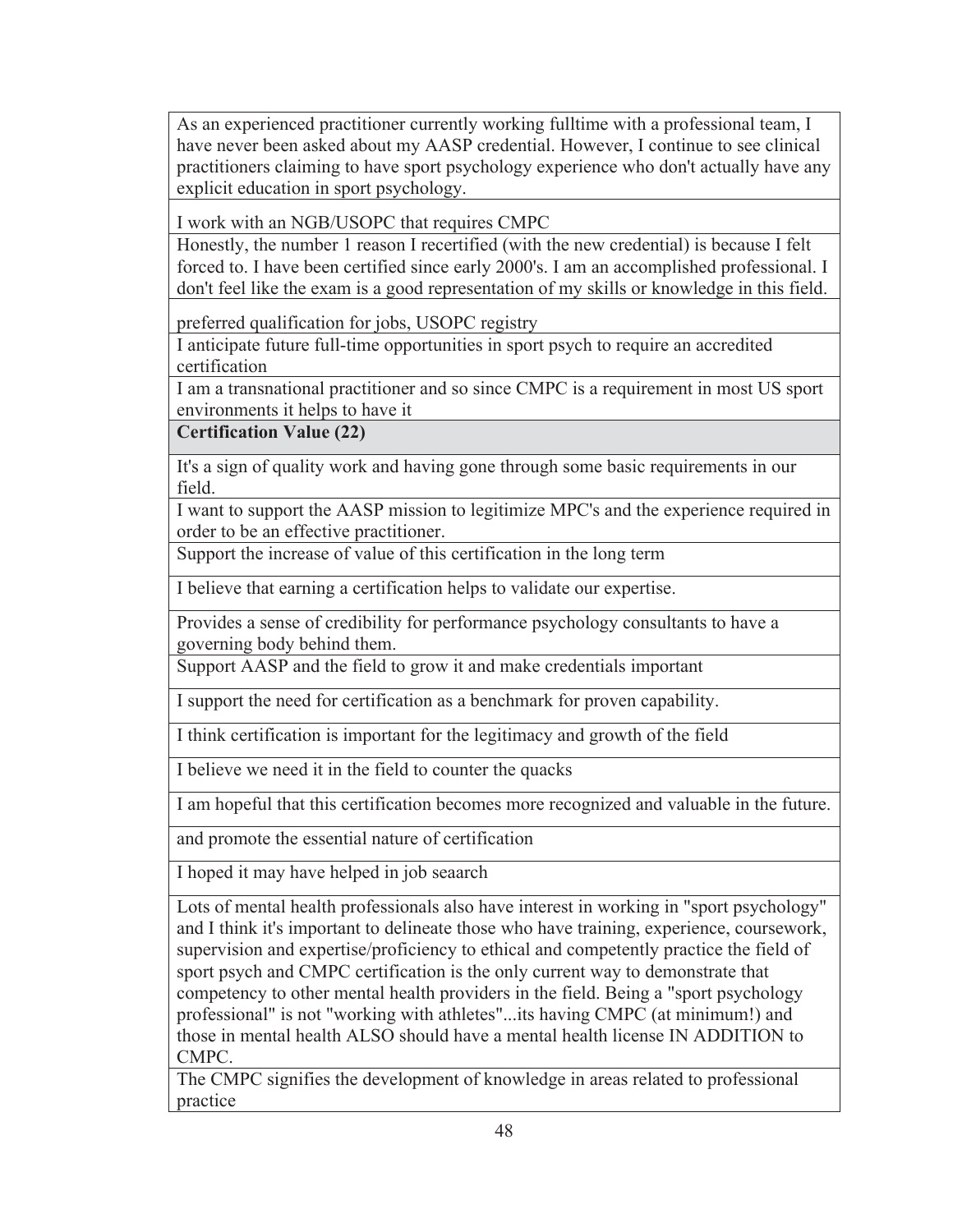I am not a licensed psychologist, so the CMPC credential demonstrates to others outside the field that I am qualified to practice

Any profession I've been in, I always take the certifications available. It provides another layer of qualification to share with potential clients and/or employers to communicate to clients the importance of certification,

The CMPC certification was supposed to distinguish experienced/qualified practitioners and lead to a creation of more jobs for those who are certified.

It is important to validate what we do as Mental Performance Consultants, especially from an exercise science background.

To elevate the credibility and standards of our profession

Obtaining my CMPC is an opportunity to help further set a professional standard

 I promote the CMPC within my organization as well as within the professional sport I am working in. I HOPE that the CMPC becomes THE CREDENTIAL for sport and performance psychology professionals.

**Ethical Reasoning (12)** 

felt like the ethical thing to do for the field

I think it is the "Right" thing to do for our field as a whole even if I don't know the benefits for me personally.

It seemed the right thing to do, despite its downfalls

Ethical reasons (evidence of competence);

We are ethically and morally obligated to meet the established standard for sport and performance psychology consulting.

Obtaining and maintaining the CMPC designation is the right thing to do.

It felt like the right thing to do at the time professionally and for the organization. I now regret that decision.

Because it's the right thing to do.

THe profession needs to determine and hold people accoutnable to foundational expectations for service provision

To show that I had achieved a minimum level of competency,

The clients will benefit the most which is the main reason to do this vocation.

I believe in obtaining a credential to indicate professionalism, a commitment to ethical practice, and credibility.

**Academic/ Mentorship (10)** 

In order to supervise students who desire to obtain CMPC status

So I can supervise student's applied work

I want to mentor potential new CMPCs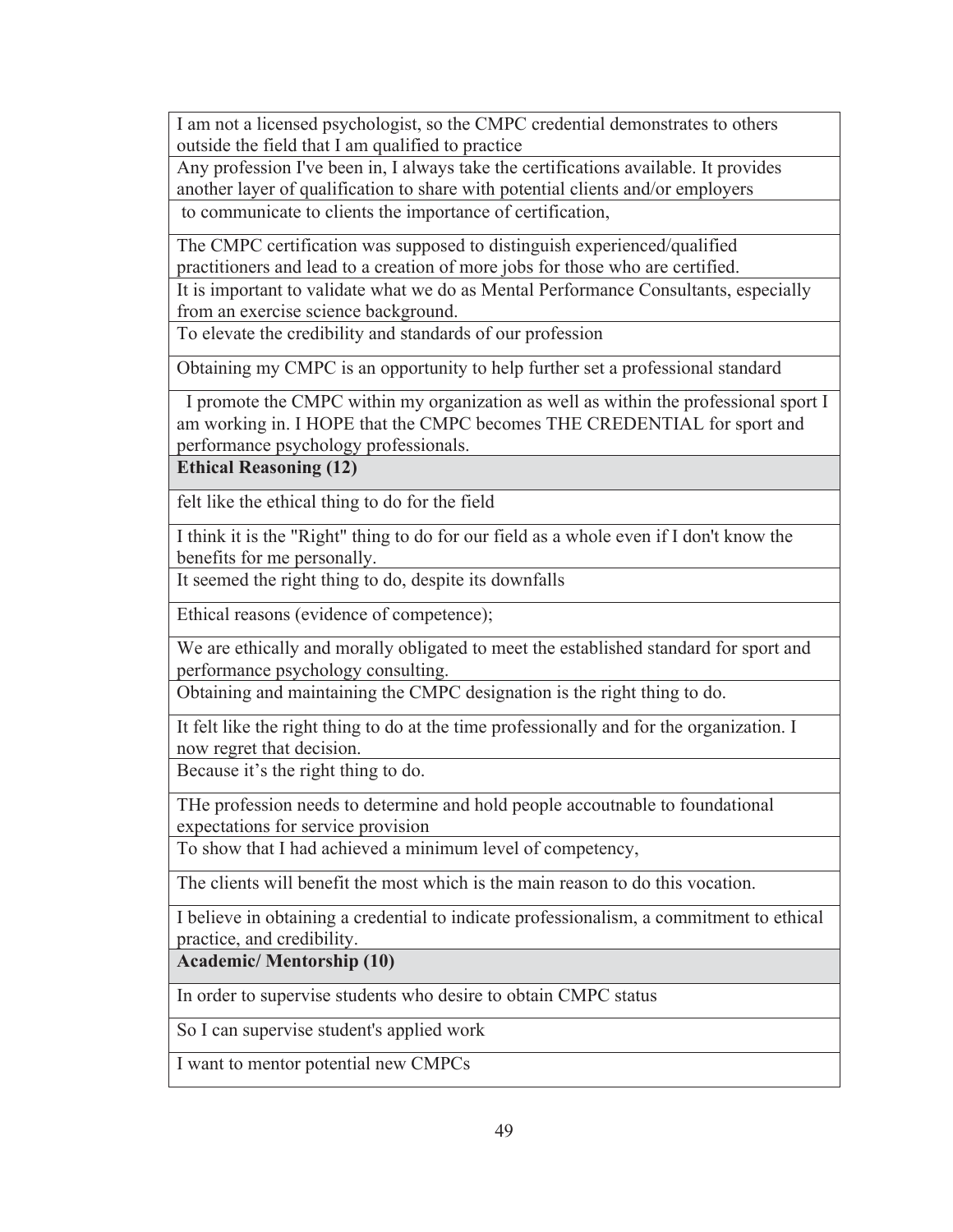Model for my students

To attract prospective students

good modeling for students

As a professor, to show my commitment to the idea of professional certifications

it demonstrates competence to recruits & to others on campus

I encourage others to get their CMPC, so I should be current, too.

And I just want to model the way I'd like to see everyone in our field follow.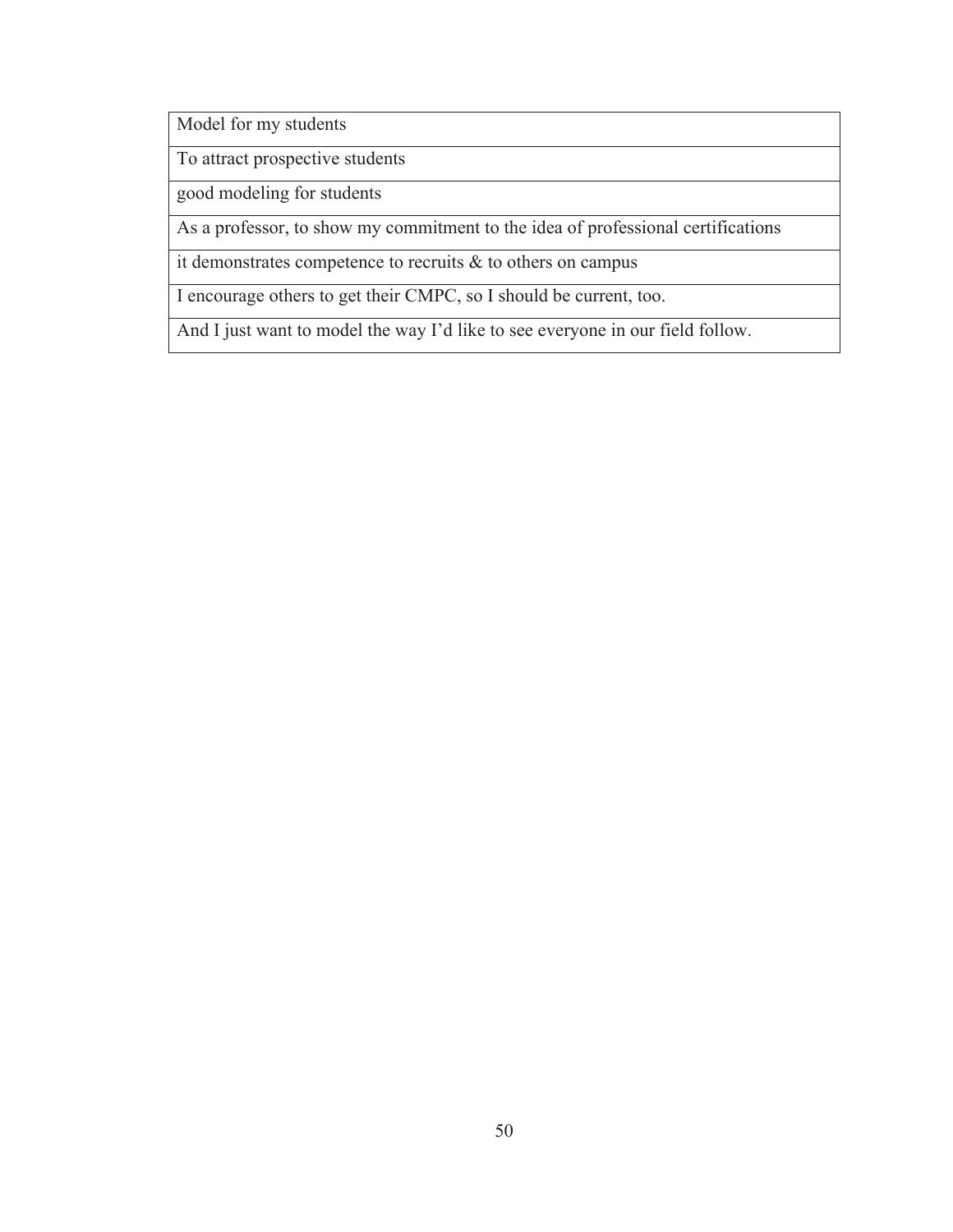# **Appendix J**

## **Table 6**

Responses to Item: What makes certification as a CMPC® meaningful (Open-ended)

| <b>RESPONSES TO ITEM:</b><br>What makes certification as a CMPC® meaningful to you? |             |  |
|-------------------------------------------------------------------------------------|-------------|--|
| <b>Category of Comments</b>                                                         | # Responses |  |
| Credibility                                                                         | 55          |  |
| Personal Validation                                                                 | 35          |  |
| Support and Development of Field                                                    | 34          |  |
| Miscellaneous/General Comments                                                      | 22          |  |
| <b>Enhanced Employment Opportunity</b>                                              | 17          |  |
| Not Meaningful                                                                      | 15          |  |
| <b>Community Recognition</b>                                                        | 10          |  |
| Mentoring                                                                           | 10          |  |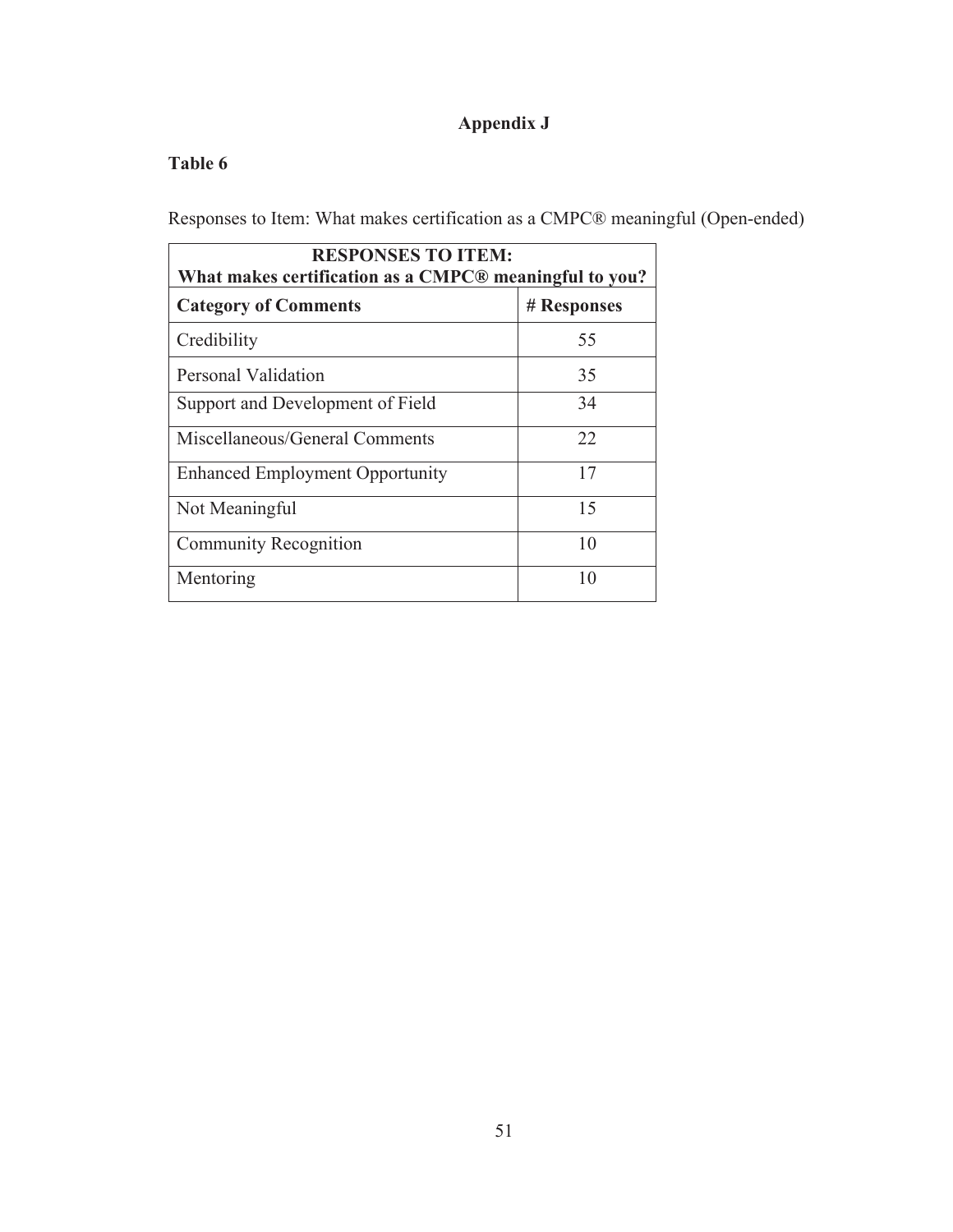# **Appendix K**

## **Table 7**

Responses to Item: Listed Barriers related to Certification (Open-ended)

| <b>RESPONSES TO ITEM:</b><br>List any barriers you experienced while obtaining<br>certification/recertification (personal or professional) for<br>vou: |             |  |
|--------------------------------------------------------------------------------------------------------------------------------------------------------|-------------|--|
| <b>Category of Comments</b>                                                                                                                            | # Responses |  |
| Certification Requirements (CEUs,<br>Mentoring, Required Coursework)                                                                                   | 42          |  |
| Unhappy with Exam                                                                                                                                      | 33          |  |
| <b>Financial Cost</b>                                                                                                                                  | 30          |  |
| Lack of Exam Preparation Materials                                                                                                                     | 26          |  |
| Time                                                                                                                                                   | 22          |  |
| Affected By COVID-19                                                                                                                                   | 19          |  |
| None                                                                                                                                                   | 16          |  |
| Miscellaneous                                                                                                                                          | 13          |  |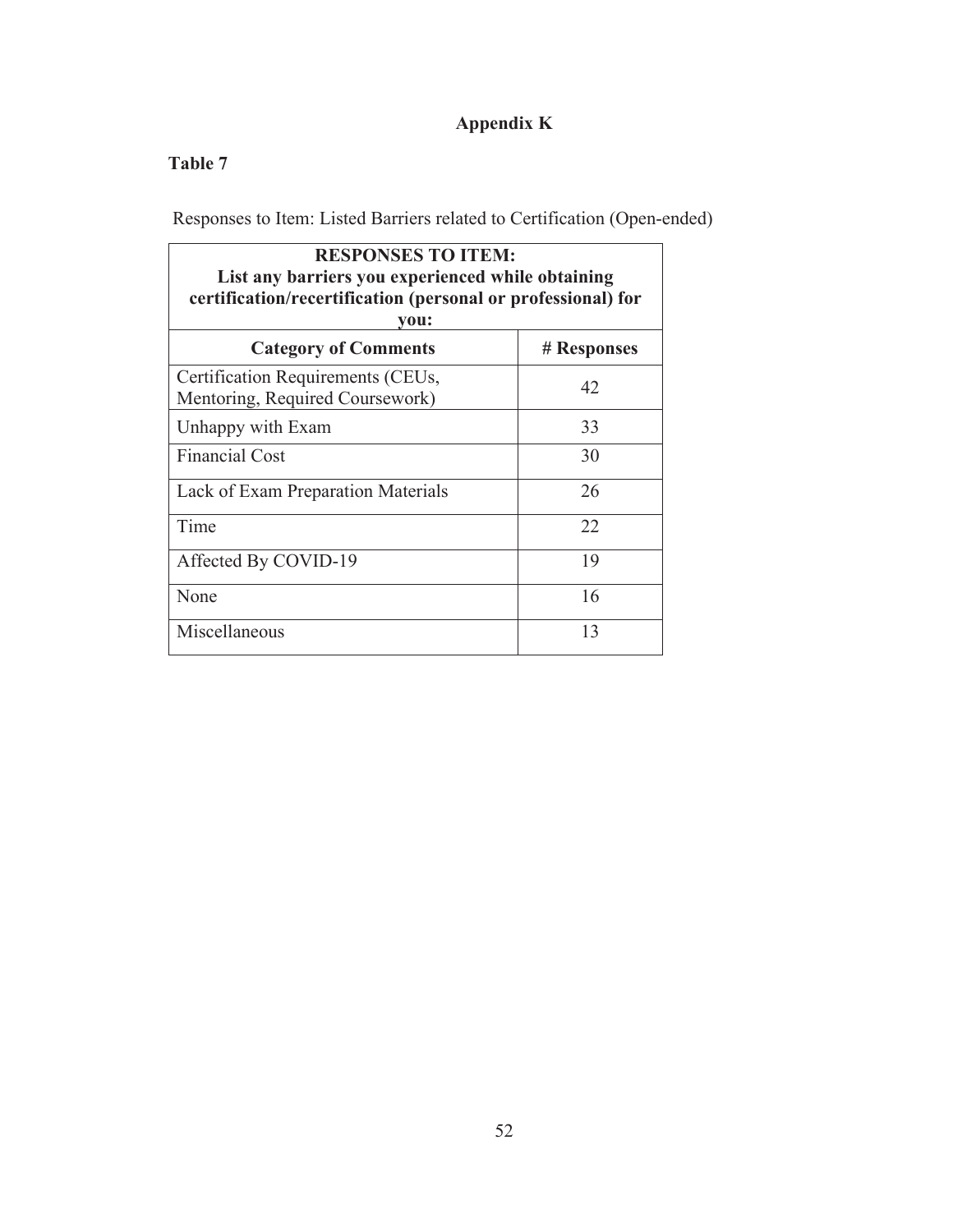# **Appendix L**

Survey Responses to Survey Item: What makes certification as a CMPC meaningful to you?

| <b>RESPONSES TO ITEM:</b>                                                                                                                                                                                         |
|-------------------------------------------------------------------------------------------------------------------------------------------------------------------------------------------------------------------|
| What makes certification as a CMPC meaningful to you?<br><b>CREDIBILITY (55)</b>                                                                                                                                  |
| More credibility                                                                                                                                                                                                  |
| I can use it to provide legitimacy of my training to individuals I work with.                                                                                                                                     |
| The credential is backed by science. The people behind it make it so. It's the<br>creditability that make it meaningful.                                                                                          |
| It adds credibility and AASP backing for our clients,                                                                                                                                                             |
| it's a sign of responsible and ethical practice                                                                                                                                                                   |
| Credibility in the marketplace                                                                                                                                                                                    |
| I work a lot with athletes/athletics departments so the credentials are helpful.                                                                                                                                  |
| and can be separated from those who do not have the education, training, and<br>knowledge base to ethically practice in the field of Sport Psych.                                                                 |
| I had already been working in the field of mental performance and wanted something<br>to show people I could be trusted in my expertise.                                                                          |
| The certification has allowed me to affordably gain credentialing to hopefully<br>provide reassurance to current and future clients.                                                                              |
| It demonstrates a level of expertise to others outside the field, given I am not a<br>licensed psychologist                                                                                                       |
| It provides evidence that I am a professional, associated with the highest standards<br>for the profession (in a virtual world where anyone seems to be able to claim<br>expertise in the field)                  |
| and legitimacy with other CMPCs.                                                                                                                                                                                  |
| It is occasionally perceived by others as a credible designation, which can bring<br>respect and opportunity.                                                                                                     |
| Demonstration of expertise. Owing a nationally recognized and credentialed<br>certification.                                                                                                                      |
| Knowing that the designation of CMPC shows others in the Sport Psych community<br>that I am qualified to perform my job and continue to learn and grow more in the<br>field by continuing education to recertify. |
| Just another way to exemplify professional competency                                                                                                                                                             |
| Verification of baseline competencies                                                                                                                                                                             |
| Being affirmed as a subject matter expert by a board that values clinical work in<br>addition to mental skills.                                                                                                   |
| Credibility                                                                                                                                                                                                       |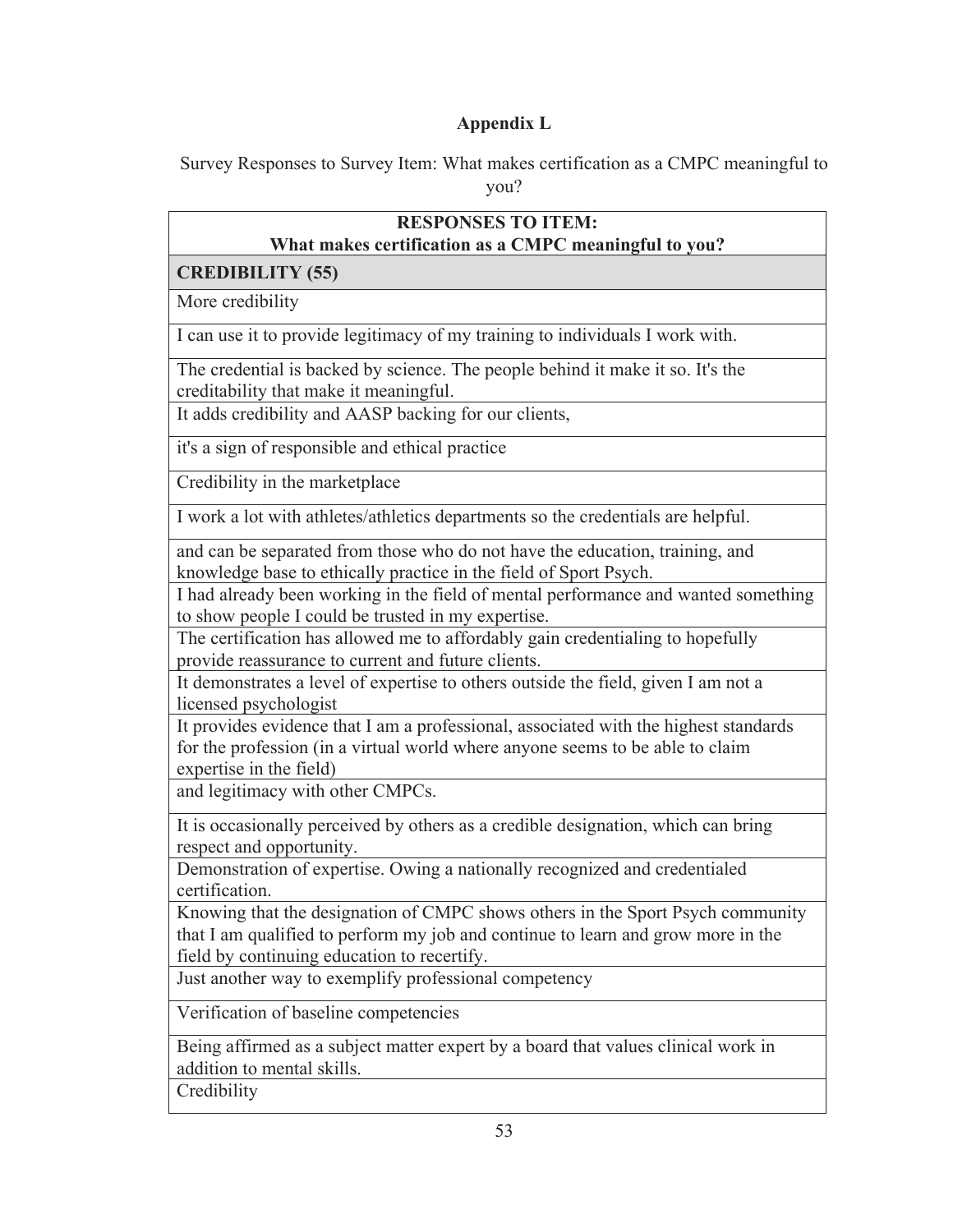Perceived expertise

perceived expertise in performance psychology

and that I am competent to perform as a consultant

Demonstrates experience and expertise and enhances credibility

And the reputability of the certification in the field.

and recognition of competency

Demonstration of competency in the field

**Credentials** 

Legitimizes and shows expertise in commitment to being the best professional possible in this field

Demonstrates to other professionals competence

as a credible practitioner

It provides structure, consistency, and ethics around what we do as certified mental performance consultants.

It's an easy way to identify one's expertise (training & experience).

standard of proficiency that reflects values and ethical guidelines of AASP

That I am considered as being knowledgeable in domains relevant to professional practice

Professional standards

I believe that outside organizations will begin to recognize the certification standard to conduct sport

Professional standards.

Professional Standard - recertifying will signify my active participation in AASP

Demonstrates a level of knowledge, expertise, and ethical standards for the profession.

Demonstrates a way to show professionalism in our field.

It means that I am a member of a profession that has a unified standard for competency and expertise.

It also contributes to adding to the credibility of the discipline of sport and performance psychology.

It also helps separate those who have put in the work from the many others who claim they are Mental Performance Coaches, but have no education in Sport, Exercise, and Performance Psychology.

get rid of unqualified people

Specialized/rigorous credentialing. Demonstrates adherence of high professional standards and practice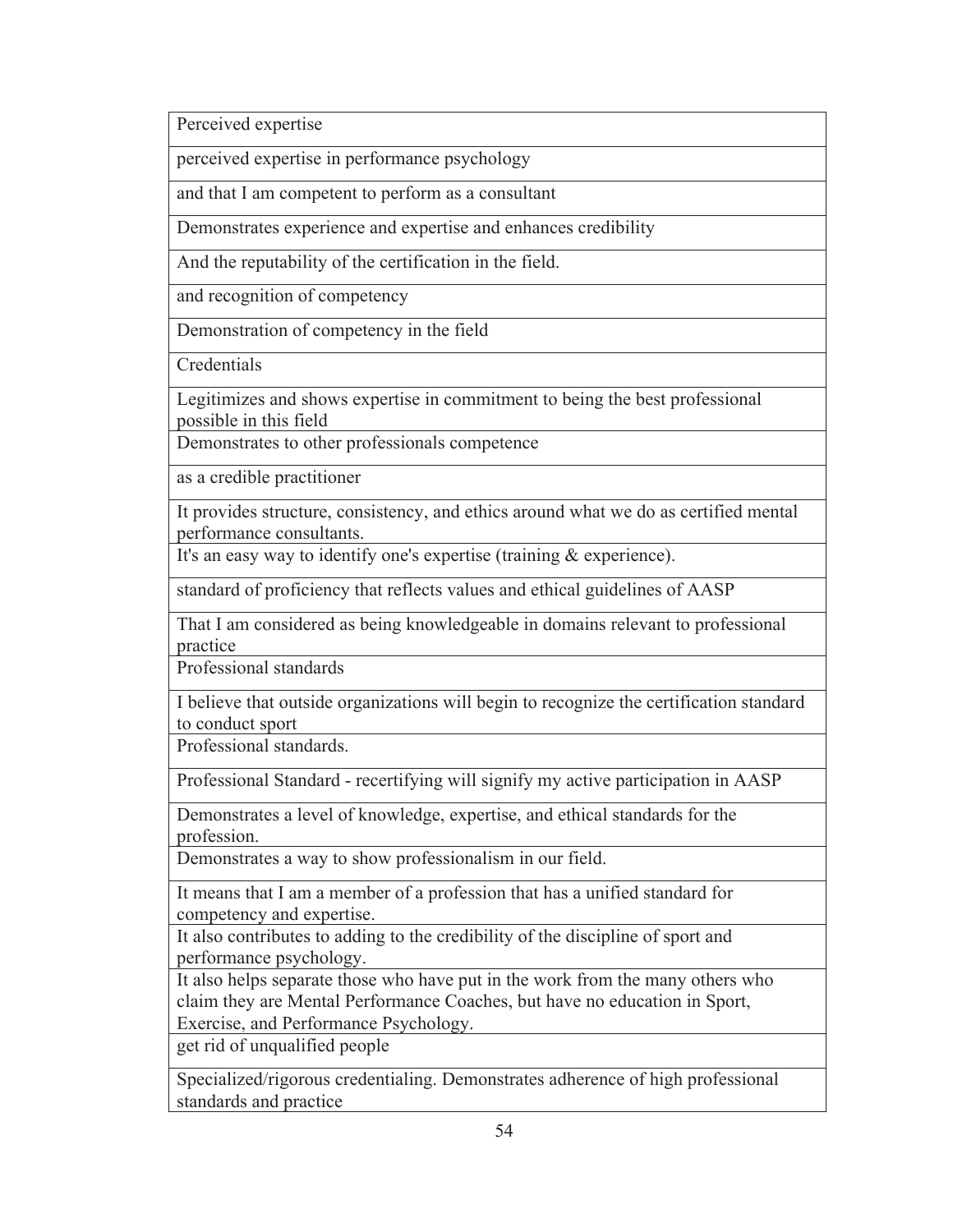It is the only credential specific to the field.

It demonstrates a standard of formal education, a specific level of applied knowledge, practical experience, and foundation of expected ethical practice.

as well as provides a sense of credibility to the work I am performing.

Demonstrates a minimum level of competency

This is the closest to a recognized licensure,

It's a testament to specialized training and ability that sets us apart from other types of professions

shows a commitment establishing and maintaining competence

It has more credibility now, and I hope more recognition.

Expertise

**PERSONAL (35)** 

Validation of my knowledge

great experience

amazing experience

I spent a lot of time and money to obtain it; feel like it would be a waste to let it lapse now.

Showing the hard work that was put in to getting this credential and understanding what it takes to be a CMPC.

knowledge I am ethically operating and practicing

It is something I've wanted to do since learning about sport psychology.

I feel highly specialized

The cost of pursuing a masters or a doctorate was just not feasible for me and my family.

Other professions have letters after their names, nice that mine does too

I feel the certification is a way to charge people a lot of money for a certification that nobody really knows about. But the field as a whole may shift this way where you need CMPC, so I wanted to get ahead of the curve

I worked hard and want people to know my knowledge base.

How much work it took to achieve the certification

Relevance in my job roles and responsibilities

It's just a part of my professional identity at this point.

helps me feel like I'm practicing ethically within areas of competence

To be part of the profession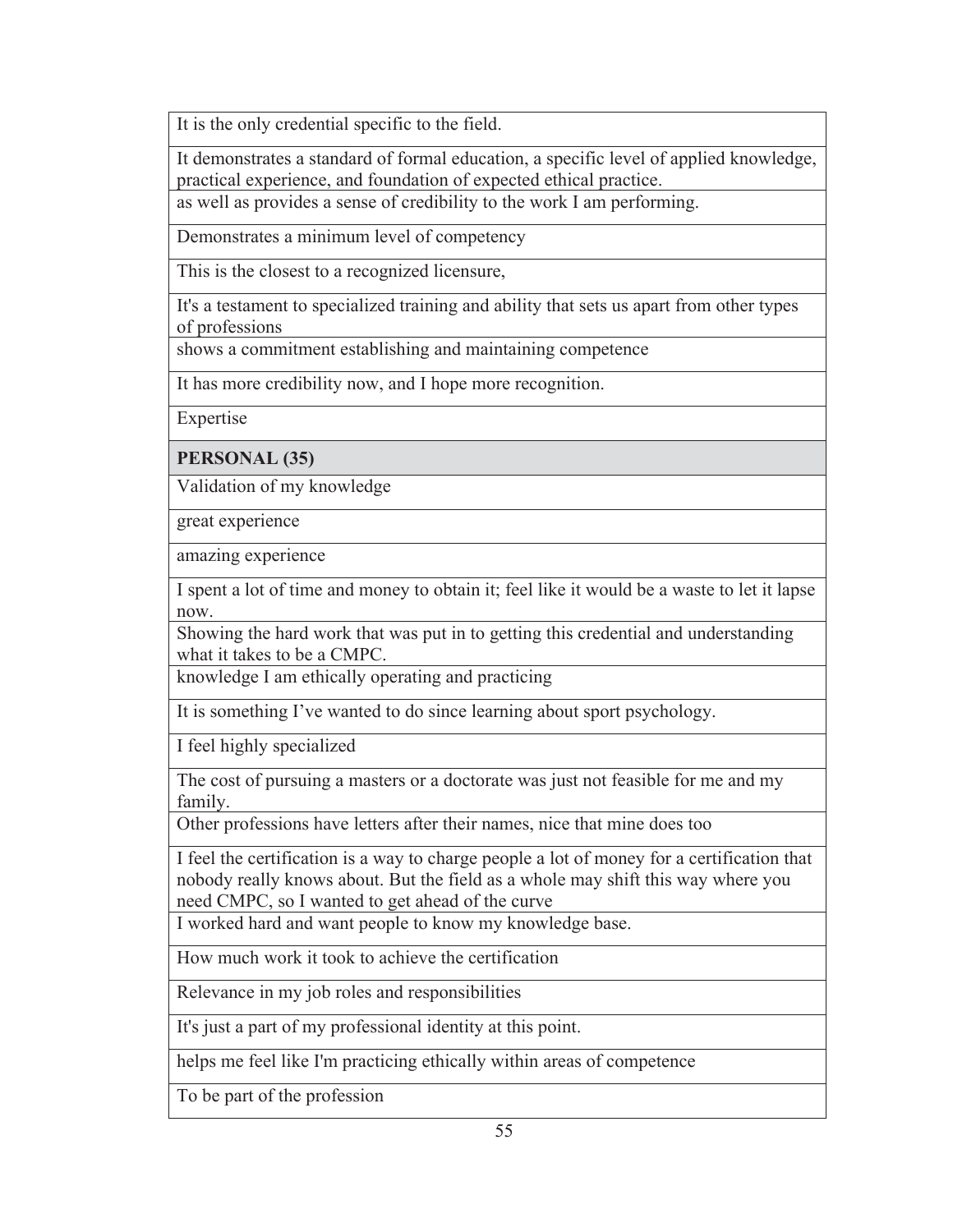I feel it validates all my experience

Being a good steward of my training and education

It shows continued dedicatikn to the field abd continued learning.

That others do it, that is becoming more recognized (but we have a long way to go)

It represents a benchmark of competence and commitment to a craft.

Met the standards to achieve the certification

I think it recognized a high standard of education and practice

The level of education and work requires to attain certification.

Knowing there is a standard of competency

unique AASP opportunities,

To demonstrate the expertise needed to practice and raise the standards of of applied practice.

The opportunity to help others!

Being able to say that I have put in the work, that my accomplishments can be held true for present and future use among clients and athletes.

The growth you have to experience in order to qualify.

I think it accredits all of the hard work I have put in to become a Mental Performance Coach.

It helps to recognize the work I put in

Validation of my expertise

and signifies that I have earned the right to use that.

## **FIELD DEVELOPMENT (34)**

Helps promote AASP and our field

With the lack of understanding of the field, having the credential is a way to start centralizing the standard and expectations of the role as an SEP practitioner. buying in to a means of setting standards for the profession

promotion of appropriate credentials

It hasn't up to this point, but I'm hoping to help the field grow.

valid, helping the field

Helping to develop and grow the profession

Contribution to the profession

To alert others to a speciality that requires knowledge & credentials.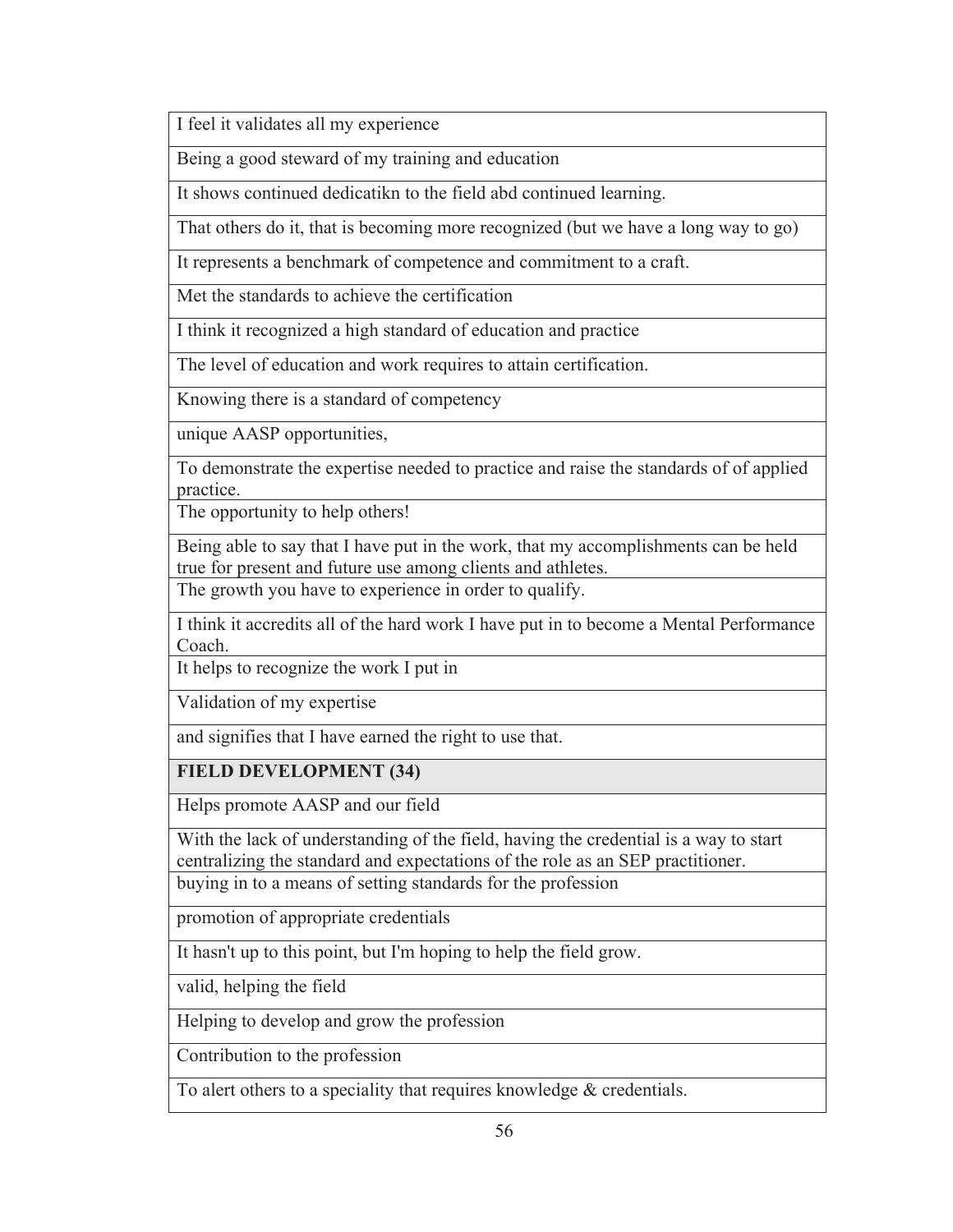It is a symbolic gesture to legitimize the field.

Help grow the discipline

I feel it helps raise the professional standard in our field.

Setting the standard for credentials and growing the field in the right way

and growing the discipline

and promotes the integrity of the profession

Represents an effort to legitimize the field but we arent there yet

Legitimizing and growing the field;

Growing the field in an ethical and competent way.

Promoting AASP and their mission.

helps the field -

To contribute to the standardization of the credential within the field

Upholding a standard of practice in our field

Moving the field forward

I believe I represent the field as a responsible practitioner and growing the field of sport psyc.

I support AASP, and am keen to have the CMPC alongside my name/title to educate others about the profession/professional standards.

To help clients and communities understand that if they are seeking a mental performance consultant, they should seek a CMPC

and am hopeful that this creates both jobs and legitimacy to the field.

As the field of elite sport has become focused on competence, the CMPC designation sets standards of practice and regulation. Those AASP members as well as those CMPCs that operate beyond their scope of expertise or unethically can be held accountable. This is critical for efficacy to the field in the view of the sport community.

advancing the field, adding credibility to our field

Effort to increase the market and value of the sport psychology consultant

I find it to be of great importance to our field to demonstrate our capabilities and training that separates us from other providers.

I hope that this process starts to legitimize the field so that there becomes an actual standard for hiring. I would hope that it becomes a national requirement for Job Postings in order to truly only allow qualified people to do the work.

I've moved into academic administration and I have no plans to return to consulting or teaching in a sport psych program, but I plan on always keeping my certification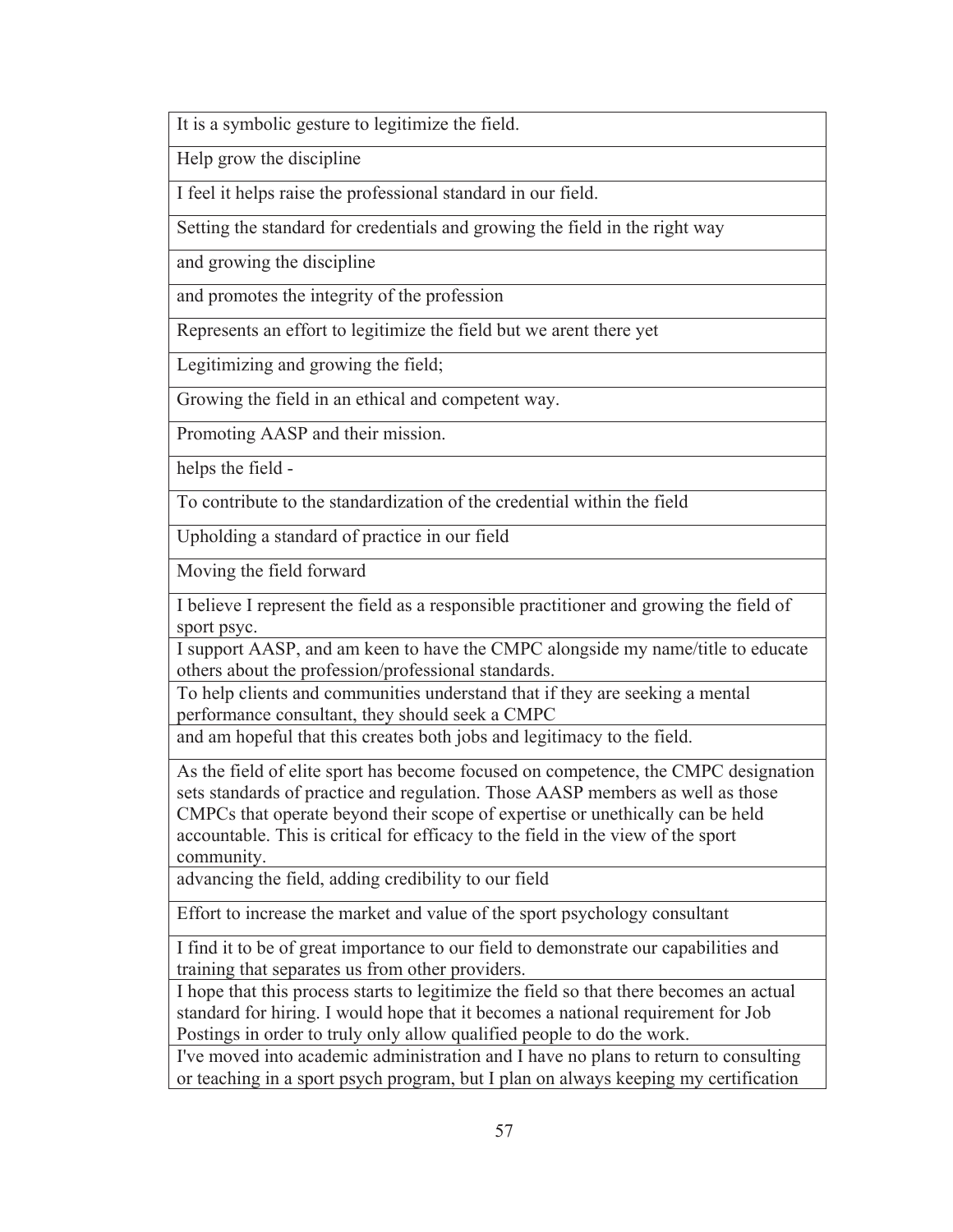as it is a way for me to stay connected to my program and my use of my credential brings attention (very little!) to the existence of the credential and field.

I think this is helping to maintain the integrity of the field, as well as protect those we work with and provide best services possible

#### **MISCELLANEOUS (22)**

Meaningful answer

not sure

See above answer

no other option

It was forced on us. THE CC-AASP was more meaningful

Currently it's not as meaningful as it was 10 years ago

Same as above.

The exam in my opinion was not a rigorous demonstration of core competencies

AASP needs to do a better job of advocating with organizations, sport leaders, etc. to create jobs for CMPC's

Same thing

The CMPC credential provides my students opportunities to become certified.

The updates and expansion of requirements for CMPC have highlighted the importance of adequate and effective training, consultation, supervision, etc. The training that requires one to obtain the certification

Becoming the gold standard in the USA for ethical professionalism outside of the APA and state licensure.

As I grow further in my career it becomes less meaningful. Still not well known outside of the field. Other coaching certifications (ex: through ICF) are what other coaches are using and provide a useful means of training coaching skills and providing a well known certification. Would love to see AASP align with one of those...best of both worlds - education in sport and performance psychology, supervised practice hours combined with a recognized/international coaching program/certification.

Enhanced rigor and accountability.

I feel this isn't just "a sports person," this is a professional.

rewarding those who are properly trained to the role of sport psych.

A variety of the exam questions and positions statements from the organization are quite concerning.

That being said, I still find certification through AASP somewhat meaningful; however, not as meaningful as meaningful as when I first became certified.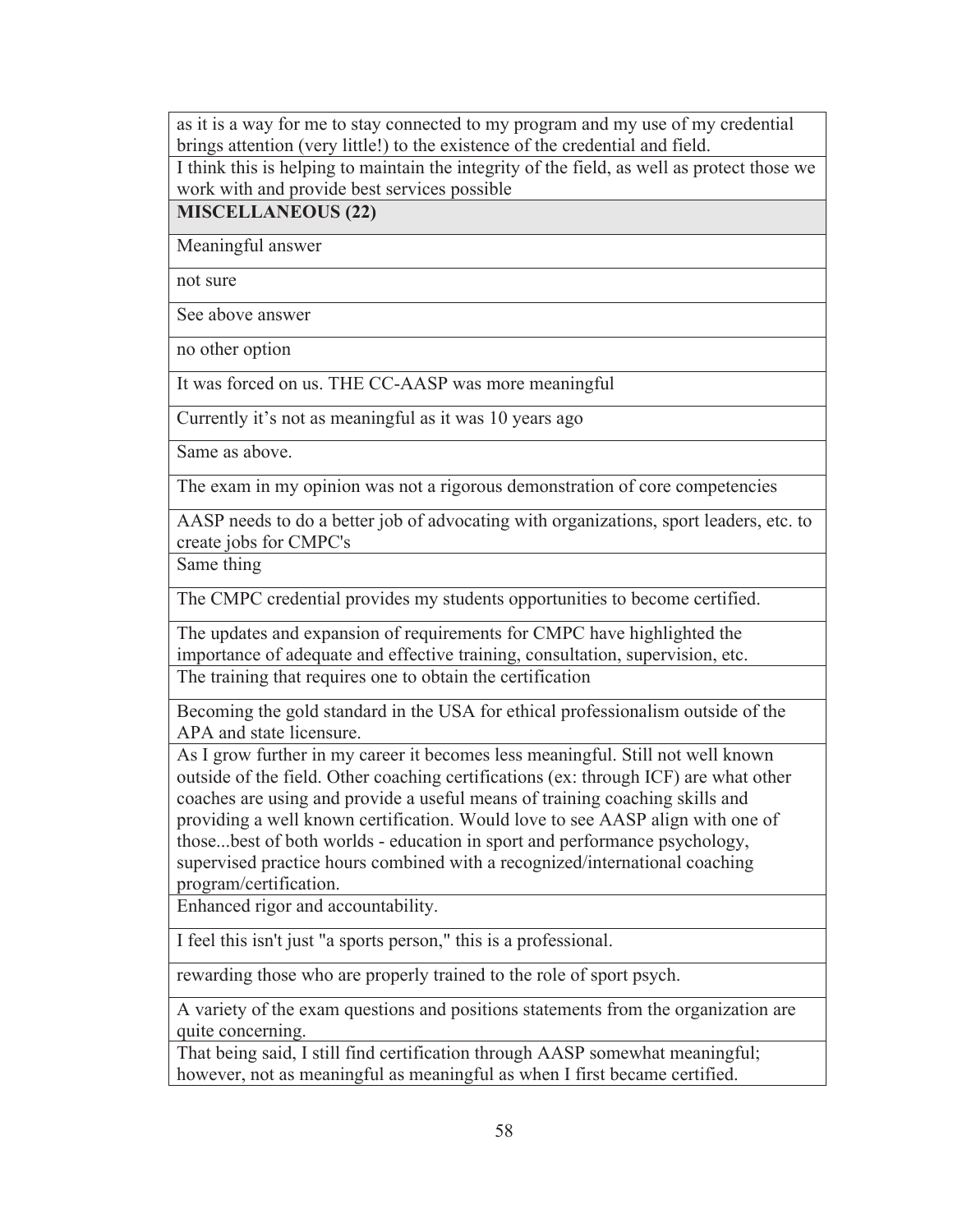Over the last couple years I have begun to question the value and necessity of the certification to the the professional practice of performance psychology.

I found studying for the exam to be beneficial for growth and improved my skills immediately as a result.

**ENHANCED EMPLOYMENT OPPORTUNITY (17)** 

Having the certification made it easier to get the job I wanted working with athletes as a psychologist

and recently helped me get a part time teaching job that I love.

I thought it would improve my reputation as a consultant.

The national registry of the certification

Helps filter professionals in the field and directs clients

Identifies you as part of a community of competent, ethical practitioners

and it provides me with more job opportunities.

Separator in advertisements

only certification available to mental performance, is a preferred qualification for jobs,

Access to work in the US field

Enables me to consult at a high level

and performance consulting work

Access to clients,

It makes it easier to put aside the CMPC/non-CMPC discussion when my resume is being reviewed for a job. I tend to find, a lot of people hiring don't have as many apprehensions when hiring someone that has a CMPC.

and qualifies me for opportunities that require certification.

That the standard organization that sets professional standards has said that it's the minimum measurement for ethical practice

To my knowledge, still no referrals from it - so that would be a plus if more people accessed and used registry. I have referred to others through it.

**NO MEANING (15)** 

It is not meaningful. It has done nothing but cost me money

Nothing. There is no benefit. It costs too much money. Means nothing in the real world. Too soft on certification requirements.

None

Nothing. It was a waste of my time, effort, and money, and I received almost no value from my certification. I am allowing my certification to lapse, and moving on with other career aspirations.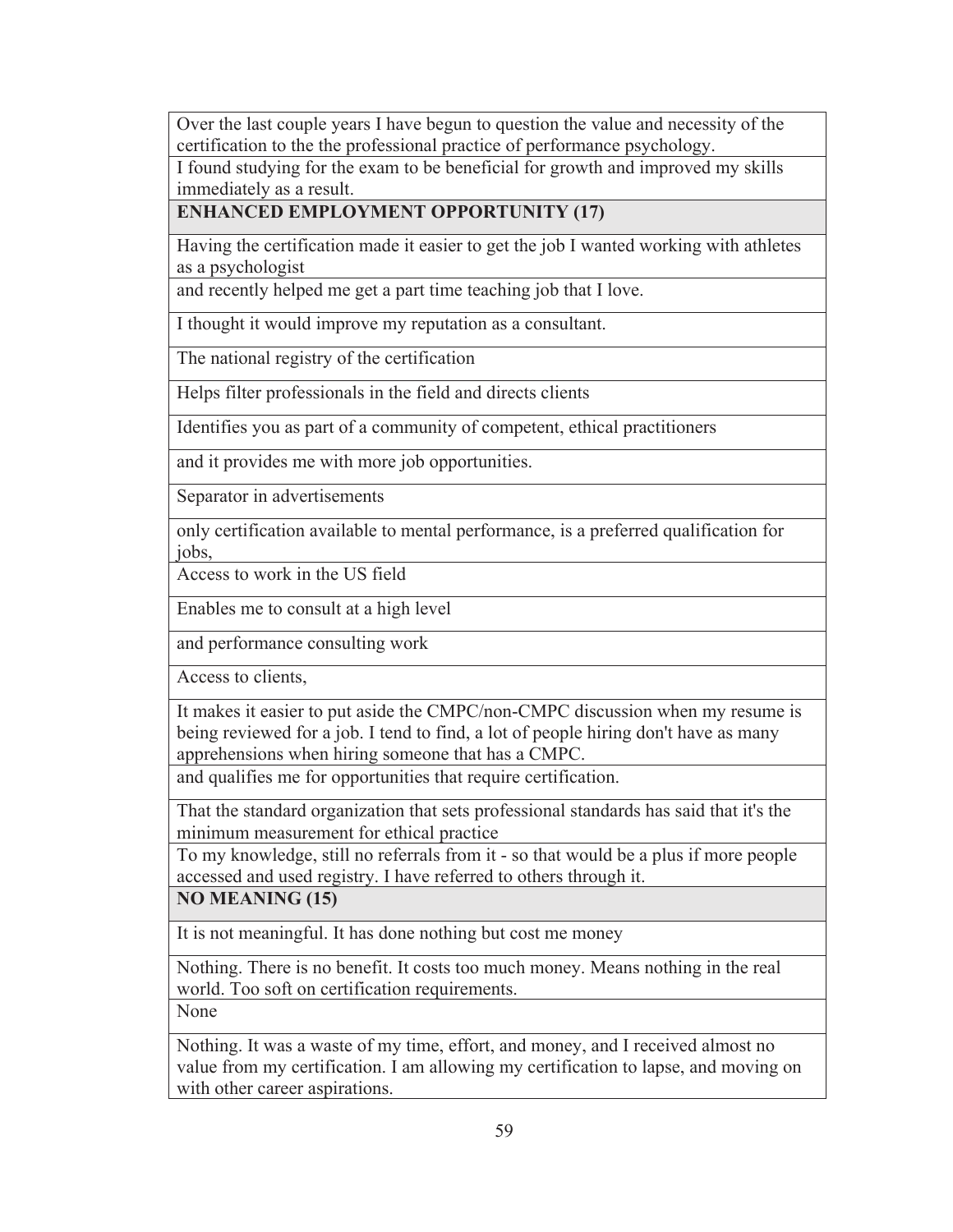Currently, not much.

Nothing.

Honestly it isn't meaningful.

nothing for me personally

Unfortunately, this certification does not have much meaning outside AASP.

It is not that meaningful.

Honestly - nothing really.

it is not very meaningful to me

To be honest, it is not meaningful to me at all. The exam makes it even less so as it demonstrates nothing regarding ability or actual ethics.

Frankly, it doesn't.

It is NOT meaningful. It has become a way to certify the masses and there are more people now practicing in our profession WITHOUT requisite skills and knowledge. Fewer classes required and a simple test have made sure that is the case. It also has NOT helped us move forward as a profession UNLESS you want to work as a counselor in a college sport setting in the USA. It is a very poor indicator of skill and expertise - having been through the process. I will move away from this organization as a result AND I will continue my work as a mental performance coach.

**COMMUNITY RECOGNITION (10)** 

networking with other like-minded and like-skilled colleagues

Being recognized as having an acceptable level of knowledge and applied hours

recognition of qualificationsA3

Ethically bound by high standards, experience recognized

Recognition of CMPC standards

Being a part of a community/network of professionals.

The certification occasionally offers a sense of community

my professional relationship with AASP

Professional network

Being a part of a professional network

**MENTORING (10)** 

I like being able to mentor students towards CMPC.

The ability to mentor consultants-in-training.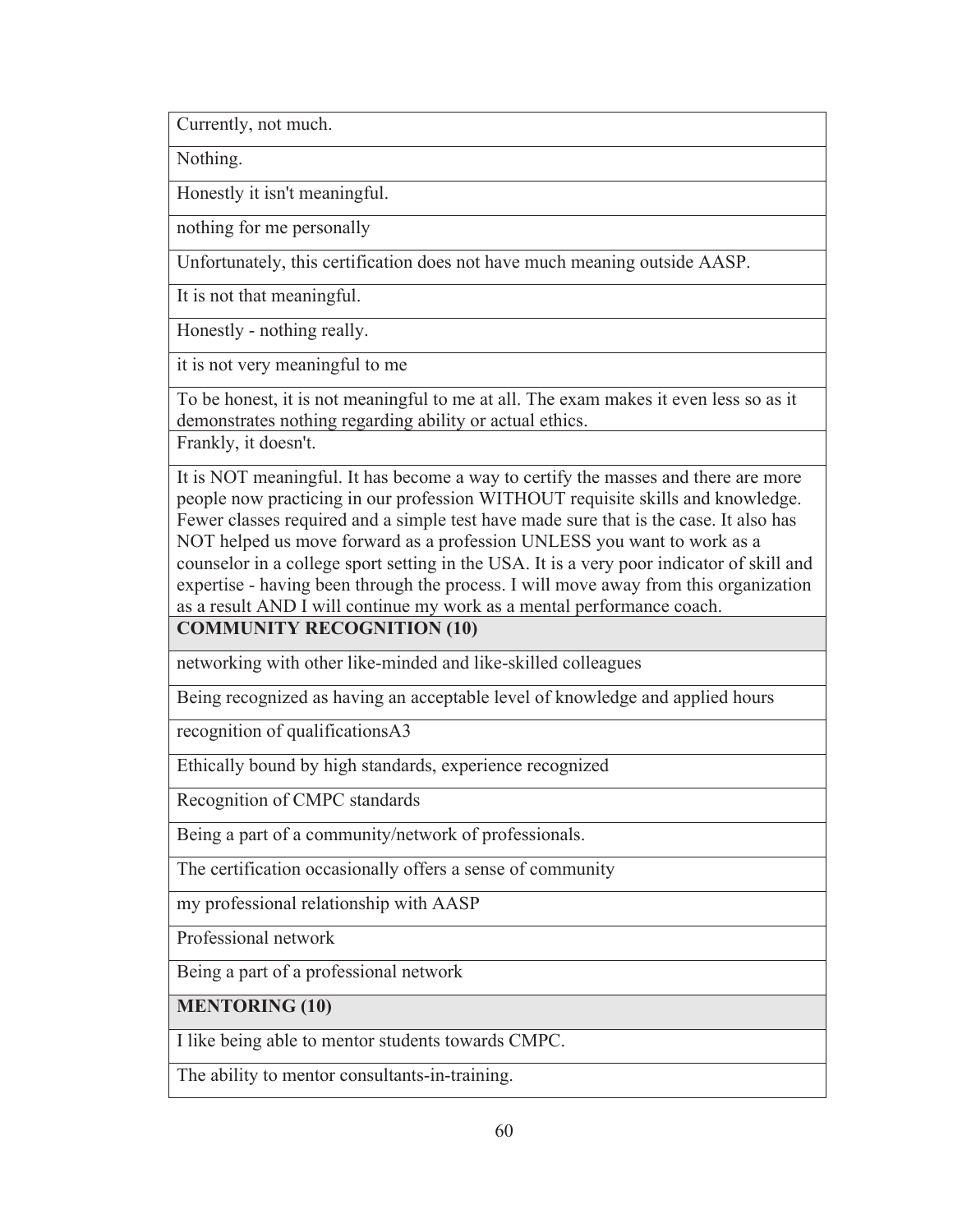role modeling to students the importance,

and mentorship

modeling ethical practice for my students

Right now, eligibility to mentor graduate students A6

and try to push the field and credential forward

The ability to mentor the sport psychology students in our program who wanted to becom certified or work with athletes when they graduated.

The only real way that I use it is as an educator, to stay abreast of the certification requirements so that I can educate students about what it is, what they would have to do to earn it, and what the pros and cons are

can be a mentor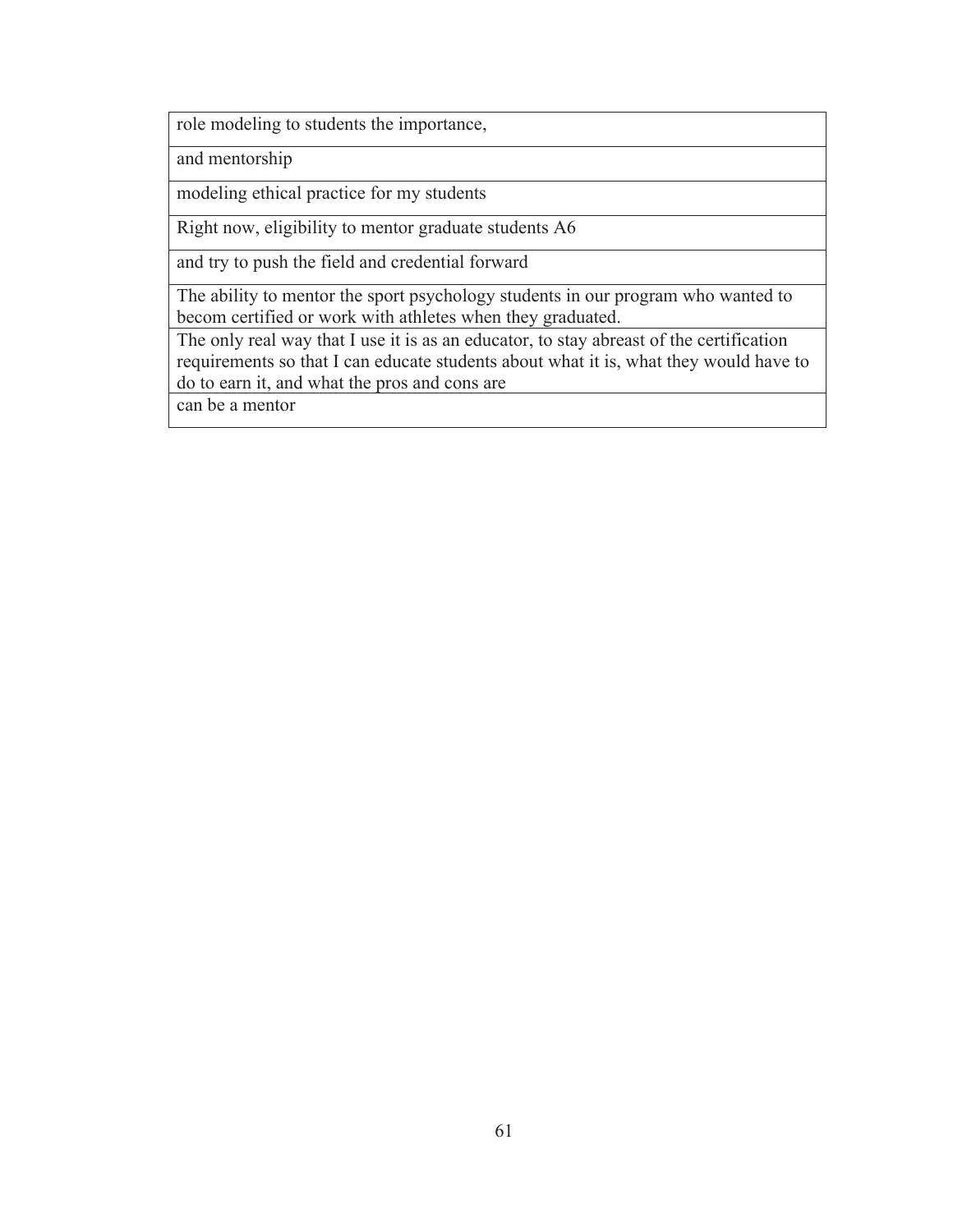## **Appendix M**

Survey Responses to Survey Item: List any barriers you experienced while obtaining certification/recertification (personal or professional) for you

| <b>RESPONSES TO ITEM:</b>                                                                                                                                                                        |
|--------------------------------------------------------------------------------------------------------------------------------------------------------------------------------------------------|
| List any barriers you experienced while obtaining certification/recertification                                                                                                                  |
| (personal or professional) for you                                                                                                                                                               |
| <b>CERTIFICATION REQUIREMENTS (CEUs, MENTORING, COURSES) (42)</b>                                                                                                                                |
| Graduate programs aren't on the same page, mentors not understanding guidelines,<br>ambiguity in what counts toward mentorship hours.                                                            |
| change of requirements for certification                                                                                                                                                         |
| It does not count for anything for me in my University role at a major US R1<br>university, in fact, it has been a hindrance to do it originally and to maintain it                              |
| The classes required changed while I was in graduate school                                                                                                                                      |
| Mentored hours were ambiguous                                                                                                                                                                    |
| CE needs                                                                                                                                                                                         |
| quality supervision hours                                                                                                                                                                        |
| Supervision hours                                                                                                                                                                                |
| Obtaining the requisite mentored hours.                                                                                                                                                          |
| Hard to gain hours as I am self employed outside of conference, webinars, and<br>reading books.                                                                                                  |
| Certification process and changing requirements over the past 5 years                                                                                                                            |
| lack of available CEUs                                                                                                                                                                           |
| getting the CEUs in the right categories and amounts                                                                                                                                             |
| Requirements for continuing education credits                                                                                                                                                    |
| Conference attendance (2017) didn't count                                                                                                                                                        |
| Having to track and store all of my CE documentation that I received from AASP was<br>a bit burdensome.                                                                                          |
| it took a long time to accrue enough direct client hours specifically with athletes since<br>I work in a private practice                                                                        |
| For recert, lack of CE options for more experienced mentors (specific to those<br>mentoring for mental performance, not clinical).                                                               |
| CEUs and getting them all organized                                                                                                                                                              |
| The most difficult CE credits to obtain are the specialized credits (diversity, ethics,<br>mentorship). It is more difficult to find access to these hours.                                      |
| academic coursework, proper supervision and guidance,                                                                                                                                            |
| Some courses weren't accepted by the council or I had to take Independent Studies in<br>Graduate School because my school did not provide me with those classes as a<br>requirement to graduate. |
| Credit equivalence                                                                                                                                                                               |
| Existing academic programs are not aligned with coursework needed to satisfy all                                                                                                                 |

domains, which drew out the process of meeting those requirements. Sport psych programs need to do better to align with the key domains.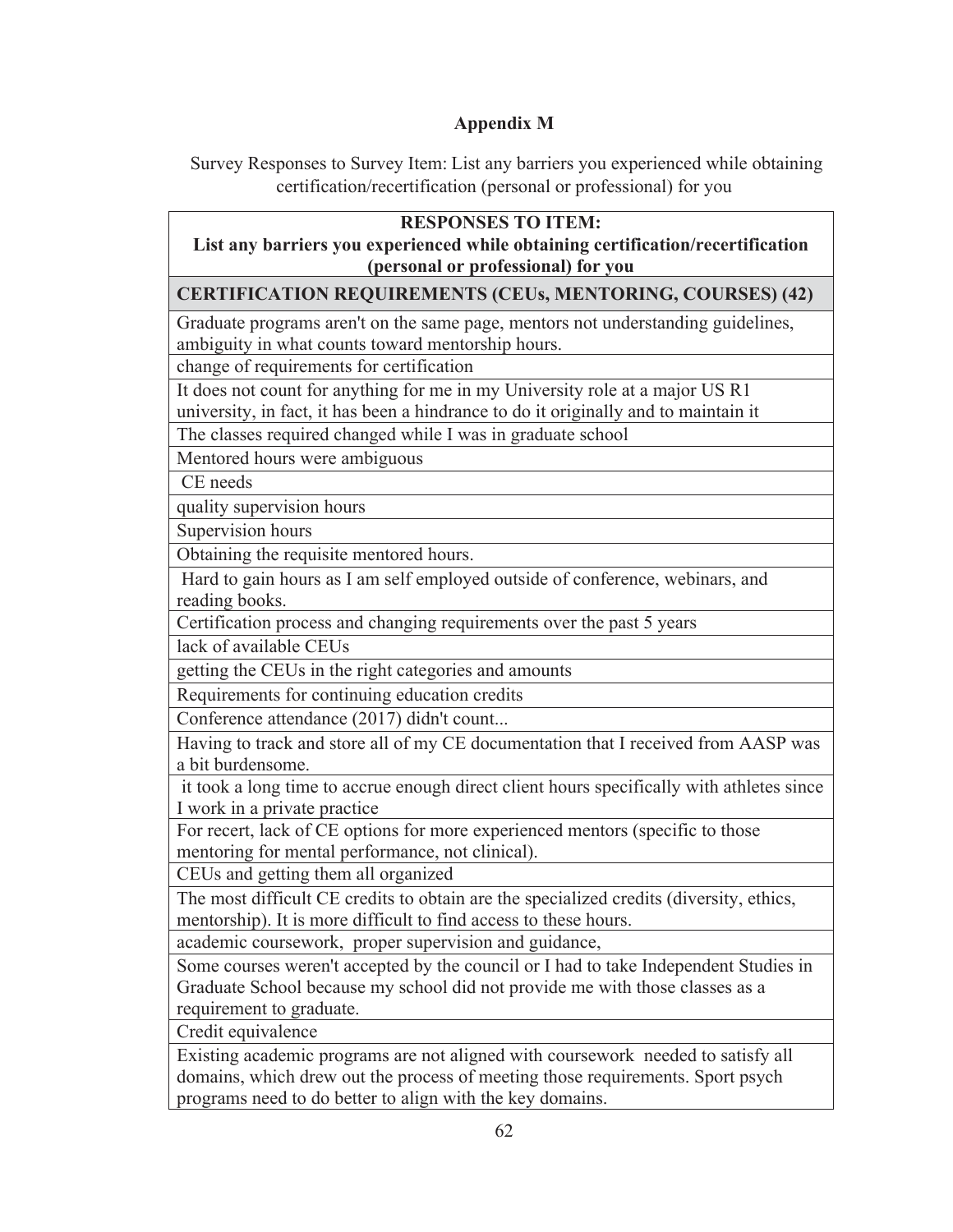The biggest barrier was when it switched from CC-AASP to CMPC. I did not have the necessary coursework then and needed to take a few extra. It lead to me taking longer than I would've liked, but I also understand why it was necessary.

my certification was held up until more info was gotten on a course I took 25 years ago despite I have been practicing for 30 years. This seemed quite irrelevant to my certification given my extensive experience.

I was required to take a few more courses in the Exercise Bio area;

, lack of depth of ethics and supervision programs

 The most frustrating aspect of attaining my CC-AASP/CMPC was that the forms supervision forms changed a few times while I was in graduate school. This meant I had to redo my supervision hours to fit into new formats. This was doable, but definitely tedious and inconvenient. I hope other graduate students who track hours are able to keep the same forms throughout their masters and doctoral work.

Having foreign transcripts not being fully accepted when applying.

minimal discussion (outside of Dr. Vealey) from certification committee.

Changes to standards.

Having the committee question my hours due to the fact that I am a clinical psychologist and seemed to have concerns that my focus was on athlete mental health and not sport psychology

During initial certification, the same exact course that counted for my friend to get certified was denied for me- no consistency

I've seen other people get certified with inadequate training and supervision.

The application process,

the responsiveness of committee members to questions or my mentees questions,

Lack of quality mentoring in graduate school (ratio of students to mentor was roughly 20:1).

Questions about my experience as a clinical psychologist and whether I was engaged in performance enhancement work or clinical work with athletes.

 lack of clientele from the pandemic, becoming a full time mom which limited my opportunities to participate in continuing education.

finding supervision after graduate school,

The original application process was a nightmare

**UNHAPPY WITH EXAM (33)** 

the exam did not feel matching the qualification that aims to assess

The exam did not seem to accurately measure what it purports to measure. As someone who graduated at the top of her class, and am very confident in my knowledge base and applied experiences, the exam did not reflect those strengths and quite honestly was defeating and demoralizing.

Barrier may have been perceived - that a long time since graduate school and it was more of a "book knowledge" vs reflection of years in applied work

same exact course that counted for my colleague didnt count for me (C3). it looks bad professionally when the process is arbitrary.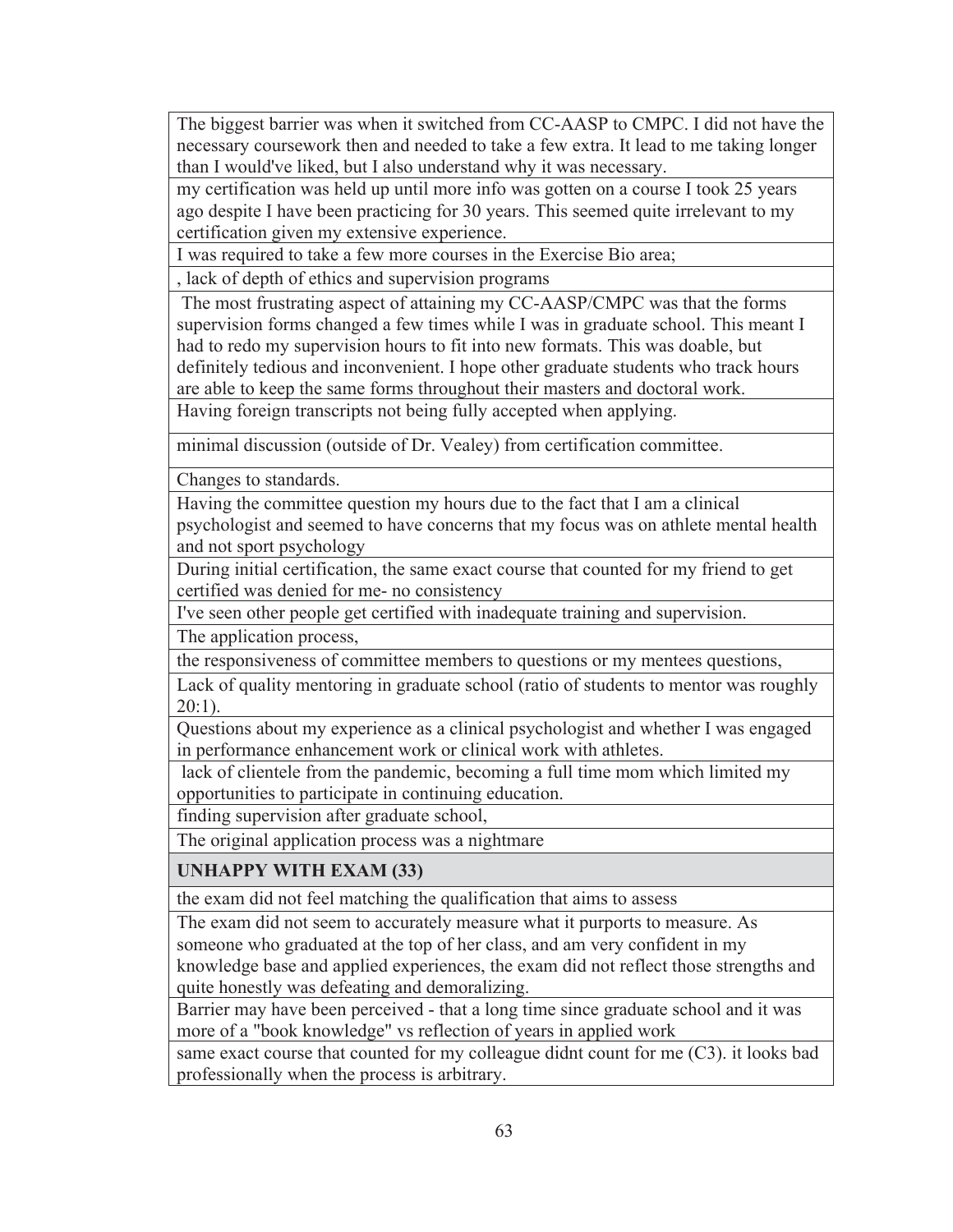Confirming that my MSW sufficiently covered all required coursework, and years as an independently licensed clinical social worker confirmed my clinical experience. It felt like the board was unfamiliar with clinical social work, SW licensure requirements, and SW code of ethics with is abundantly based in social justice and intentional clinical care.

the lack of consistency between knowledge areas and the job task analysis,

Not affiliated with a school and up to date research.

Completing a doctorate in SEP and the courses not counting

Changing certification requirements, hours lost because mentor's certification lapsed, newly constructed exam that does not accurately assess the working knowledge of experienced practitioners, rather the knowledge of professors and recent graduates, for an exam that didn't really reflect my expertise. was frustrating.

The exam is not really a good gauge. At least one question had an incorrect answer there were too many questions on certain topics (midcroagression, Nideffer's theory). One on each, given the length of the exam, would have been sufficient. Far too much other content was not even covered

the exam quality is questionable

The exam was not well crafted.

I wish the certification was more appropriate for exercise consultants.

I took the exam pretty early in the process, and I believe the exam has some temporal biases. It overemphasized some more contemporary frameworks.

While the exam is constructed according to an understandable framework, many of the questions are not relevant to clinical practice.

Multple choice tests seem to challenge me even when i know the material

 test items being heavily slanted to theory as opposed to application and understanding,

There were a variety of culturally bias questions on the exam and political positions from the organization that diminish the merit of certification/recertification.

 Except the first form of the exam (I was in one of the original groups) had many questions that were clearly not relevant to our profession and there were many items missing that really assessed one's knowledge and application of mental skills (the heart of our applied work).

I don't know if I passed the CMPC exam or not yet, but I was very surprised by the level of difficulty of the exam since I feel quite knowledgeable about the exam content in general

examiner system issues,

Having to take an exam after already been in practice for 10 years

The test.

The test is inconvenient to take

test site availability

The exam seemed daunting for a professional in the field over 25 years.

I am not a fan of exams

taking the exam

the exam itself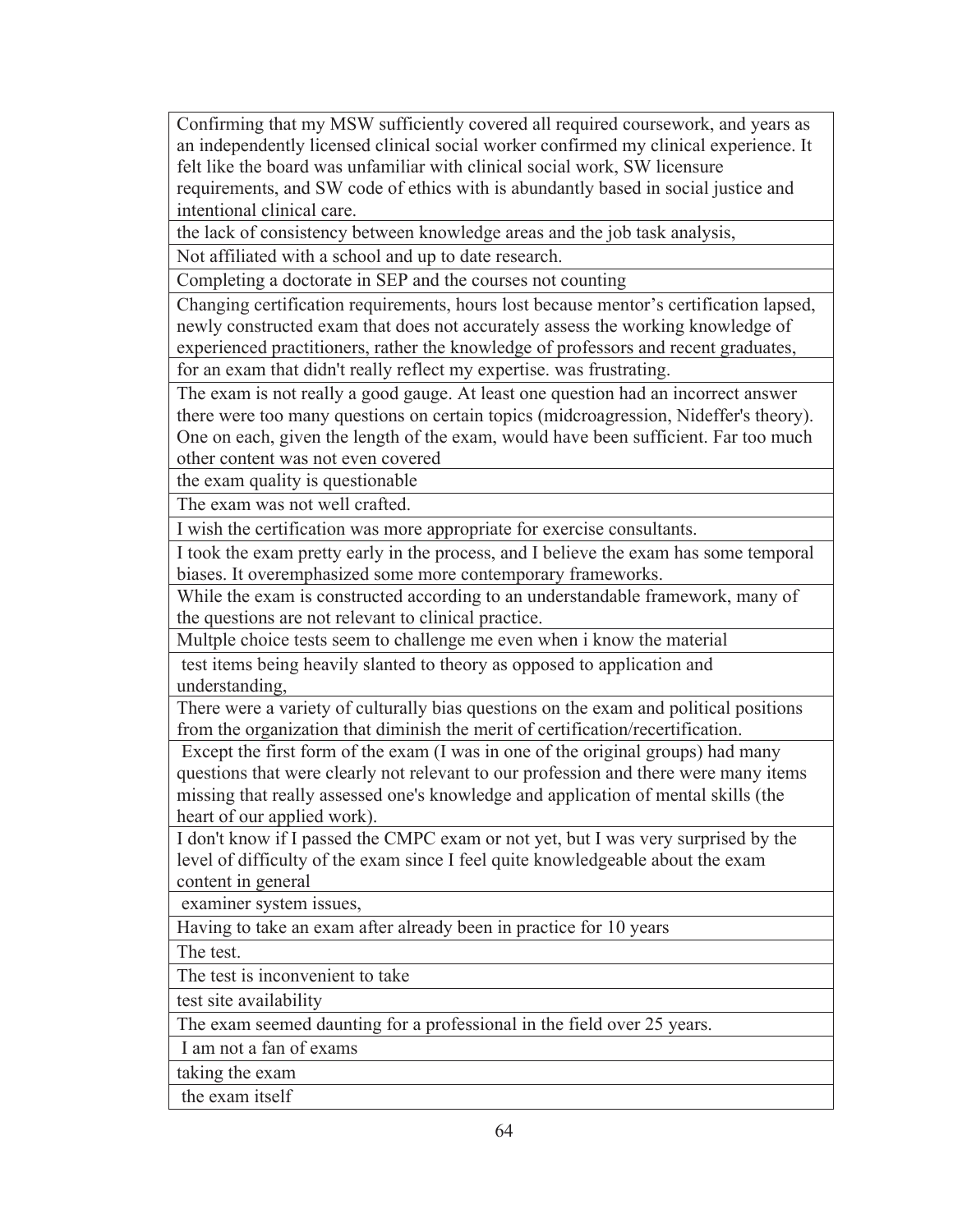exam

questioning value add, not clear on the value of a foundational exam for a very complex and diverse competency and profession (for recertification),

**COST (30)** 

As an early career professional who operates in a different country, recertification through attending webinars etc is expensive due to the exchange rate.

cost

the amount of CEs in the varying categories mixed with the CEs for licensure as a psychologist can be expensive and a lot.

financial

(1) dues and fees required

Lack of funds

cost,

Financial

Cost of CEs and exam

Switching costs to CMPC from CC-AASP.

The cost was a barrier for me at the time, but I think the price is reasonable (just expensive for me at that place in my career)

Financial

did not contribute to any of the financial burden.

cost of the examination

Paying for supervision before being able to apply to take the CMPC - Other than the knowledge of learning, it would have been money wasted in line of becoming

certified. Coursework could be verified before having to pay for supervision.

Cost of having to take the exam when membership is not cheap

, cost,

I also wish it was more affordable for new professionals.

4) the poor ROI as a private consultant,

cost.

the cost of recertification may be cost prohibited for some.

Cost of the process and the exam

The cost is ridiculous as the financial benefits are simply not there for an actual applied consultant

\$\$

Expense

The price for certification was a barrier for me. As a current student it was really tough to come up with the extra money to take the exam.

expense of the certification

Cost, while fairly appropriate, was the only barrier I had to overcome

Financial;

the cost,

**LACK OF EXAM PREPARATION MATERIALS (26)**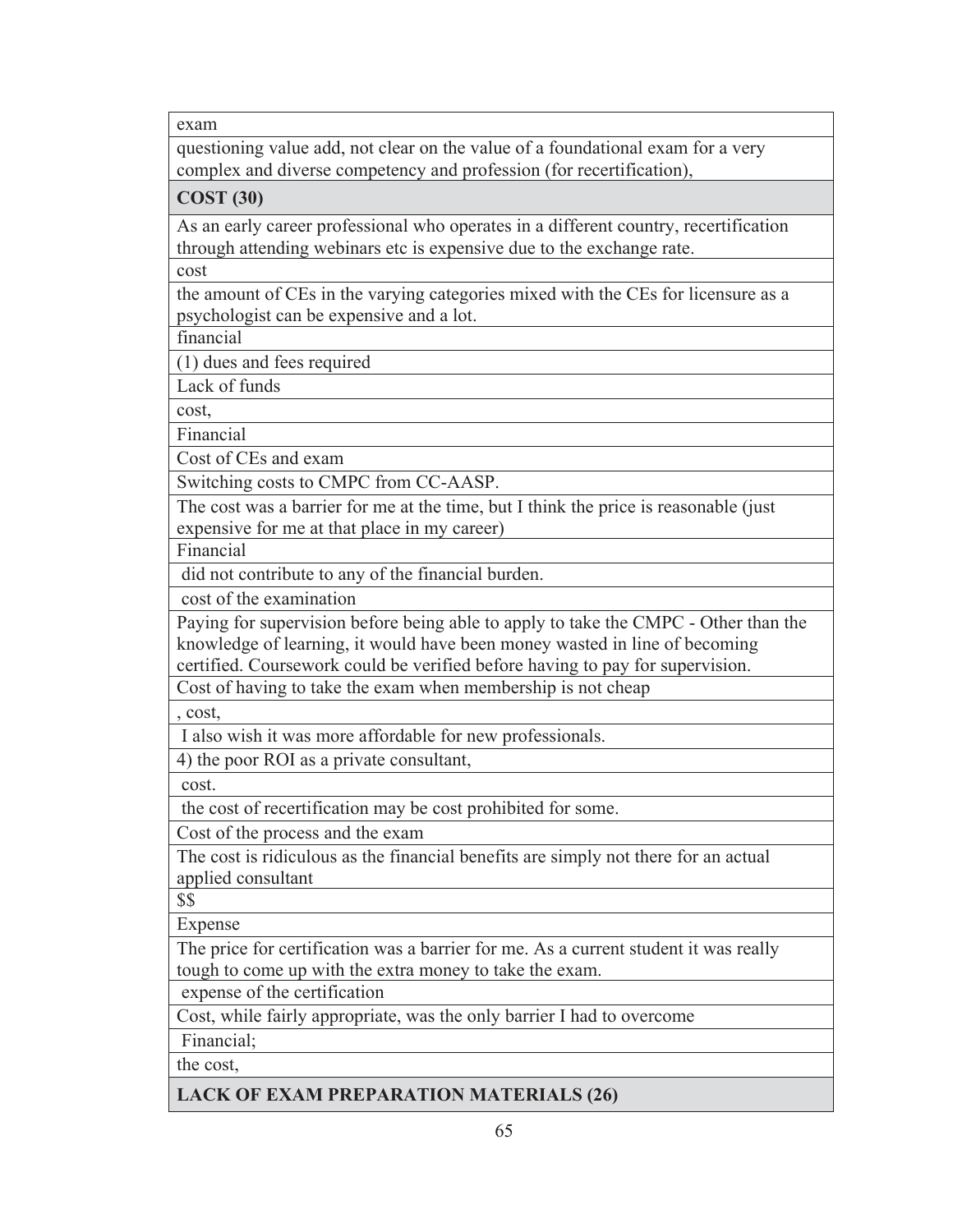Lack of exam prep material.

ethics courses

It was also hard to get all the extra courses as I began the process after I finished my Ph.D.

No study guide

I had slight trouble getting approval with some of the courses, but nothing that delayed the process too much.

I took the exam early so there was little information on how to prepare for it at the time, and therefore prep for the exam was time consuming

(2) AASP's inflexibility to credit other conferences/workshops as CEU,

My graduate program was not helpful in selecting the correct coursework.

Recalling coursework I had completed 50 years ago for my BS and MS degrees. I had not kept any copies of grades or transcripts.

exam studying

The 3 page study guide of text books was a overwhelming. It's like a grad school reading list, which I had just finished grad school. A little more detailed study materials would have been very helpful.

Lack of study materials for the exam.

Access to appropriate study materials

the lack of study materials available,

I just thought having a test with no study guide was unfair when a study guide was in prep

may recommend more study material, or recommended resource material for preparation

Having materials available to review/study for the exam.

I was hoping the study guide for the exam would come out before I took the exam but it kept getting delayed

Not enough information on exam and no true guidance on how to study

Finding adequate resources to successfully study and prepare for the exam

familiarizing self with new recert requirements and preparing for exam with little to no guidance

I have to take the test this year and I have been out working in the field for 12+ years, The study guide really needs to hurry up!!!As a full time working professional not in academia I don't have access to research/libraries to look up the articles/books in the "resource guide". Most other credentials have practice tests, study guides to help you prepare. I NEED THAT!!!!!

I was certified prior to the exam, so it was just going back and reviewing material for the exam.

 I have ADD so it's been nearly impossible to prepare because there is so much material and it's hard to know exactly what is relevant. AASP keeps saying they will publish a guide, for over a year, and the guide is nowhere to be found. study material for exam.

, and don't think the reading list (which was very general - mainly a lot of textbooks) and three exam prep webinars were very helpful since the exam questions were very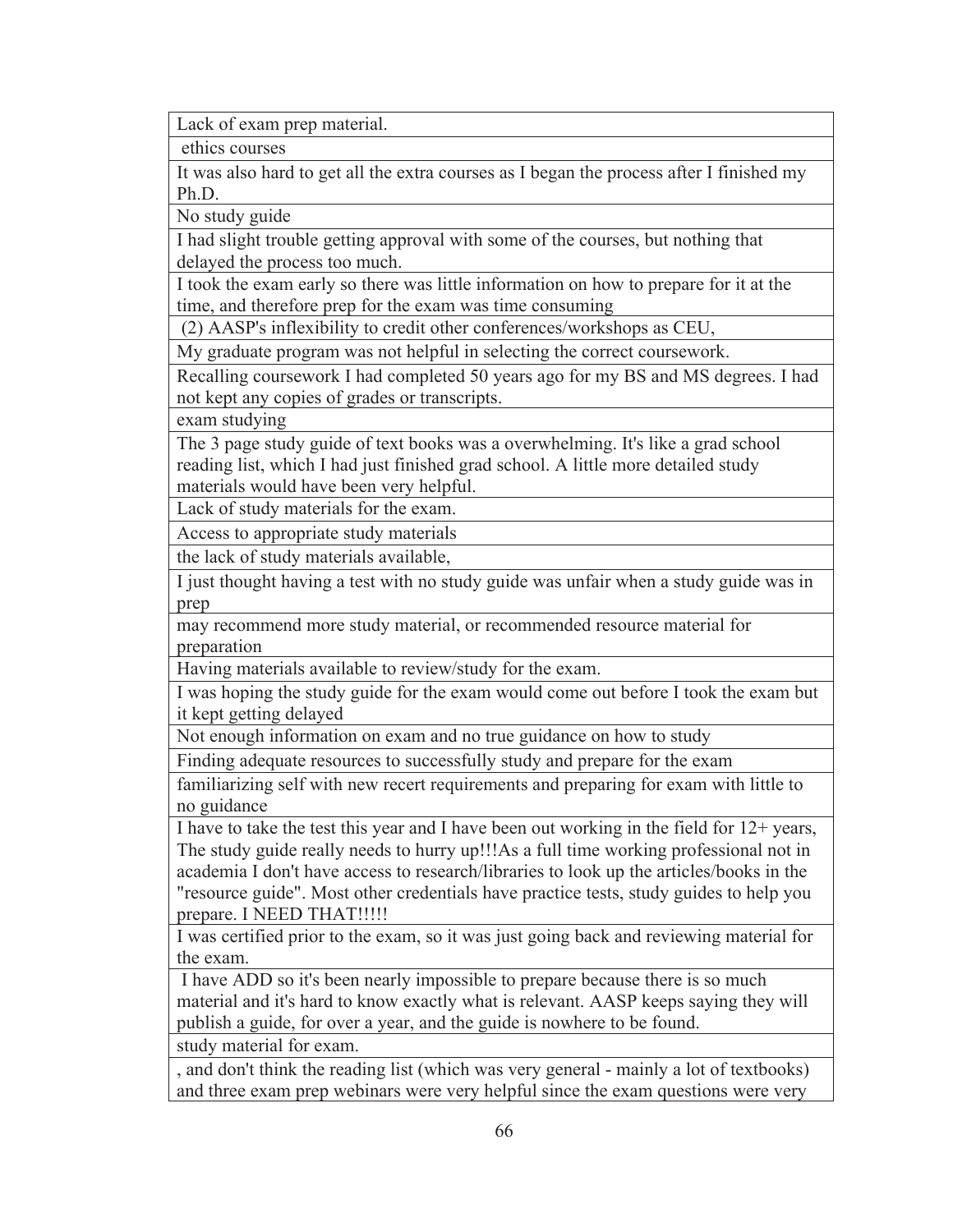specific (e.g., "which of the following is the most important" - sometimes it depends on what source you're referring to).

**TIME (22)** 

lack of time

time,

lengthy process,

COVID delayed my exam by 4 months.

time,

short time to fit in everything before having to recertify.

Time (I was a full-time mental health professional with a VERY busy practice already)

The delay in the rollou

Lack of study guide

studying and taking for the examination;

Time

My job is overwhelmingly busy and having to take time to study

it was a challenge to have to prepare for the exam after being in practice for years

In addition, it took years to be determined eligible, despite having a PhD from an internationally renowned program.

Time to complete application requirements,

Test time was not long enough for me

Getting supervision (cost and time) and

It was difficult to find time to study and prepare for the exam while working full time. Additionally, the exam time limit should be a little longer since some of the questions require more time to read through and process. I glad that I don't have to take the exam again!

the need to wait 3months before re-sitting an exam

Time

Just the time I had to wait until it was re-open (I graduated during that gap)

 Personally, it was challenging to find time to study due to personal and professional circumstances requiring more time and attention due to the pandemic. I appreciated the additional time until 1/31/21 for recertification,

**COVID-19 (17)** 

covid

 Then of course COVID happened and I pushed back my exam several times because I was pregnant and trying to be overly cautious.

Nothing besides timing issues with COVID.

COVID

Dealing with the extreme impact of the pandemic & the personal loss that my family and close friends sustained.

With COVID, my exam location shut down, so I had to take the exam virtually, but other than that, none

Had to take the exam during a stressful period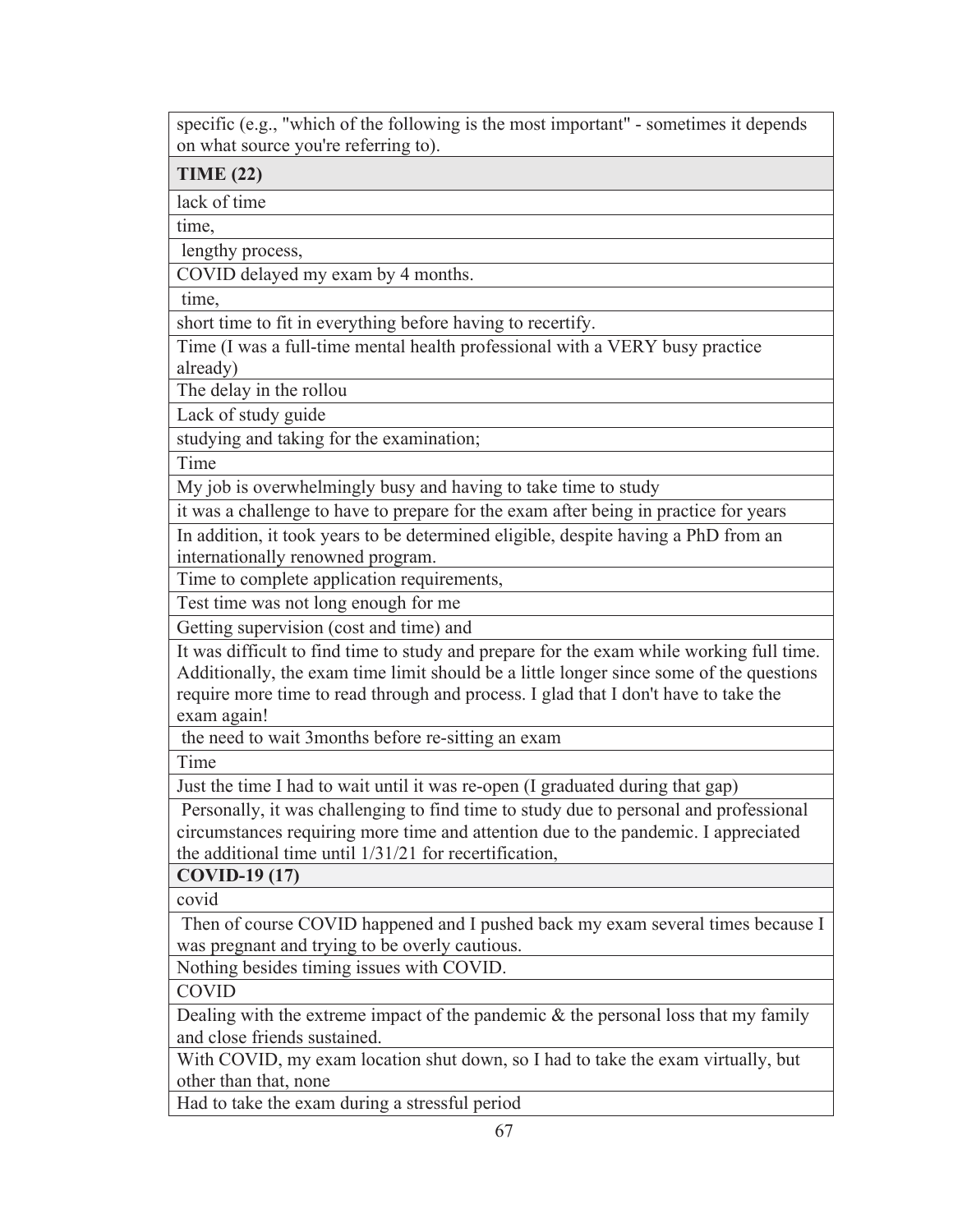COVID got in the way of taking the test

COVID interfered with taking the exam at a testing center in Fall 2020. Luckily, the live proctored option became available in Jan 2021 which I did, but the window for taking it was short considering that we are in a pandemic. It would have been nice to have had the option to recertify the following year, since we are all working in a state of emergency right now. Otherwise, the continuing education and documentation process was straightforward.

COVID-19 had testing sites closed

Scheduling a test during Covid was difficult

COVID-related closures and restrictions at testing centre

COVID-19,

I had COVID, facilities were impractical and not COVID friendly,

long COVID issues,

 but it would have been really helpful if the recertification year had been postponed to 2021 for those scheduled to recertify in 2020.

lack of cultural differences and considerations (international differences) in testing during COVID,

**NONE (16)** 

None

None

None. It was worth the time invested.

There were no personal barriers but

N/A

 $N/a$ 

None

N/A

None

None.

None.

none, other than title itself has never helped me get a job or professional consultation None

None. See previous comments.

None other than limited appeal in the marketplace.

none

**MISCELLANEOUS (13)** 

My resentment for not having been grandfathered in was an internal barrier for months that I had to work through.